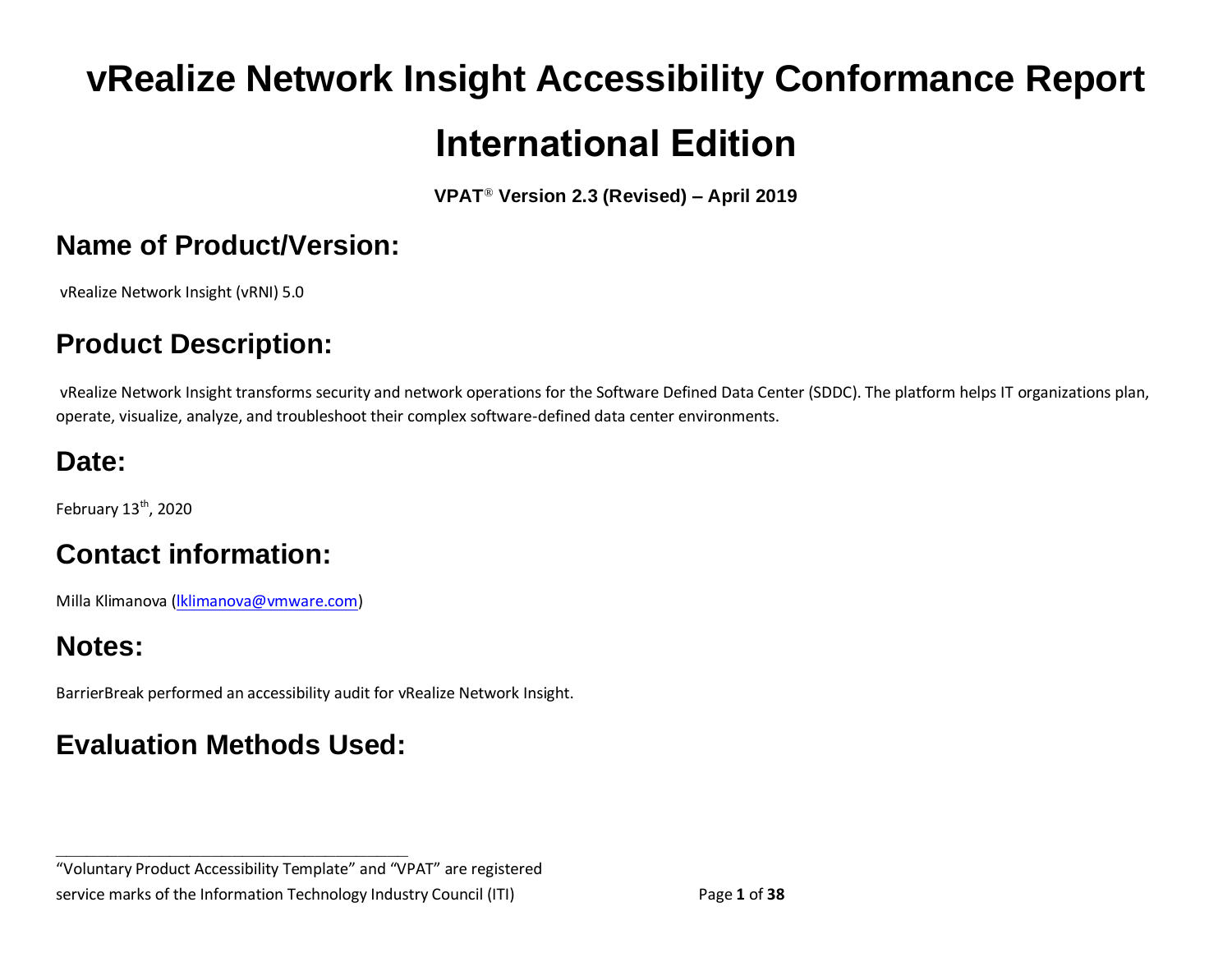

A sample set of 90 pages from 32 workflows were selected to perform the audit. The pages were tested in Google Chrome and Safari web browsers with JAWS 2018 and VoiceOver/MAC 10.13. Accessibility testers perform the audit using automated tools, keyboard-only interaction, screen readers (JAWS and VoiceOver). Accessibility testers perform the test using accessibility toolbar, browser toolbar, code inspection, color contrast checkers keeping WCAG 2.1 guidelines in mind.

## **Applicable Standards/Guidelines**

This report covers the degree of conformance for the following accessibility standard/guidelines:

| <b>Standard/Guideline</b>                                                                                                           | <b>Included In Report</b> |
|-------------------------------------------------------------------------------------------------------------------------------------|---------------------------|
| Web Content Accessibility Guidelines 2.1                                                                                            | Level A: Yes              |
|                                                                                                                                     | Level AA: Yes             |
|                                                                                                                                     | Level AAA: No             |
| Revised Section 508 standards published January 18, 2017 and corrected January 22,<br>2018                                          | Yes                       |
| EN 301 549 Accessibility requirements suitable for public procurement of ICT<br>products and services in Europe, - V2.1.2 (2018-08) | Yes                       |

## **Terms**

The terms used in the Conformance Level information are defined as follows:

- **Supports**: The functionality of the product has at least one method that meets the criterion without known defects or meets with equivalent facilitation.
- **Partially Supports**: Some functionality of the product does not meet the criterion.
- **Does Not Support:** The majority of product functionality does not meet the criterion.
- **Not Applicable**: The criterion is not relevant to the product.
- **Not Evaluated**: The product has not been evaluated against the criterion. This can be used only in WCAG 2.0 Level AAA.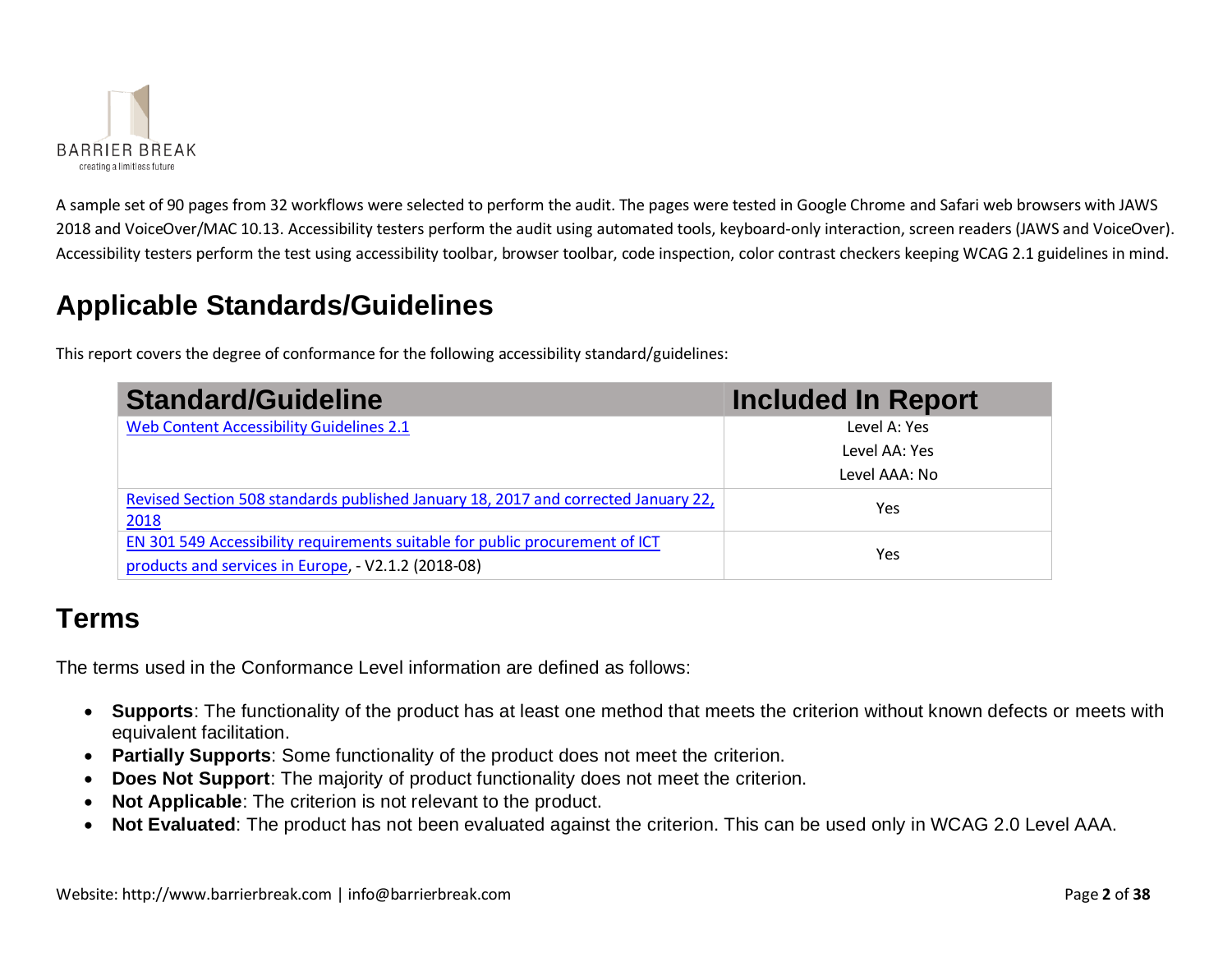

## <span id="page-2-1"></span>**WCAG 2.1 Report**

Tables 1 and 2 also document conformance with:

- EN 301 549: Chapter 9 Web, Sections 10.1-10.4 of Chapter 10 Non-Web documents, and Sections 11.1-11.4 and 11.8.2 of Chapter 11 - Non-Web Software (open and closed functionality), and Sections 12.1.2 and 12.2.4 of Chapter 12 – Documentation
- Revised Section 508: Chapter 5 501.1 Scope, 504.2 Content Creation or Editing, and Chapter 6 602.3 Electronic Support Documentation.

Note: When reporting on conformance with the WCAG 2.1 Success Criteria, they are scoped for full pages, complete processes, and accessibility-supported ways of using technology as documented in the [WCAG 2.0 Conformance Requirements.](https://www.w3.org/TR/WCAG20/#conformance-reqs)

#### **Table 1: Success Criteria, Level A**

Notes: Applicable for 95 pages comprising of different elements from a set of 32 workflows.

<span id="page-2-0"></span>

| <b>Criteria</b>                                                                                                                                                                                                                                                                                                                                                                   | <b>Conformance Level</b>                                      | <b>Remarks and Explanations</b>                                                                                                                                                                                                                                                                                                                                                                                                                                                                                                                                                                                                                                  |
|-----------------------------------------------------------------------------------------------------------------------------------------------------------------------------------------------------------------------------------------------------------------------------------------------------------------------------------------------------------------------------------|---------------------------------------------------------------|------------------------------------------------------------------------------------------------------------------------------------------------------------------------------------------------------------------------------------------------------------------------------------------------------------------------------------------------------------------------------------------------------------------------------------------------------------------------------------------------------------------------------------------------------------------------------------------------------------------------------------------------------------------|
| 1.1.1 Non-text Content (Level A)<br>Also applies to:<br>EN 301 549 Criteria<br>9.1.1.1 (Web)<br>10.1.1.1 (Non-web document)<br>11.1.1.1.1 (Open Functionality Software)<br>11.1.1.1.2 (Closed Functionality Software)<br>11.8.2 (Authoring Tool)<br>12.1.2 (Product Docs)<br>12.2.4 (Support Docs)<br><b>Revised Section 508</b><br>501 (Web)(Software)<br>504.2 (Authoring Tool) | <b>Web: Partially Supports</b><br>Online Help: Not Applicable | Web: Textual descriptions were specified for few<br>informative and functional images such as, "Close"<br>image button was available on the modal dialog of the<br>tested pages.<br>Textual descriptions were missing for several<br>informative and functional images that were defined as<br>CSS background images on different tested pages.<br>Several instances of images with no textual descriptions<br>were found across the tested pages.<br>Few instances of complex images with no textual<br>description were found on Host, NSX Manager, VxLAN,<br>etc. pages.<br>Incomplete alternate text is provided for some images<br>in the Topology section. |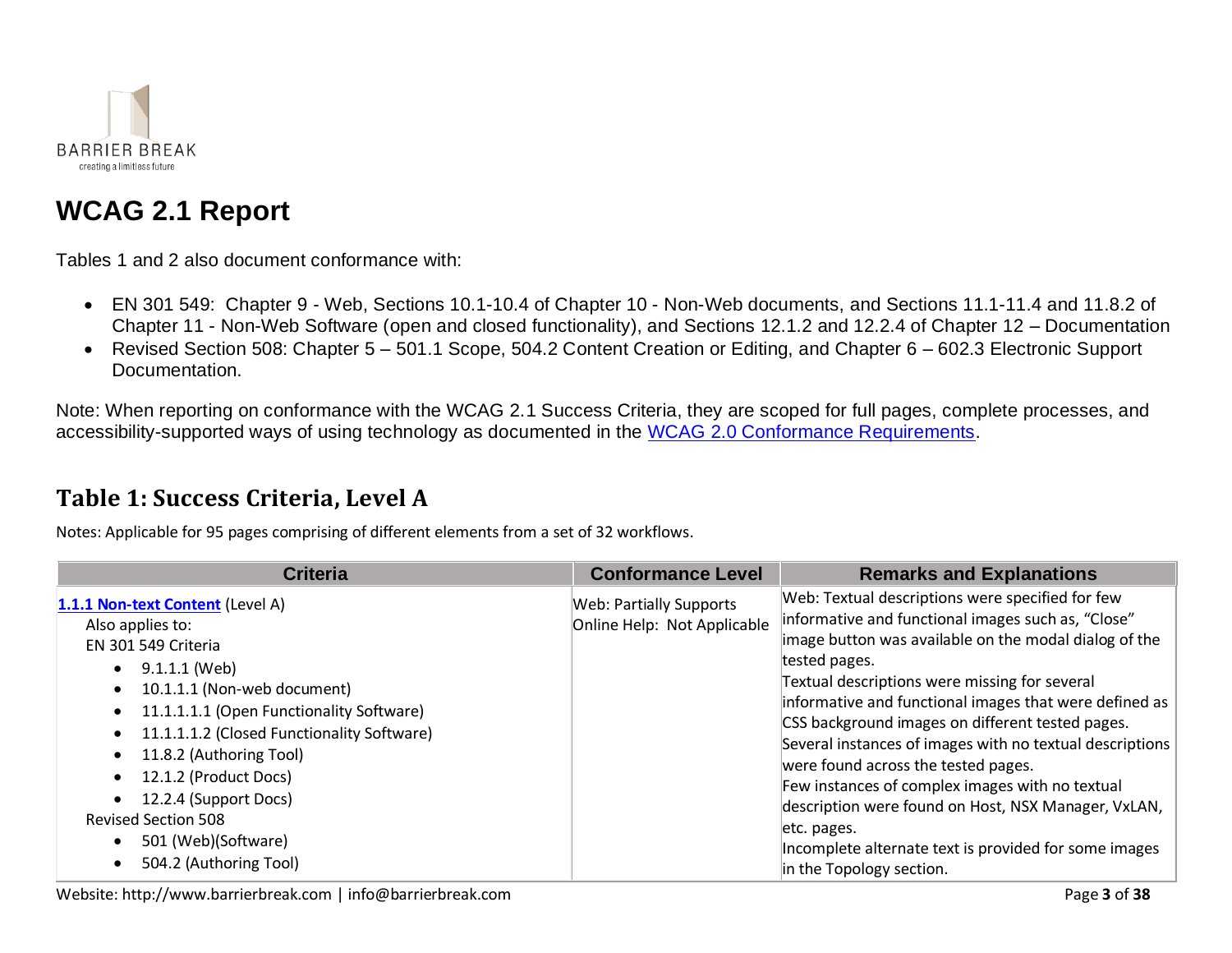

| <b>Criteria</b>                                                                                                                                                                                                                                                                                                                                                                                                                                                 | <b>Conformance Level</b>                           | <b>Remarks and Explanations</b>                                                                                                                                       |
|-----------------------------------------------------------------------------------------------------------------------------------------------------------------------------------------------------------------------------------------------------------------------------------------------------------------------------------------------------------------------------------------------------------------------------------------------------------------|----------------------------------------------------|-----------------------------------------------------------------------------------------------------------------------------------------------------------------------|
| 602.3 (Support Docs)                                                                                                                                                                                                                                                                                                                                                                                                                                            |                                                    | Online Help: Non-text content is not present on the<br>tested page.                                                                                                   |
| 1.2.1 Audio-only and Video-only (Prerecorded) (Level A)<br>Also applies to:<br>EN 301 549 Criteria<br>9.1.2.1 (Web)<br>$\bullet$<br>10.1.2.1 (Non-web document)<br>11.1.2.1.1 (Open Functionality Software)<br>11.1.2.1.2.1 and 11.1.2.1.2.2 (Closed Software)<br>11.8.2 (Authoring Tool)<br>12.1.2 (Product Docs)<br>12.2.4 (Support Docs)<br><b>Revised Section 508</b><br>501 (Web)(Software)<br>$\bullet$<br>504.2 (Authoring Tool)<br>602.3 (Support Docs) | Web: Not Applicable<br>Online Help: Not Applicable | Web: Audio-only and Video-only content is not present<br>on the tested pages.<br>Online Help: Audio-only and Video-only content is not<br>present on the tested page. |
| 1.2.2 Captions (Prerecorded) (Level A)<br>Also applies to:<br>EN 301 549 Criteria<br>9.1.2.2 (Web)<br>10.1.2.2 (Non-web document)<br>11.1.2.2 (Open Functionality Software)<br>11.1.2.2 (Closed Software)<br>11.8.2 (Authoring Tool)<br>12.1.2 (Product Docs)<br>12.2.4 (Support Docs)<br><b>Revised Section 508</b><br>501 (Web)(Software)<br>504.2 (Authoring Tool)                                                                                           | Web: Not Applicable<br>Online Help: Not Applicable | Web: Prerecorded multimedia content is not present on<br>the tested pages.<br>Online Help: Prerecorded multimedia content is not<br>present on the tested page.       |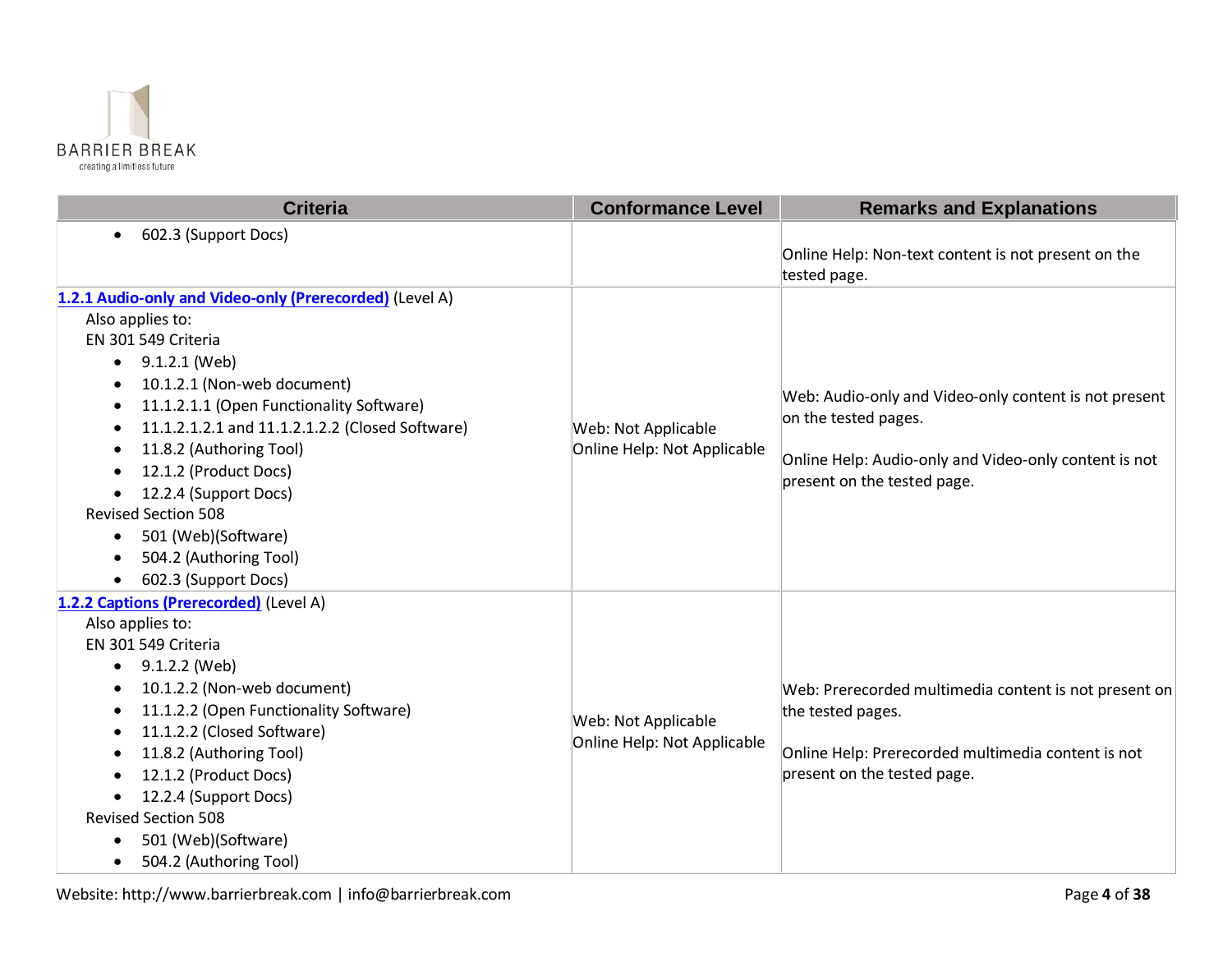

<span id="page-4-0"></span>

| <b>Criteria</b>                                                                                                                                                                                                                                                                                                                                                                                                                                   | <b>Conformance Level</b>                                      | <b>Remarks and Explanations</b>                                                                                                                                                                                                                                                                                                                                                                                                                                                                                                                                                                                                                                                   |
|---------------------------------------------------------------------------------------------------------------------------------------------------------------------------------------------------------------------------------------------------------------------------------------------------------------------------------------------------------------------------------------------------------------------------------------------------|---------------------------------------------------------------|-----------------------------------------------------------------------------------------------------------------------------------------------------------------------------------------------------------------------------------------------------------------------------------------------------------------------------------------------------------------------------------------------------------------------------------------------------------------------------------------------------------------------------------------------------------------------------------------------------------------------------------------------------------------------------------|
| 602.3 (Support Docs)<br>$\bullet$                                                                                                                                                                                                                                                                                                                                                                                                                 |                                                               |                                                                                                                                                                                                                                                                                                                                                                                                                                                                                                                                                                                                                                                                                   |
| 1.2.3 Audio Description or Media Alternative (Prerecorded) (Level A)<br>Also applies to:<br>EN 301 549 Criteria<br>9.1.2.3 (Web)<br>$\bullet$<br>10.1.2.3 (Non-web document)<br>11.1.2.3.1 (Open Functionality Software)<br>11.1.2.3.2 (Closed Software)<br>11.8.2 (Authoring Tool)<br>12.1.2 (Product Docs)<br>12.2.4 (Support Docs)<br><b>Revised Section 508</b><br>501 (Web)(Software)<br>٠<br>504.2 (Authoring Tool)<br>602.3 (Support Docs) | Web: Not Applicable<br>Online Help: Not Applicable            | Web: Prerecorded multimedia content is not present on<br>the tested pages.<br>Online Help: Prerecorded multimedia content is not<br>present on the tested page.                                                                                                                                                                                                                                                                                                                                                                                                                                                                                                                   |
| 1.3.1 Info and Relationships (Level A)<br>Also applies to:<br>EN 301 549 Criteria<br>9.1.3.1 (Web)<br>٠<br>10.1.3.1 (Non-web document)<br>11.1.3.1.1 (Open Functionality Software)<br>٠<br>11.1.3.1.2 (Closed Software)<br>٠<br>11.8.2 (Authoring Tool)<br>12.1.2 (Product Docs)<br>12.2.4 (Support Docs)<br><b>Revised Section 508</b><br>501 (Web)(Software)<br>504.2 (Authoring Tool)<br>602.3 (Support Docs)<br>٠                             | Web: Partially Supports<br>Online Help: Partially<br>Supports | Web: Headings were defined for sections and sub-<br>sections of content on few of the settings pages.<br>Headings were not defined for several pages tested.<br>Few instances of missing labels for form controls were<br>found on Edit a pinboard, VM Internet-Gateway, List of<br>pinboards, etc. pages.<br>Some instances of related items not being grouped<br>using list mark-up were found on Select an Account or<br>Source Type, Platform Health Events, etc. pages.<br>An instance of table headers not defined was found on<br>User Defined Events page.<br>An instance of tabular content not being appropriately<br>marked-up was found on Syslog Configuration page. |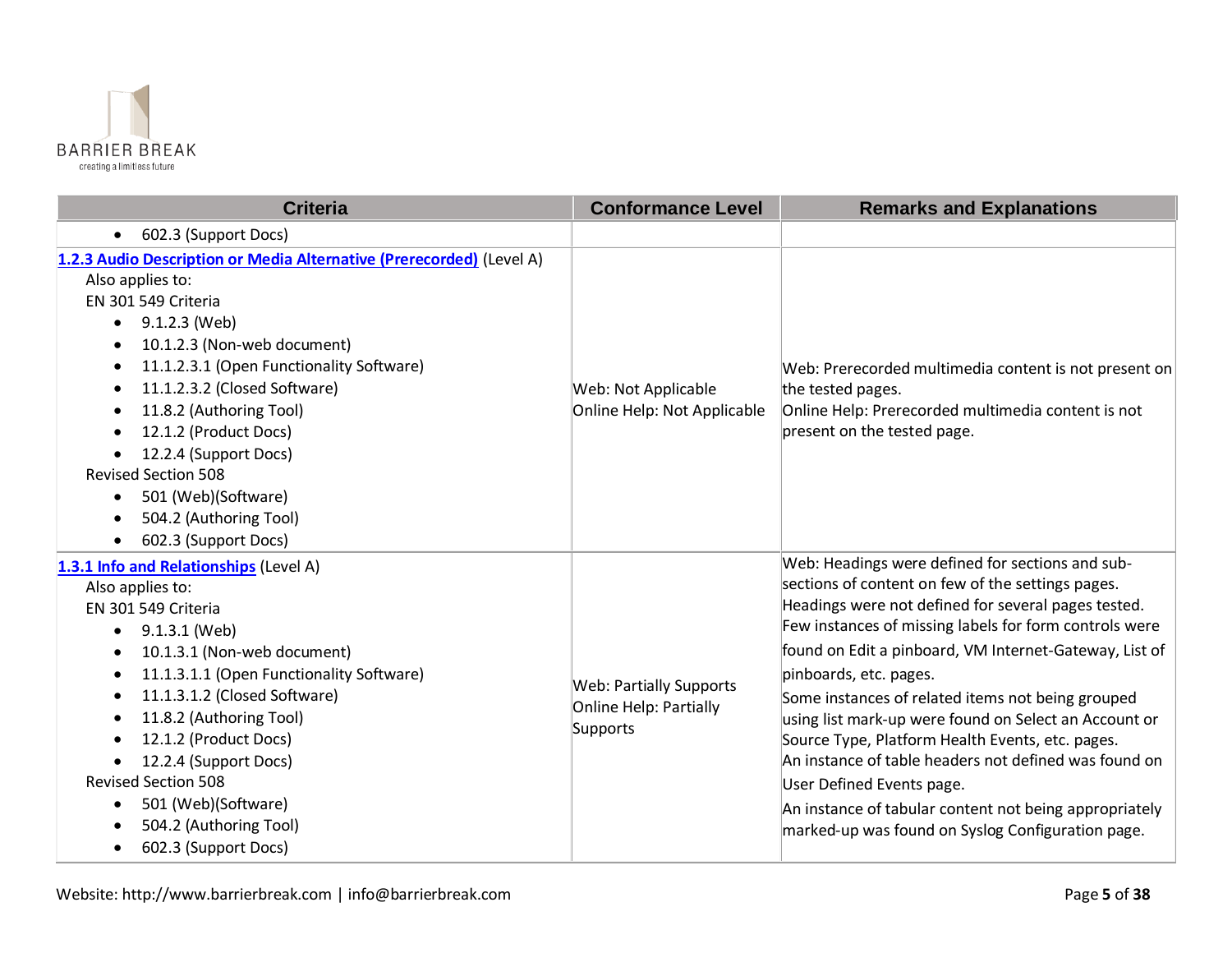

<span id="page-5-1"></span><span id="page-5-0"></span>

| <b>Criteria</b>                                                                                                                                                                                                                                                                                                                                                                                                          | <b>Conformance Level</b>                                | <b>Remarks and Explanations</b>                                                                                                                                                                                                                                                                                                 |
|--------------------------------------------------------------------------------------------------------------------------------------------------------------------------------------------------------------------------------------------------------------------------------------------------------------------------------------------------------------------------------------------------------------------------|---------------------------------------------------------|---------------------------------------------------------------------------------------------------------------------------------------------------------------------------------------------------------------------------------------------------------------------------------------------------------------------------------|
|                                                                                                                                                                                                                                                                                                                                                                                                                          |                                                         | Online Help: Several instances of related items not<br>being grouped using list mark-up were found on the<br>Help page.                                                                                                                                                                                                         |
| 1.3.2 Meaningful Sequence (Level A)<br>Also applies to:<br>EN 301 549 Criteria<br>9.1.3.2 (Web)<br>$\bullet$<br>10.1.3.2 (Non-web document)<br>11.1.3.2.1 (Open Functionality Software)<br>11.1.3.2.2 (Closed Software)<br>11.8.2 (Authoring Tool)<br>12.1.2 (Product Docs)<br>12.2.4 (Support Docs)<br><b>Revised Section 508</b><br>501 (Web)(Software)<br>$\bullet$<br>504.2 (Authoring Tool)<br>602.3 (Support Docs) | <b>Web: Partially Supports</b><br>Online Help: Supports | Web: Information on most of the pages tested was<br>presented in a correct sequence through code to ensure<br>that it can be accessed in a logical order by assistive<br>technologies, such as screen readers. However, few<br>instances of illogical reading order were found in VM<br>Internet-Gateway, Firewall, etc. pages. |
| 1.3.3 Sensory Characteristics (Level A)<br>Also applies to:<br>EN 301 549 Criteria<br>9.1.3.3 (Web)<br>10.1.3.3 (Non-web document)<br>11.1.3.3 (Open Functionality Software)<br>11.1.3.3 (Closed Software)<br>11.8.2 (Authoring Tool)<br>12.1.2 (Product Docs)<br>12.2.4 (Support Docs)<br><b>Revised Section 508</b><br>501 (Web)(Software)<br>$\bullet$                                                                | <b>Web: Partially Supports</b><br>Online Help: Supports | Web: On most of the pages tested Important<br>instructions to access the web page content were not<br>presented using sensory characteristics, such as size,<br>shape, sound etc. However, on few pages, directional<br>reference is used to inform user about visual location of<br>interactive elements.                      |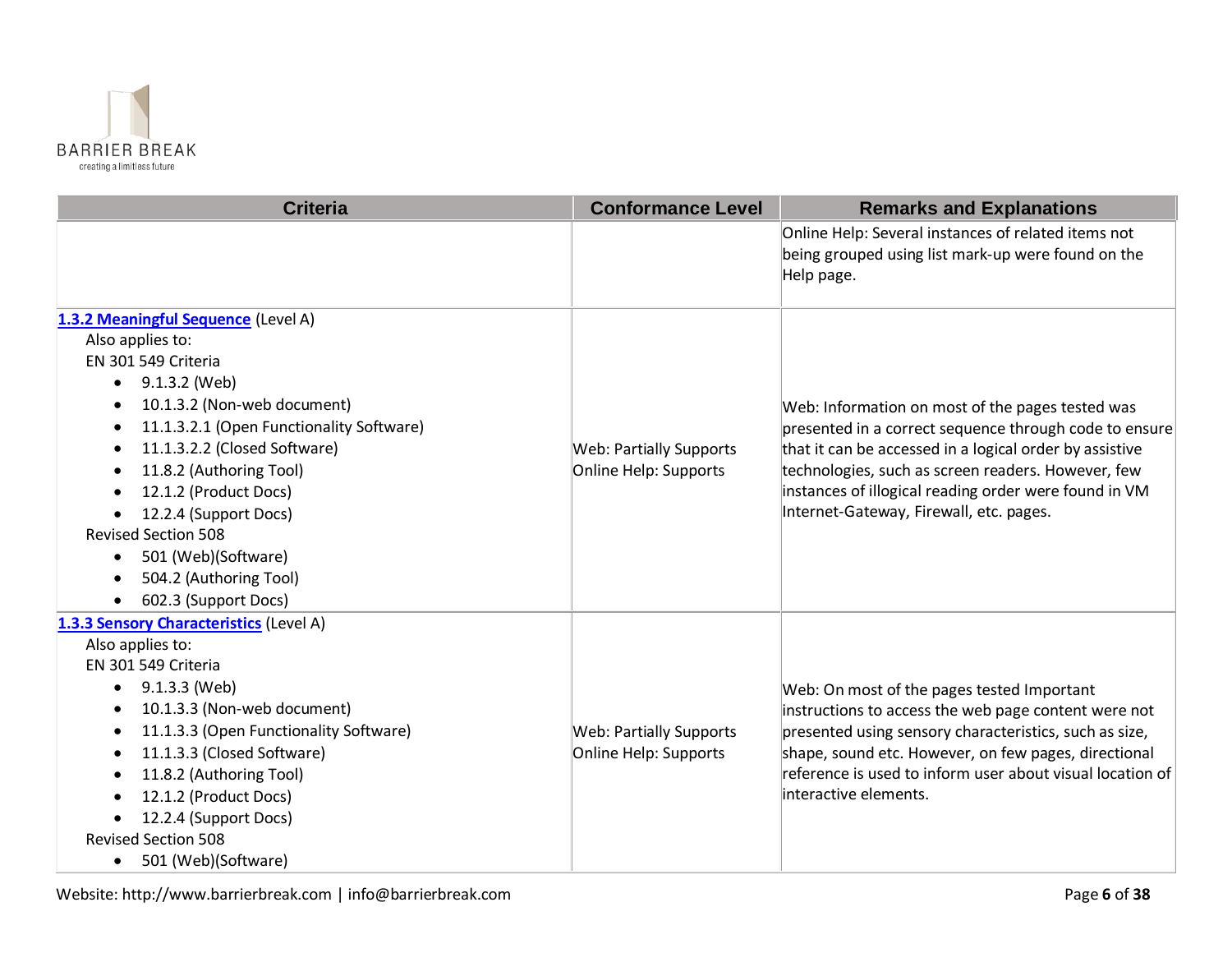

<span id="page-6-0"></span>

| <b>Criteria</b>                             | <b>Conformance Level</b>       | <b>Remarks and Explanations</b>                                                                             |
|---------------------------------------------|--------------------------------|-------------------------------------------------------------------------------------------------------------|
| 504.2 (Authoring Tool)<br>$\bullet$         |                                |                                                                                                             |
| 602.3 (Support Docs)                        |                                |                                                                                                             |
| 1.4.1 Use of Color (Level A)                |                                |                                                                                                             |
| Also applies to:                            |                                |                                                                                                             |
| EN 301 549 Criteria                         |                                |                                                                                                             |
| 9.1.4.1 (Web)<br>٠                          |                                |                                                                                                             |
| 10.1.4.1 (Non-web document)<br>٠            |                                |                                                                                                             |
| 11.1.4.1 (Open Functionality Software)      |                                | Web: On most of the tested pages, color was not used                                                        |
| 11.1.4.1 (Closed Software)                  | <b>Web: Partially Supports</b> | as the sole means of conveying information. However,<br>few instances of color alone being used as the sole |
| 11.8.2 (Authoring Tool)                     | Online Help: Supports          | means to distinguish links and convey important                                                             |
| 12.1.2 (Product Docs)                       |                                | information.                                                                                                |
| 12.2.4 (Support Docs)<br>٠                  |                                |                                                                                                             |
| <b>Revised Section 508</b>                  |                                |                                                                                                             |
| 501 (Web)(Software)<br>٠                    |                                |                                                                                                             |
| 504.2 (Authoring Tool)                      |                                |                                                                                                             |
| 602.3 (Support Docs)                        |                                |                                                                                                             |
| 1.4.2 Audio Control (Level A)               |                                |                                                                                                             |
| Also applies to:                            |                                |                                                                                                             |
| EN 301 549 Criteria                         |                                |                                                                                                             |
| 9.1.4.2 (Web)<br>$\bullet$                  |                                |                                                                                                             |
| 10.1.4.2 (Non-web document)                 |                                | Web: Audio content that plays automatically was not                                                         |
| 11.1.4.2 (Open Functionality Software)<br>٠ | Web: Not Applicable            | present on the tested pages.                                                                                |
| 11.1.4.2 (Closed Software)                  | Online Help: Not Applicable    |                                                                                                             |
| 11.8.2 (Authoring Tool)                     |                                | Online Help: Audio content that plays automatically was                                                     |
| 12.1.2 (Product Docs)                       |                                | not present on the tested page.                                                                             |
| 12.2.4 (Support Docs)                       |                                |                                                                                                             |
| <b>Revised Section 508</b>                  |                                |                                                                                                             |
| 501 (Web)(Software)<br>٠                    |                                |                                                                                                             |
| 504.2 (Authoring Tool)                      |                                |                                                                                                             |
| 602.3 (Support Docs)<br>٠                   |                                |                                                                                                             |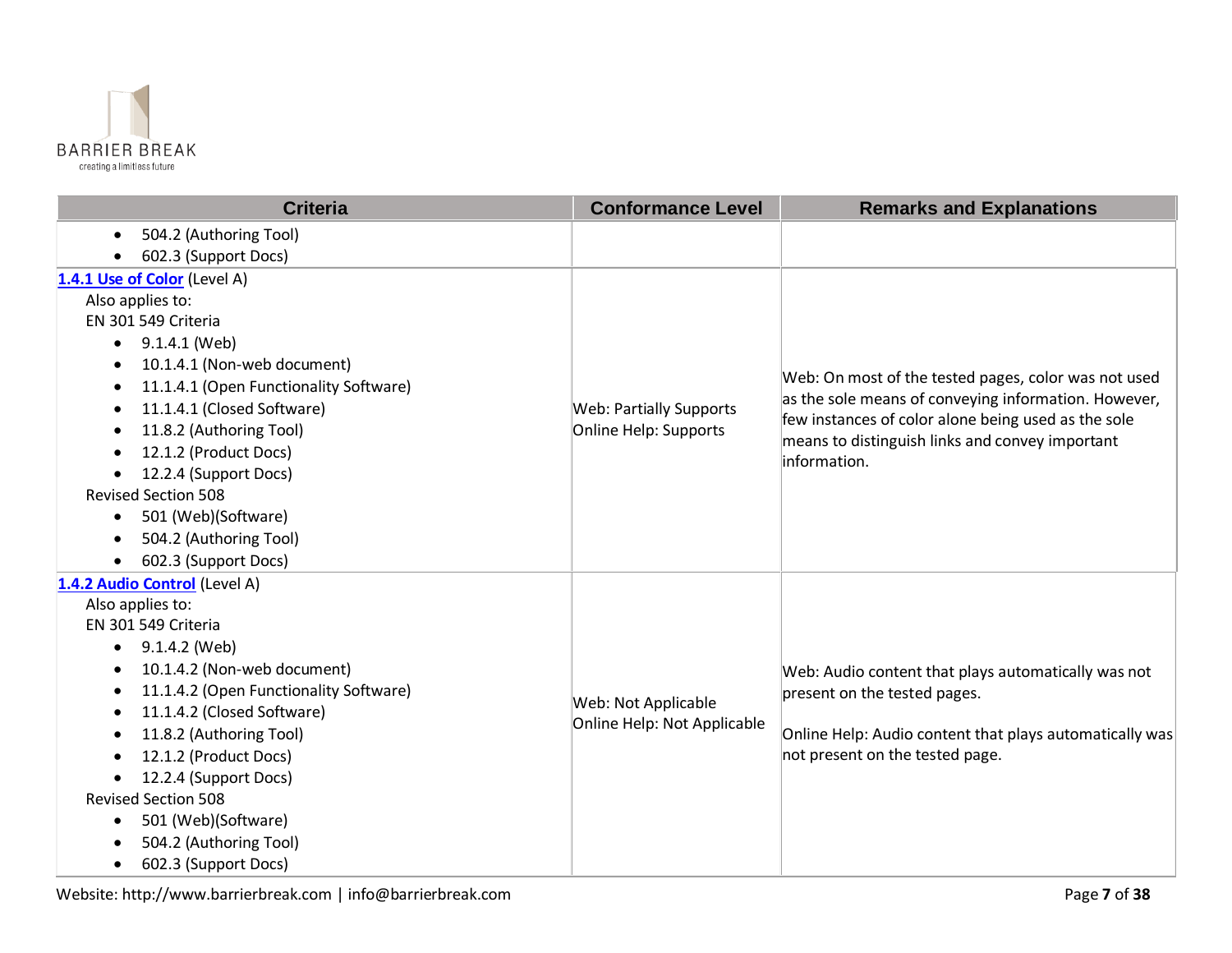

<span id="page-7-0"></span>

| <b>Criteria</b>                                                                                                                                                                                                                                                                                                                                                                                                    | <b>Conformance Level</b>                                    | <b>Remarks and Explanations</b>                                                                                                                                                                                                                                                                                                                                                                                                                                                                                                                                                                                                                                                                                                                                                                                                                                                                                                                                                                                     |
|--------------------------------------------------------------------------------------------------------------------------------------------------------------------------------------------------------------------------------------------------------------------------------------------------------------------------------------------------------------------------------------------------------------------|-------------------------------------------------------------|---------------------------------------------------------------------------------------------------------------------------------------------------------------------------------------------------------------------------------------------------------------------------------------------------------------------------------------------------------------------------------------------------------------------------------------------------------------------------------------------------------------------------------------------------------------------------------------------------------------------------------------------------------------------------------------------------------------------------------------------------------------------------------------------------------------------------------------------------------------------------------------------------------------------------------------------------------------------------------------------------------------------|
| 2.1.1 Keyboard (Level A)<br>Also applies to:<br>EN 301 549 Criteria<br>9.2.1.1 (Web)<br>٠<br>10.2.1.1 (Non-web document)<br>11.2.1.1.1 (Open Functionality Software)<br>11.2.1.1.2 (Closed Software)<br>11.8.2 (Authoring Tool)<br>12.1.2 (Product Docs)<br>12.2.4 (Support Docs)<br>$\bullet$<br><b>Revised Section 508</b><br>501 (Web)(Software)<br>$\bullet$<br>504.2 (Authoring Tool)<br>602.3 (Support Docs) | Web: Does Not Support<br>Online Help: Partially<br>Supports | Web: Except for a few buttons and links which can be<br>operated using a keyboard, several interactive elements<br>that lack keyboard support were found across the<br>tested pages.<br>Several instances of inaccessible modal dialog were<br>found on the tested pages.<br>On most of the pages, instances of tooltip content not<br>available for keyboard-only users were found across the<br>tested pages.<br>Few instances of sort functionality inaccessible with a<br>keyboard were found on Plan Security Table and Saved<br>Applications pages.<br>Few instances of drag and drop functionality<br>inaccessible with a keyboard were found in Select<br>Column section.<br>Several instances of missing keyboard support for links,<br>image links, buttons, checkboxes, slider, input fields,<br>menu, expand/collapse and tabs were found across the<br>different tested pages.<br>Online Help: Keyboard support was missing for<br>interactive elements, such as links in Supported<br>properties tab. |
| 2.1.2 No Keyboard Trap (Level A)<br>Also applies to:<br>EN 301 549 Criteria<br>9.2.1.2 (Web)<br>10.2.1.2 (Non-web document)<br>11.2.1.2 (Open Functionality Software)                                                                                                                                                                                                                                              | Web: Supports<br>Online Help: Supports                      |                                                                                                                                                                                                                                                                                                                                                                                                                                                                                                                                                                                                                                                                                                                                                                                                                                                                                                                                                                                                                     |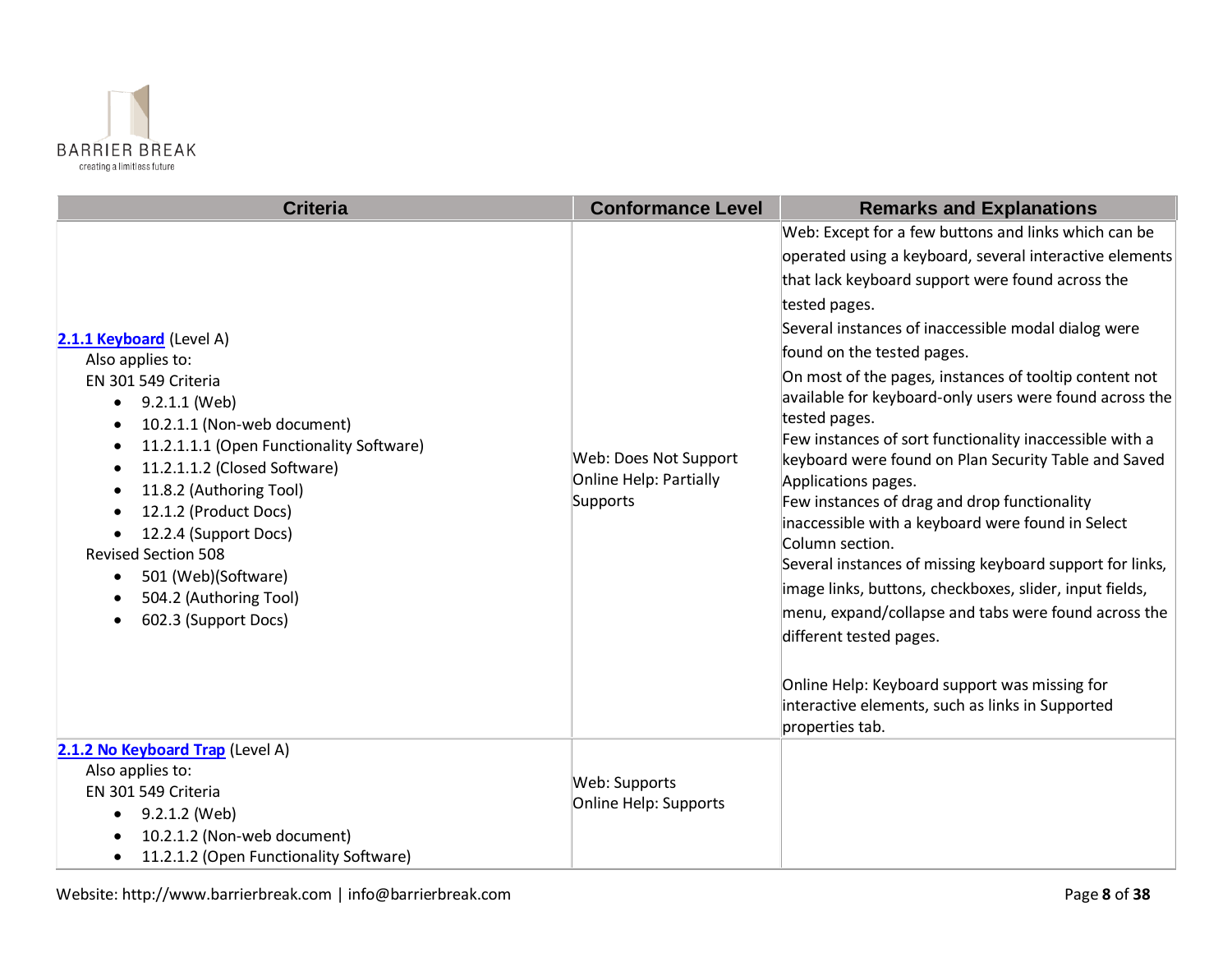

| <b>Criteria</b>                                                                                                                                                                                                                                                                                                                                                     | <b>Conformance Level</b>                                             | <b>Remarks and Explanations</b>                                                                                                                                                                                                                                               |
|---------------------------------------------------------------------------------------------------------------------------------------------------------------------------------------------------------------------------------------------------------------------------------------------------------------------------------------------------------------------|----------------------------------------------------------------------|-------------------------------------------------------------------------------------------------------------------------------------------------------------------------------------------------------------------------------------------------------------------------------|
| 11.2.1.2 (Closed Software)<br>$\bullet$<br>11.8.2 (Authoring Tool)<br>12.1.2 (Product Docs)<br>12.2.4 (Support Docs)<br>$\bullet$<br><b>Revised Section 508</b><br>501 (Web)(Software)<br>$\bullet$<br>504.2 (Authoring Tool)<br>602.3 (Support Docs)                                                                                                               |                                                                      |                                                                                                                                                                                                                                                                               |
| 2.1.4 Character Key Shortcuts (Level A 2.1 only)<br>Also applies to:<br>EN 301 549 Criteria<br>$\bullet$ 9.2.1.4 (Web)<br>10.2.1.4 (Non-web document)<br>11.2.1.4.1 (Open Functionality Software)<br>11.2.1.4.2 (Closed Software)<br>11.8.2 (Authoring Tool)<br>$\bullet$<br>12.1.2 (Product Docs)<br>12.2.4 (Support Docs)<br>Revised Section 508 - Does not apply | Web: Not Applicable<br>Online Help: Not Applicable                   | Web: On the tested pages, character key shortcuts were<br>not defined for the interactive elements.<br>Online Help: On the tested page, character key<br>shortcuts were not defined for the interactive elements.                                                             |
| 2.2.1 Timing Adjustable (Level A)<br>Also applies to:<br>EN 301 549 Criteria<br>9.2.2.1 (Web)<br>$\bullet$<br>10.2.2.1 (Non-web document)<br>11.2.2.1 (Open Functionality Software)<br>11.2.2.1 (Closed Software)<br>$\bullet$<br>11.8.2 (Authoring Tool)<br>12.1.2 (Product Docs)<br>12.2.4 (Support Docs)<br><b>Revised Section 508</b>                           | <b>Web: Partially Supports</b><br>Online Help: Partially<br>Supports | Web: An option to extend the time limit were available<br>on all tested pages. However, the slider to adjust the<br>time limit was not accessible for screen reader users<br>Refer to 4.1.2.<br>Online Help: On the tested page, time dependent<br>content was not available. |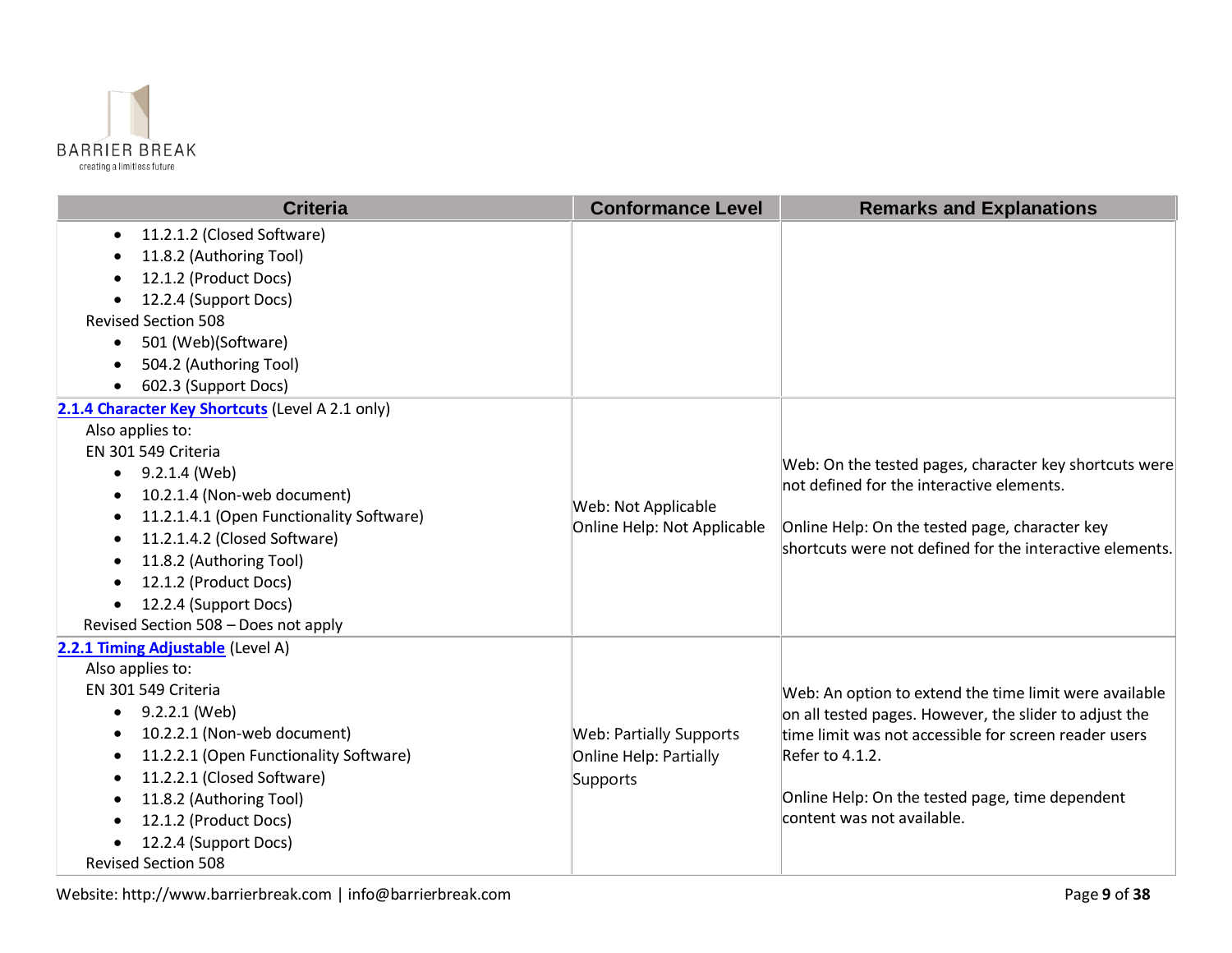

| <b>Criteria</b>                                                                                                                                                                                                                                                                                                                                                                                                    | <b>Conformance Level</b>                           | <b>Remarks and Explanations</b>                                                                                                                                                                     |
|--------------------------------------------------------------------------------------------------------------------------------------------------------------------------------------------------------------------------------------------------------------------------------------------------------------------------------------------------------------------------------------------------------------------|----------------------------------------------------|-----------------------------------------------------------------------------------------------------------------------------------------------------------------------------------------------------|
| 501 (Web)(Software)<br>$\bullet$<br>504.2 (Authoring Tool)<br>602.3 (Support Docs)                                                                                                                                                                                                                                                                                                                                 |                                                    |                                                                                                                                                                                                     |
|                                                                                                                                                                                                                                                                                                                                                                                                                    |                                                    |                                                                                                                                                                                                     |
| 2.2.2 Pause, Stop, Hide (Level A)<br>Also applies to:<br>EN 301 549 Criteria<br>9.2.2.2 (Web)<br>$\bullet$<br>10.2.2.2 (Non-web document)<br>11.2.2.2 (Open Functionality Software)<br>11.2.2.2 (Closed Software)<br>11.8.2 (Authoring Tool)<br>12.1.2 (Product Docs)<br>12.2.4 (Support Docs)<br><b>Revised Section 508</b><br>501 (Web)(Software)<br>$\bullet$<br>504.2 (Authoring Tool)<br>602.3 (Support Docs) | Web: Not Applicable<br>Online Help: Not Applicable | Web: On all the tested pages, moving, blinking and<br>auto-updating content was not available.<br>Online Help: On the tested page, moving, blinking and<br>auto-updating content was not available. |
| 2.3.1 Three Flashes or Below Threshold (Level A)<br>Also applies to:<br>EN 301 549 Criteria<br>9.2.3.1 (Web)<br>10.2.3.1 (Non-web document)<br>11.2.3.1 (Open Functionality Software)<br>11.2.3.1(Closed Software)<br>11.8.2 (Authoring Tool)<br>12.1.2 (Product Docs)<br>12.2.4 (Support Docs)<br><b>Revised Section 508</b><br>501 (Web)(Software)<br>504.2 (Authoring Tool)                                     | Web: Not Applicable<br>Online Help: Not Applicable | Web: On all the tested pages, flickering and flashing<br>content was not available.<br>Online Help: On the tested page, flickering and flashing<br>content was not available.                       |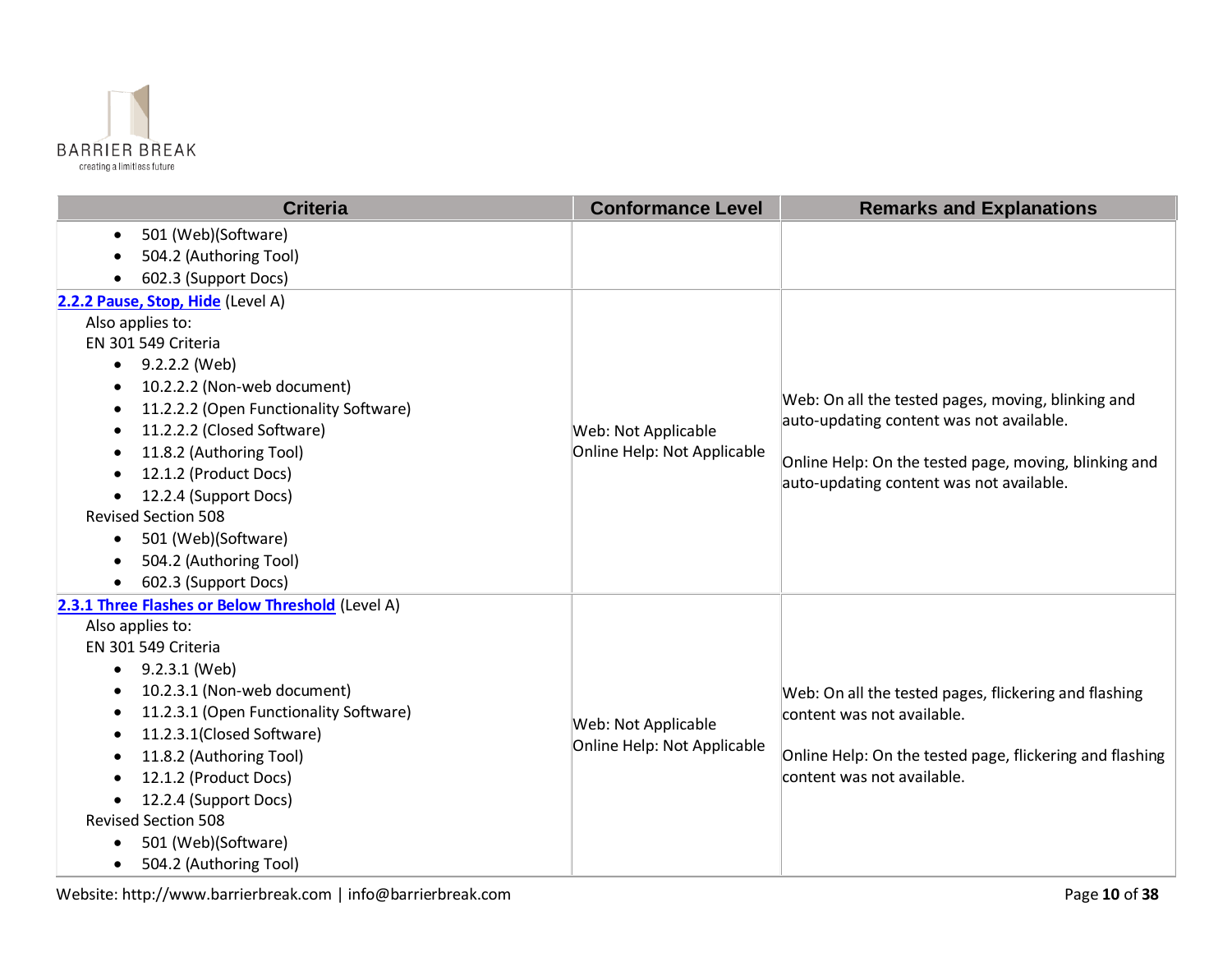

| <b>Criteria</b>                                                       | <b>Conformance Level</b> | <b>Remarks and Explanations</b>                         |
|-----------------------------------------------------------------------|--------------------------|---------------------------------------------------------|
| 602.3 (Support Docs)<br>$\bullet$                                     |                          |                                                         |
| 2.4.1 Bypass Blocks (Level A)                                         |                          |                                                         |
| Also applies to:                                                      |                          |                                                         |
| EN 301 549 Criteria                                                   |                          |                                                         |
| 9.2.4.1 (Web)<br>$\bullet$                                            |                          |                                                         |
| 10.2.4.1 (Non-web document) - Does not apply<br>$\bullet$             |                          |                                                         |
| 11.2.4.1 (Open Functionality Software) - Does not apply<br>٠          |                          |                                                         |
| 11.2.4.1 (Closed Software) - Does not apply<br>$\bullet$              | Web: Supports            |                                                         |
| 11.8.2 (Authoring Tool)<br>$\bullet$                                  | Online Help: Supports    |                                                         |
| 12.1.2 (Product Docs)<br>$\bullet$                                    |                          |                                                         |
| 12.2.4 (Support Docs)                                                 |                          |                                                         |
| <b>Revised Section 508</b>                                            |                          |                                                         |
| 501 (Web)(Software) – Does not apply to non-web software<br>$\bullet$ |                          |                                                         |
| 504.2 (Authoring Tool)<br>$\bullet$                                   |                          |                                                         |
| 602.3 (Support Docs) – Does not apply to non-web docs<br>$\bullet$    |                          |                                                         |
| 2.4.2 Page Titled (Level A)                                           |                          |                                                         |
| Also applies to:                                                      |                          |                                                         |
| EN 301 549 Criteria                                                   |                          |                                                         |
| 9.2.4.2 (Web)<br>$\bullet$                                            |                          |                                                         |
| 10.2.4.2 (Non-web document)<br>$\bullet$                              |                          |                                                         |
| 11.2.4.2 (Open Functionality Software) - Does not apply<br>٠          | Web: Does Not Support    | Web: Across all the tested pages, identical and         |
| 11.2.4.2 (Closed Software) - Does not apply<br>$\bullet$              | Online Help: Supports    | inappropriate page title such as, "Settings - VMware    |
| 11.8.2 (Authoring Tool)<br>$\bullet$                                  |                          | vRealize Network Insight: 147.135.40.230" was specified |
| 12.1.2 (Product Docs)<br>$\bullet$                                    |                          | for all the settings pages.                             |
| 12.2.4 (Support Docs)<br>$\bullet$                                    |                          |                                                         |
| <b>Revised Section 508</b>                                            |                          |                                                         |
| 501 (Web)(Software)<br>٠                                              |                          |                                                         |
| 504.2 (Authoring Tool)<br>$\bullet$                                   |                          |                                                         |
| 602.3 (Support Docs)<br>$\bullet$                                     |                          |                                                         |
| 2.4.3 Focus Order (Level A)                                           | Web: Supports            |                                                         |

Website: http://www.barrierbreak.com | info@barrierbreak.com **Page 11** of **38** Page **11** of **38**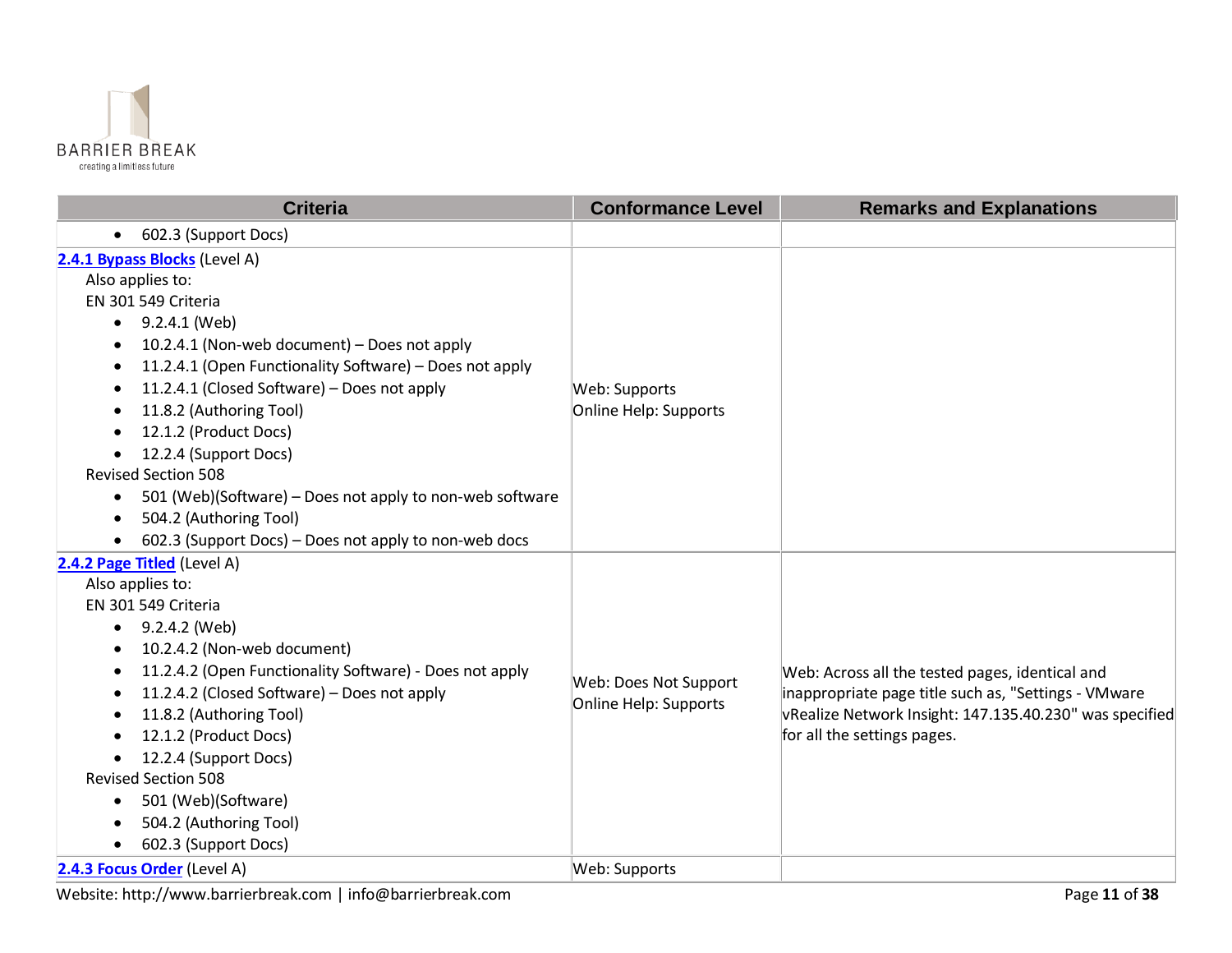

<span id="page-11-0"></span>

| <b>Criteria</b>                                     | <b>Conformance Level</b>       | <b>Remarks and Explanations</b>                         |
|-----------------------------------------------------|--------------------------------|---------------------------------------------------------|
| Also applies to:                                    | Online Help: Supports          |                                                         |
| EN 301 549 Criteria                                 |                                |                                                         |
| 9.2.4.3 (Web)<br>$\bullet$                          |                                |                                                         |
| 10.2.4.3 (Non-web document)                         |                                |                                                         |
| 11.2.4.3 (Open Functionality Software)              |                                |                                                         |
| 11.2.4.3 (Closed Software)                          |                                |                                                         |
| 11.8.2 (Authoring Tool)<br>٠                        |                                |                                                         |
| 12.1.2 (Product Docs)                               |                                |                                                         |
| 12.2.4 (Support Docs)                               |                                |                                                         |
| <b>Revised Section 508</b>                          |                                |                                                         |
| 501 (Web)(Software)                                 |                                |                                                         |
| 504.2 (Authoring Tool)                              |                                |                                                         |
| 602.3 (Support Docs)                                |                                |                                                         |
| 2.4.4 Link Purpose (In Context) (Level A)           |                                |                                                         |
| Also applies to:                                    |                                |                                                         |
| EN 301 549 Criteria                                 |                                |                                                         |
| 9.2.4.4 (Web)<br>$\bullet$                          |                                |                                                         |
| 10.2.4.4 (Non-web document)                         |                                | Web: Most of the links have unique and descriptive text |
| 11.2.4.4 (Open Functionality Software)<br>$\bullet$ |                                | which helps users to understand the destination target  |
| 11.2.4.4 (Closed Software                           | <b>Web: Partially Supports</b> | they point to.                                          |
| 11.8.2 (Authoring Tool)                             | Online Help: Supports          | In a few instances link with identical and non-         |
| 12.1.2 (Product Docs)                               |                                | descriptive text were found on My Preferences,          |
| 12.2.4 (Support Docs)                               |                                | Kubernetes Dashboard, etc. pages.                       |
| <b>Revised Section 508</b>                          |                                |                                                         |
| 501 (Web)(Software)<br>$\bullet$                    |                                |                                                         |
| 504.2 (Authoring Tool)                              |                                |                                                         |
| 602.3 (Support Docs)                                |                                |                                                         |
| 2.5.1 Pointer Gestures (Level A 2.1 only)           | Web: Supports                  | Online Help: On the tested page, functionality that was |
| Also applies to:                                    | Online Help: Not Applicable    | depending on multipoint or path-based gestures were     |
| EN 301 549 Criteria                                 |                                | not present.                                            |

Website: http://www.barrierbreak.com | info@barrierbreak.com **Page 12** of **38** Page 12 of **38**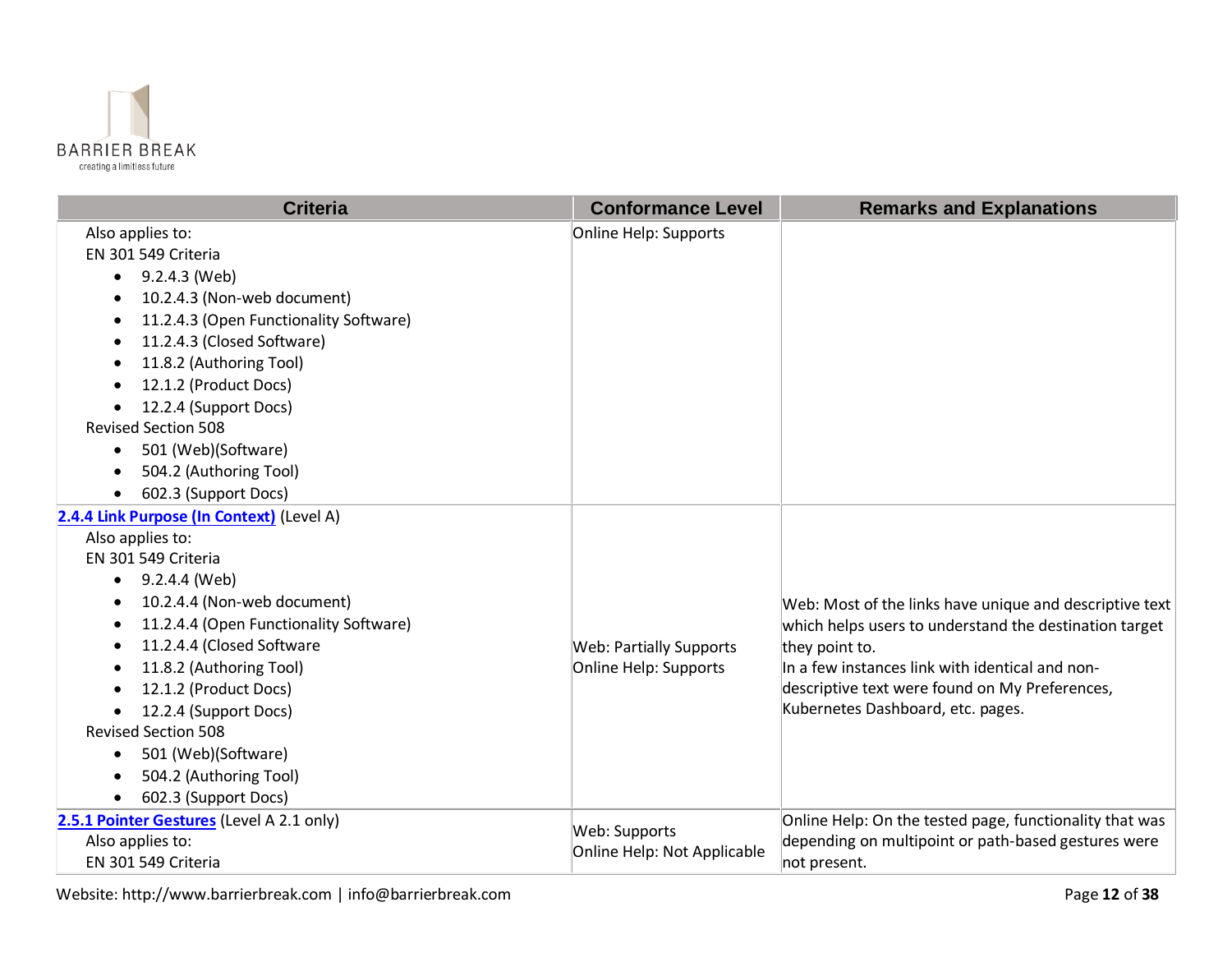

| <b>Criteria</b>                                                                                                                                                                                                                                                                                                                                       | <b>Conformance Level</b>               | <b>Remarks and Explanations</b> |
|-------------------------------------------------------------------------------------------------------------------------------------------------------------------------------------------------------------------------------------------------------------------------------------------------------------------------------------------------------|----------------------------------------|---------------------------------|
| 9.2.5.1 (Web)<br>$\bullet$<br>10.2.5.1 (Non-web document)<br>11.2.5.1 (Open Functionality Software)<br>11.2.5.1 (Closed Software)<br>$\bullet$<br>11.8.2 (Authoring Tool)<br>12.1.2 (Product Docs)<br>12.2.4 (Support Docs)<br>Revised Section 508 - Does not apply                                                                                   |                                        |                                 |
| 2.5.2 Pointer Cancellation (Level A 2.1 only)<br>Also applies to:<br>EN 301 549 Criteria<br>$\bullet$ 9.2.5.2 (Web)<br>10.2.5.2 (Non-web document)<br>11.2.5.2 (Open Functionality Software)<br>٠<br>11.2.5.2 (Closed Software)<br>11.8.2 (Authoring Tool)<br>12.1.2 (Product Docs)<br>12.2.4 (Support Docs)<br>Revised Section 508 - Does not apply  | Web: Supports<br>Online Help: Supports |                                 |
| 2.5.3 Label in Name (Level A 2.1 only)<br>Also applies to:<br>EN 301 549 Criteria<br>9.2.5.3 (Web)<br>10.2.5.3 (Non-web document)<br>$\bullet$<br>11.2.5.3 (Open Functionality Software)<br>٠<br>11.2.5.3 (Closed Software)<br>٠<br>11.8.2 (Authoring Tool)<br>12.1.2 (Product Docs)<br>12.2.4 (Support Docs)<br>Revised Section 508 - Does not apply | Web: Supports<br>Online Help: Supports |                                 |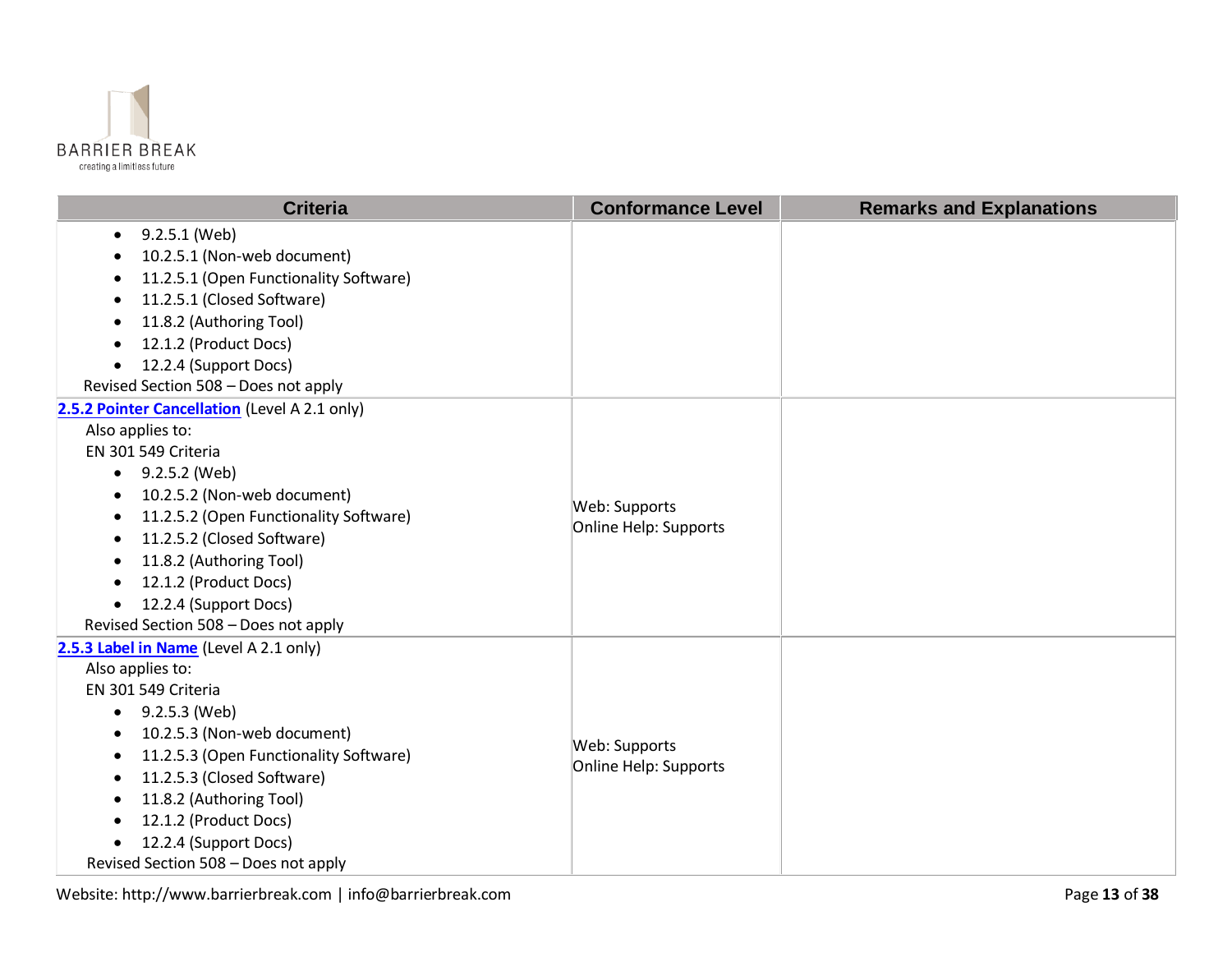

| <b>Criteria</b>                                                                                                                                                                                                                                                                                                                                                                                                                                                                             | <b>Conformance Level</b>                           | <b>Remarks and Explanations</b>                                                                                                                                                                                                  |
|---------------------------------------------------------------------------------------------------------------------------------------------------------------------------------------------------------------------------------------------------------------------------------------------------------------------------------------------------------------------------------------------------------------------------------------------------------------------------------------------|----------------------------------------------------|----------------------------------------------------------------------------------------------------------------------------------------------------------------------------------------------------------------------------------|
| 2.5.4 Motion Actuation (Level A 2.1 only)<br>Also applies to:<br>EN 301 549 Criteria<br>9.2.5.4 (Web)<br>$\bullet$<br>10.2.5.4 (Non-web document)<br>$\bullet$<br>11.2.5.4 (Open Functionality Software)<br>٠<br>11.2.5.4 (Closed Software<br>$\bullet$<br>11.8.2 (Authoring Tool)<br>$\bullet$<br>12.1.2 (Product Docs)<br>$\bullet$<br>12.2.4 (Support Docs)<br>$\bullet$<br>Revised Section 508 - Does not apply                                                                         | Web: Not Applicable<br>Online Help: Not Applicable | Web: On all the tested pages, functionality that requires<br>device motion or user motion were not present.<br>Online Help: On the tested page, functionality that<br>requires device motion or user motion were not<br>present. |
| 3.1.1 Language of Page (Level A)<br>Also applies to:<br>EN 301 549 Criteria<br>9.3.1.1 (Web)<br>$\bullet$<br>10.3.1.1 (Non-web document)<br>11.3.1.1.1 (Open Functionality Software)<br>$\bullet$<br>11.3.1.1.2 (Closed Software)<br>٠<br>11.8.2 (Authoring Tool)<br>$\bullet$<br>12.1.2 (Product Docs)<br>$\bullet$<br>12.2.4 (Support Docs)<br><b>Revised Section 508</b><br>501 (Web)(Software)<br>$\bullet$<br>504.2 (Authoring Tool)<br>$\bullet$<br>602.3 (Support Docs)<br>$\bullet$ | Web: Supports<br>Online Help: Supports             |                                                                                                                                                                                                                                  |
| 3.2.1 On Focus (Level A)<br>Also applies to:<br>EN 301 549 Criteria<br>9.3.2.1 (Web)<br>$\bullet$<br>10.3.2.1 (Non-web document)<br>$\bullet$                                                                                                                                                                                                                                                                                                                                               | Web: Supports<br>Online Help: Supports             |                                                                                                                                                                                                                                  |

Website: http://www.barrierbreak.com | info@barrierbreak.com **Page 14** of **38** Page 14 of **38**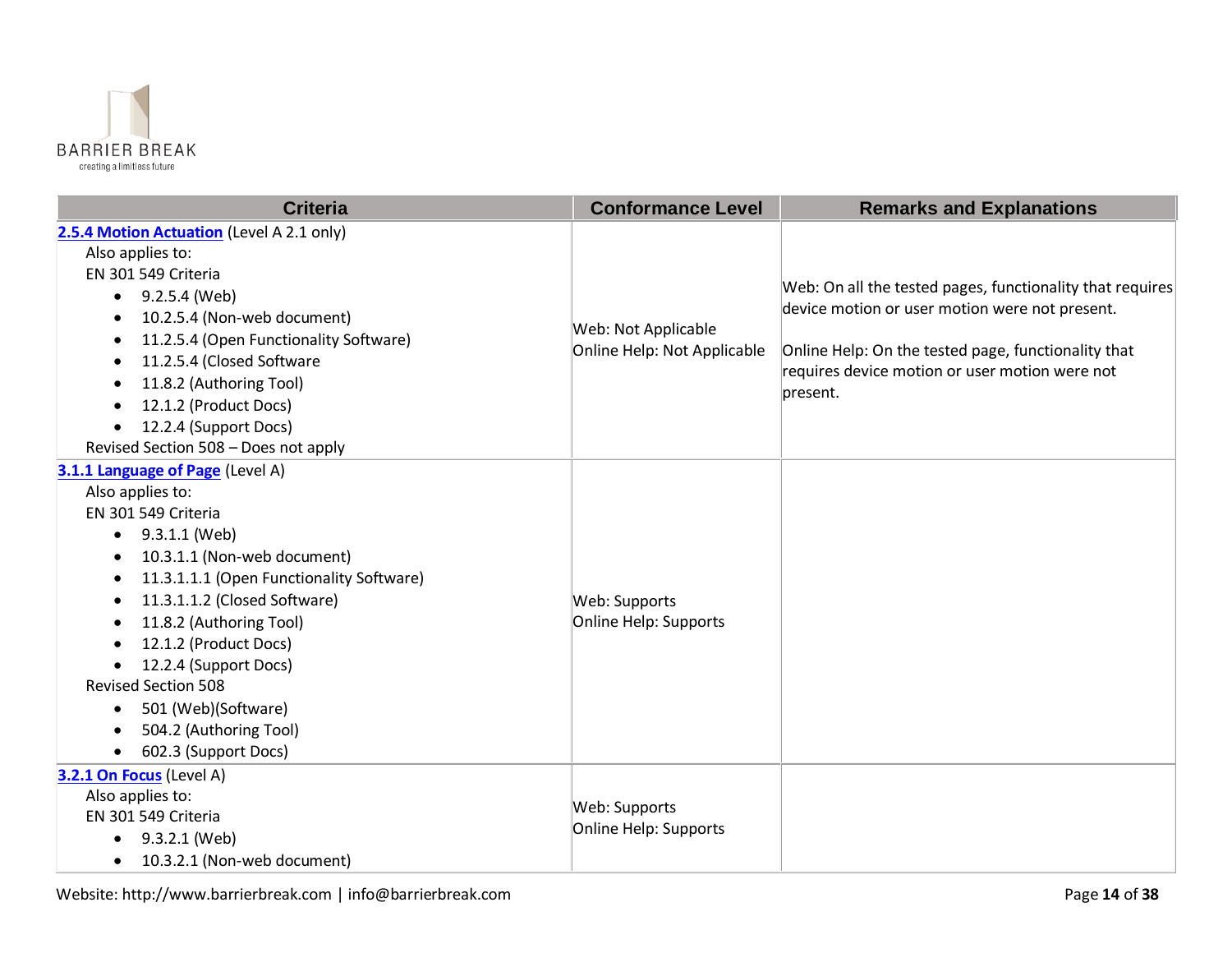

<span id="page-14-0"></span>

| <b>Criteria</b>                                     | <b>Conformance Level</b>                              | <b>Remarks and Explanations</b>                        |
|-----------------------------------------------------|-------------------------------------------------------|--------------------------------------------------------|
| 11.3.2.1 (Open Functionality Software)<br>$\bullet$ |                                                       |                                                        |
| 11.3.2.1 (Closed Software)                          |                                                       |                                                        |
| 11.8.2 (Authoring Tool)                             |                                                       |                                                        |
| 12.1.2 (Product Docs)                               |                                                       |                                                        |
| 12.2.4 (Support Docs)                               |                                                       |                                                        |
| <b>Revised Section 508</b>                          |                                                       |                                                        |
| 501 (Web)(Software)<br>$\bullet$                    |                                                       |                                                        |
| 504.2 (Authoring Tool)                              |                                                       |                                                        |
| 602.3 (Support Docs)                                |                                                       |                                                        |
| 3.2.2 On Input (Level A)                            |                                                       |                                                        |
| Also applies to:                                    |                                                       |                                                        |
| EN 301 549 Criteria                                 |                                                       |                                                        |
| 9.3.2.2 (Web)                                       |                                                       |                                                        |
| 10.3.2.2 (Non-web document)                         |                                                       |                                                        |
| 11.3.2.2 (Open Functionality Software)              |                                                       |                                                        |
| 11.3.2.2 (Closed Software)                          | Web: Supports                                         |                                                        |
| 11.8.2 (Authoring Tool)                             | Online Help: Supports                                 |                                                        |
| 12.1.2 (Product Docs)                               |                                                       |                                                        |
| 12.2.4 (Support Docs)                               |                                                       |                                                        |
| <b>Revised Section 508</b>                          |                                                       |                                                        |
| 501 (Web)(Software)                                 |                                                       |                                                        |
| 504.2 (Authoring Tool)                              |                                                       |                                                        |
| 602.3 (Support Docs)                                |                                                       |                                                        |
| 3.3.1 Error Identification (Level A)                |                                                       |                                                        |
| Also applies to:                                    |                                                       | Web: Across the tested pages instances of dynamically  |
| EN 301 549 Criteria                                 | Web: Does Not Supports<br>Online Help: Not Applicable | displayed error messages were found.                   |
| 9.3.3.1 (Web)<br>$\bullet$                          |                                                       | Error messages were conveyed using color alone for the |
| 10.3.3.1 (Non-web document)                         |                                                       | My Preferences - Change Password, East-West Ips and    |
| 11.3.3.1.1 (Open Functionality Software)            |                                                       | North-South Ips pages.                                 |
| 11.3.3.1.2 (Closed Software)                        |                                                       |                                                        |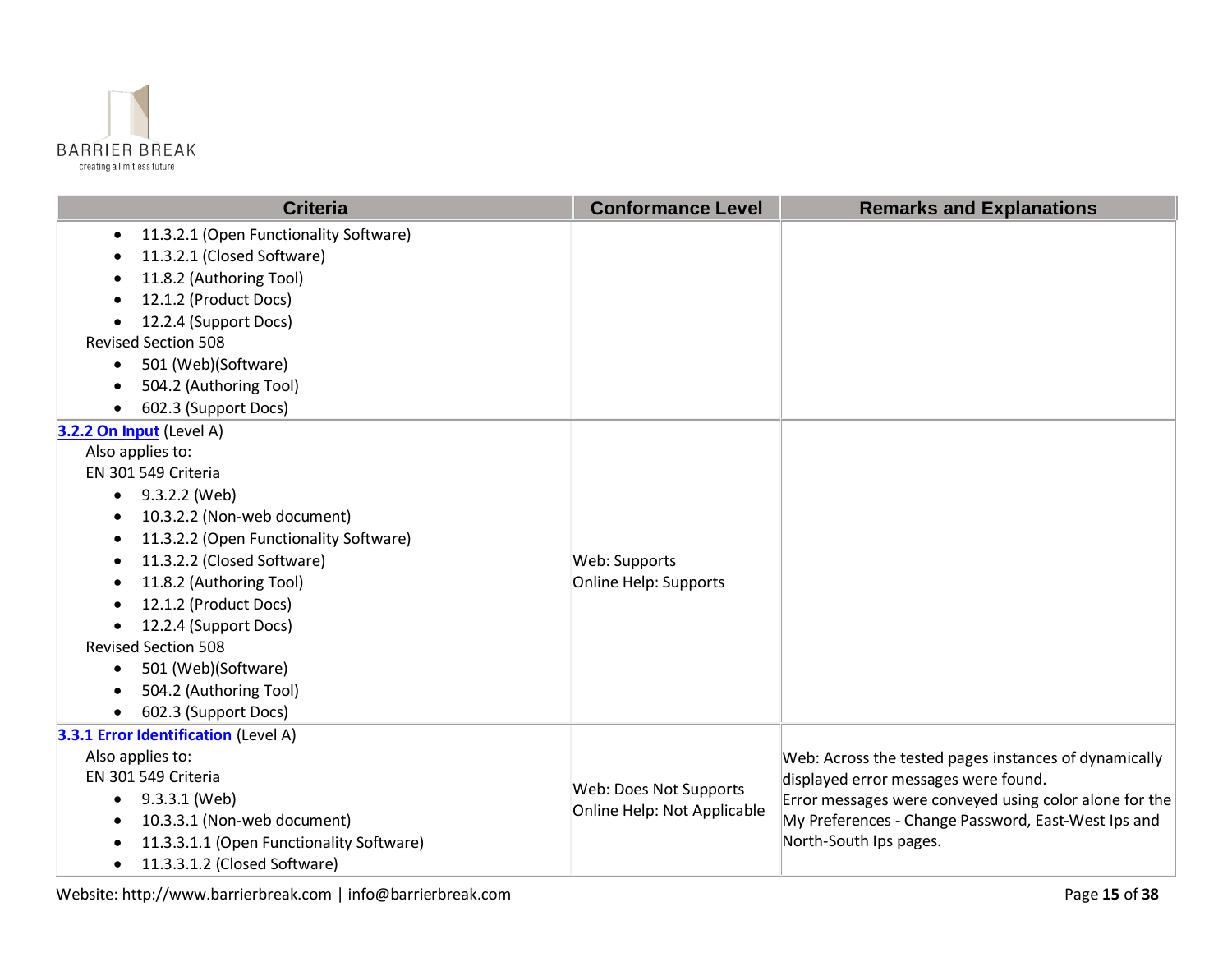

<span id="page-15-0"></span>

| <b>Criteria</b>                                                                                                                                                                                                                                                                                                                                                                                            | <b>Conformance Level</b>                                  | <b>Remarks and Explanations</b>                                                                                                                                                                                                                                                                                                                                                                                                                                                              |
|------------------------------------------------------------------------------------------------------------------------------------------------------------------------------------------------------------------------------------------------------------------------------------------------------------------------------------------------------------------------------------------------------------|-----------------------------------------------------------|----------------------------------------------------------------------------------------------------------------------------------------------------------------------------------------------------------------------------------------------------------------------------------------------------------------------------------------------------------------------------------------------------------------------------------------------------------------------------------------------|
| 11.8.2 (Authoring Tool)<br>12.1.2 (Product Docs)<br>12.2.4 (Support Docs)<br><b>Revised Section 508</b><br>501 (Web)(Software)<br>$\bullet$<br>504.2 (Authoring Tool)<br>602.3 (Support Docs)                                                                                                                                                                                                              |                                                           | Few instances of dynamically displayed error messages<br>are found on Add Application, What's New, Network<br>Performance, etc. pages.<br>Online Help: Form fields were not present on the tested<br>page.                                                                                                                                                                                                                                                                                   |
| 3.3.2 Labels or Instructions (Level A)<br>Also applies to:<br>EN 301 549 Criteria<br>9.3.3.2 (Web)<br>10.3.3.2 (Non-web document)<br>11.3.3.2 (Open Functionality Software)<br>11.3.3.2 (Closed Software)<br>11.8.2 (Authoring Tool)<br>12.1.2 (Product Docs)<br>12.2.4 (Support Docs)<br><b>Revised Section 508</b><br>501 (Web)(Software)<br>$\bullet$<br>504.2 (Authoring Tool)<br>602.3 (Support Docs) | Web: Partially Supports<br>Online Help: Not Applicable    | Web: On most of the tested pages, labels are provided<br>for form fields.<br>Few instances of missing labels for form controls were<br>found on Edit a pinboard, VM Internet-Gateway, List of<br>pinboards, etc. pages.<br>Some instances of mandatory fields not identified were<br>found in Pin this widget section.<br>Across the tested pages instances of missing instruction<br>for mandatory fields were found.<br>Online Help: Form elements were not present on the<br>tested page. |
| 4.1.1 Parsing (Level A)<br>Also applies to:<br>EN 301 549 Criteria<br>9.4.1.1 (Web)<br>$\bullet$<br>10.4.1.1 (Non-web document)<br>11.4.1.1.1 (Open Functionality Software)<br>$\bullet$<br>11.4.1.1.2 (Closed Software) - Does not apply<br>11.8.2 (Authoring Tool)<br>12.1.2 (Product Docs)<br>$\bullet$                                                                                                 | Web: Does Not Support<br>Online Help: Does Not<br>Support | Web: Instances of duplicate IDs and incorrect nesting<br>for HTML elements are found on different tested pages.<br>Online Help: Instances of duplicate IDs and incorrect<br>nesting for HTML elements are found on the tested<br>page.                                                                                                                                                                                                                                                       |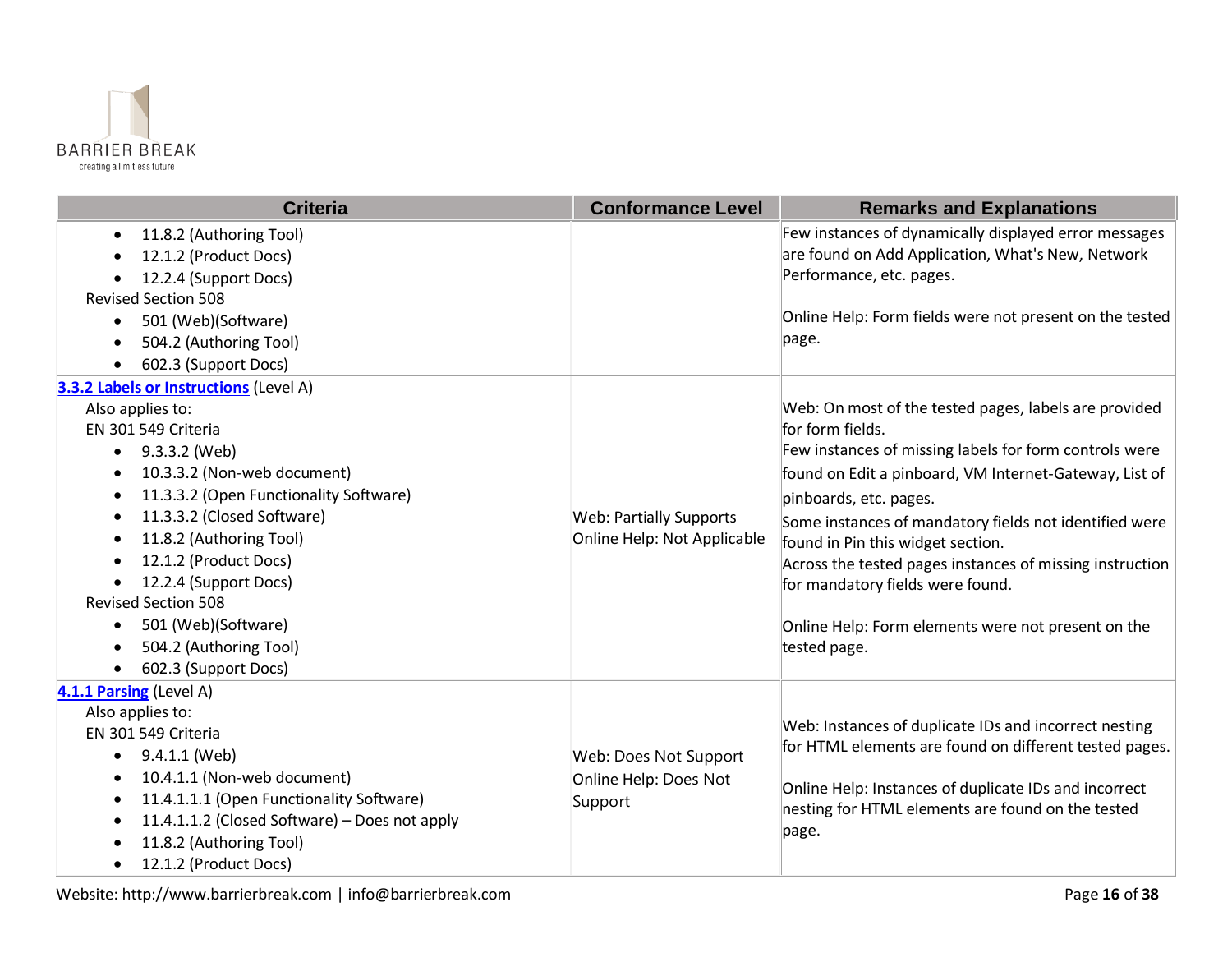

<span id="page-16-0"></span>

| <b>Criteria</b>                                                                                                                                                                                                                                                                                                                                                                                             | <b>Conformance Level</b>                                | <b>Remarks and Explanations</b>                                                                                                                                                                                                                                                                                                                                                                                                                                                                                                                                                                                                                                                                                                                                               |
|-------------------------------------------------------------------------------------------------------------------------------------------------------------------------------------------------------------------------------------------------------------------------------------------------------------------------------------------------------------------------------------------------------------|---------------------------------------------------------|-------------------------------------------------------------------------------------------------------------------------------------------------------------------------------------------------------------------------------------------------------------------------------------------------------------------------------------------------------------------------------------------------------------------------------------------------------------------------------------------------------------------------------------------------------------------------------------------------------------------------------------------------------------------------------------------------------------------------------------------------------------------------------|
| 12.2.4 (Support Docs)<br><b>Revised Section 508</b><br>501 (Web)(Software)<br>$\bullet$<br>504.2 (Authoring Tool)<br>602.3 (Support Docs)                                                                                                                                                                                                                                                                   |                                                         | Web: Few instances of name, role and state being<br>defined correctly for custom control on most of the<br>tested pages.                                                                                                                                                                                                                                                                                                                                                                                                                                                                                                                                                                                                                                                      |
| 4.1.2 Name, Role, Value (Level A)<br>Also applies to:<br>EN 301 549 Criteria<br>9.4.1.2 (Web)<br>10.4.1.2 (Non-web document)<br>11.4.1.2.1 (Open Functionality Software)<br>11.4.1.2.2 (Closed Software) - Not required<br>11.8.2 (Authoring Tool)<br>12.1.2 (Product Docs)<br>12.2.4 (Support Docs)<br><b>Revised Section 508</b><br>501 (Web)(Software)<br>504.2 (Authoring Tool)<br>602.3 (Support Docs) | <b>Web: Partially Supports</b><br>Online Help: Supports | Some instances of inaccessible functionality of<br>dropdowns, input fields, links, sliders and checkboxes<br>are found on most of the tested pages.<br>Some instances of content getting updated dynamically<br>were found when users interacted with buttons,<br>checkboxes and input fields on most of the tested<br>pages.<br>Several instances of element's state not defined were<br>found on the different tested pages.<br>An instance of element's role defined inappropriately<br>for "Cancel" button was found on My Preferences -<br>Change Password page.<br>Invisible content, such as, "Severity: Critical", "Manager:<br>10.196.167.128", "Defined By: System", etc. being<br>announced for screen reader users was found on the<br>Kubernetes Dashboard page. |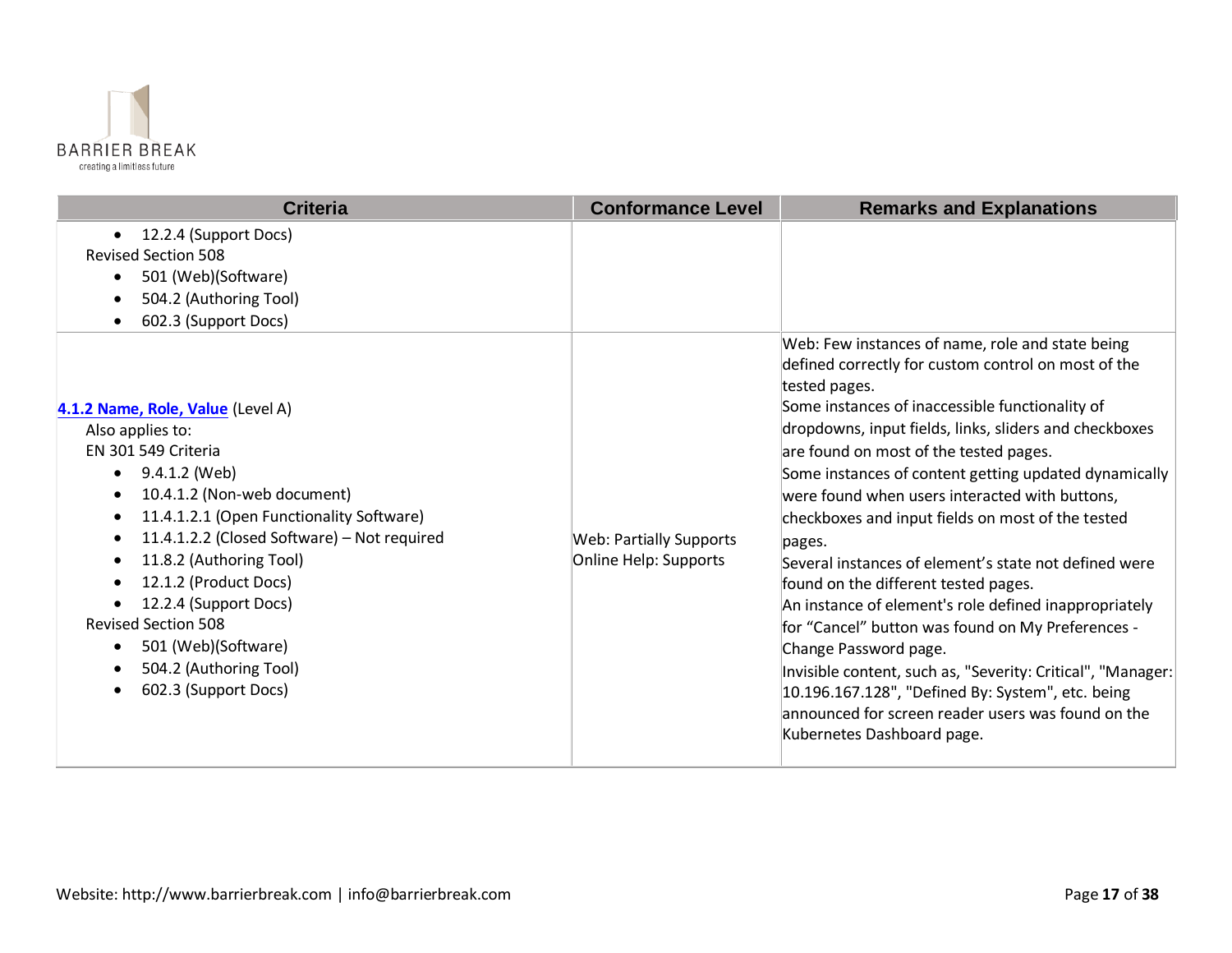

#### **Table 2: Success Criteria, Level AA**

Notes: Applicable for 95 pages comprising of different elements from a set of 32 workflows.

| <b>Criteria</b>                                                                                                                                                                                                                                                                                                                                                                                             | <b>Conformance Level</b>                           | <b>Remarks and Explanations</b>                                                                                                                                   |
|-------------------------------------------------------------------------------------------------------------------------------------------------------------------------------------------------------------------------------------------------------------------------------------------------------------------------------------------------------------------------------------------------------------|----------------------------------------------------|-------------------------------------------------------------------------------------------------------------------------------------------------------------------|
| 1.2.4 Captions (Live) (Level AA)<br>Also applies to:<br>EN 301 549 Criteria<br>9.1.2.4 (Web)<br>٠<br>10.1.2.4 (Non-web document)<br>11.1.2.4 (Open Functionality Software)<br>٠<br>11.1.2.4 (Closed Software)<br>11.8.2 (Authoring Tool)<br>12.1.2 (Product Docs)<br>12.2.4 (Support Docs)<br><b>Revised Section 508</b><br>501 (Web)(Software)<br>٠<br>504.2 (Authoring Tool)<br>602.3 (Support Docs)<br>٠ | Web: Not Applicable<br>Online Help: Not Applicable | Web: Live multimedia content was not present on the<br>tested pages.<br>Online Help: Live multimedia content was not present<br>on the tested page.               |
| 1.2.5 Audio Description (Prerecorded) (Level AA)<br>Also applies to:<br>EN 301 549 Criteria<br>9.1.2.5 (Web)<br>$\bullet$<br>10.1.2.5 (Non-web document)<br>11.1.2.5 (Open Functionality Software)<br>٠<br>11.1.2.5 (Closed Software)<br>11.8.2 (Authoring Tool)<br>٠<br>12.1.2 (Product Docs)<br>12.2.4 (Support Docs)<br><b>Revised Section 508</b><br>501 (Web)(Software)<br>٠                           | Web: Not Applicable<br>Online Help: Not Applicable | Web: Prerecorded multimedia content was not present<br>on the tested pages.<br>Online Help: Prerecorded multimedia content was not<br>present on the tested page. |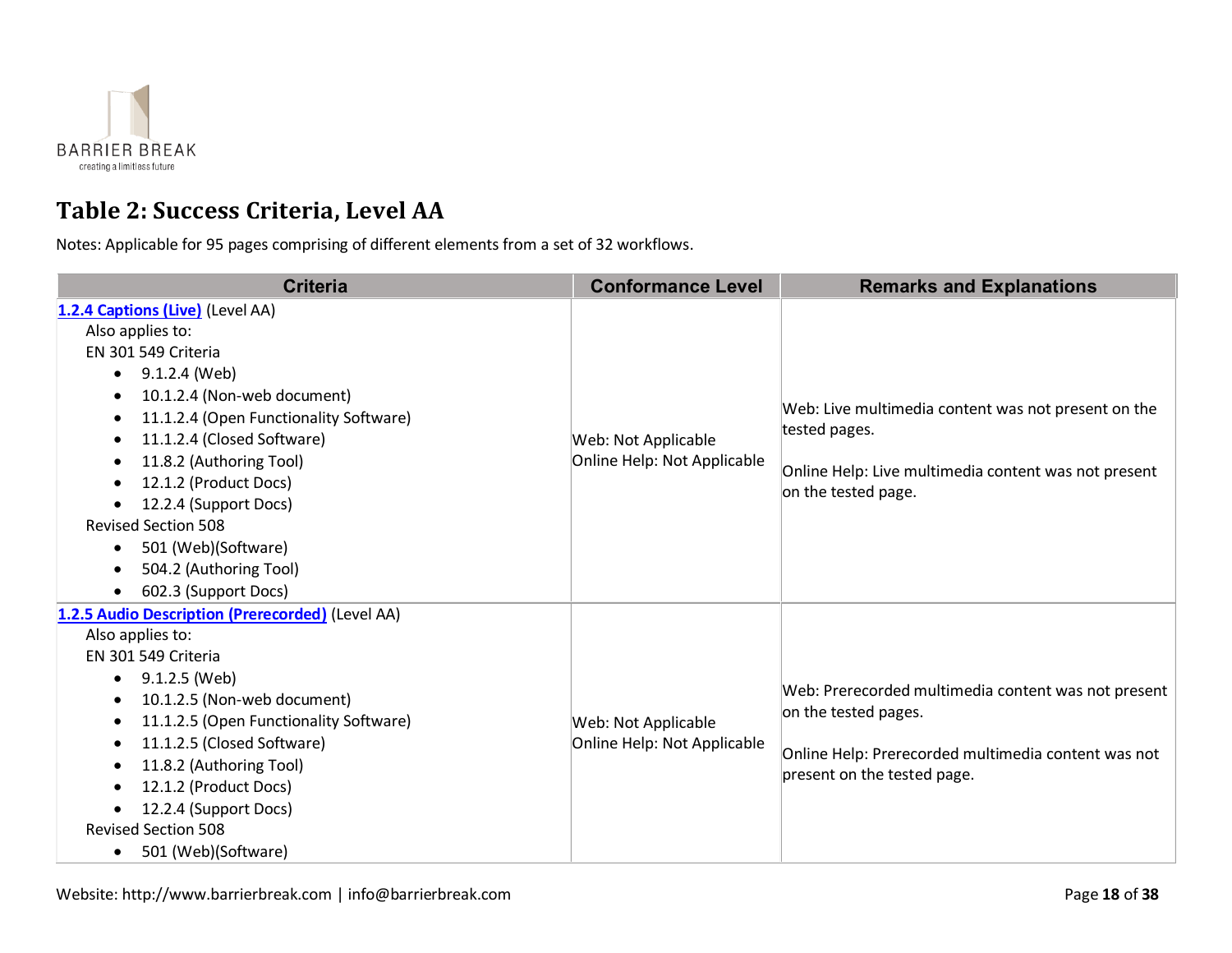

<span id="page-18-1"></span><span id="page-18-0"></span>

| <b>Criteria</b>                                     | <b>Conformance Level</b>                                | <b>Remarks and Explanations</b>                           |
|-----------------------------------------------------|---------------------------------------------------------|-----------------------------------------------------------|
| 504.2 (Authoring Tool)<br>$\bullet$                 |                                                         |                                                           |
| 602.3 (Support Docs)                                |                                                         |                                                           |
| 1.3.4 Orientation (Level AA 2.1 only)               |                                                         |                                                           |
| Also applies to:                                    |                                                         |                                                           |
| EN 301 549 Criteria                                 |                                                         |                                                           |
| 9.1.3.4 (Web)<br>$\bullet$                          |                                                         |                                                           |
| 10.1.3.4 (Non-web document)<br>$\bullet$            | Web: Supports                                           |                                                           |
| 11.1.3.4 (Open Functionality Software)              | Online Help: Supports                                   |                                                           |
| 11.1.3.4 (Closed Software)                          |                                                         |                                                           |
| 11.8.2 (Authoring Tool)                             |                                                         |                                                           |
| 12.1.2 (Product Docs)                               |                                                         |                                                           |
| 12.2.4 (Support Docs)<br>$\bullet$                  |                                                         |                                                           |
| Revised Section 508 - Does not apply                |                                                         |                                                           |
| 1.3.5 Identify Input Purpose (Level AA 2.1 only)    |                                                         |                                                           |
| Also applies to:                                    |                                                         |                                                           |
| EN 301 549 Criteria                                 |                                                         | Web: Purpose of form input fields were not                |
| 9.1.3.5 (Web)<br>$\bullet$                          |                                                         | programmatically defined for Outliers - Add               |
| 10.1.3.5 (Non-web document)                         | Web: Does Not Support                                   | configuration, Mail Server, etc. forms.                   |
| 11.1.3.5 (Open Functionality Software)              | Online Help: Not Applicable                             |                                                           |
| 11.1.3.5 (Closed Software)                          |                                                         | Online Help: Form elements were not present on the        |
| 11.8.2 (Authoring Tool)                             |                                                         | tested page.                                              |
| 12.1.2 (Product Docs)<br>٠                          |                                                         |                                                           |
| 12.2.4 (Support Docs)<br>$\bullet$                  |                                                         |                                                           |
| Revised Section 508 - Does not apply                |                                                         |                                                           |
| 1.4.3 Contrast (Minimum) (Level AA)                 |                                                         | Web: Sufficient color contrast was present for some of    |
| Also applies to:                                    | <b>Web: Partially Supports</b><br>Online Help: Supports | the text of the tested pages.                             |
| EN 301 549 Criteria                                 |                                                         | In some instances, background/foreground color            |
| 9.1.4.3 (Web)<br>$\bullet$                          |                                                         | combinations with an insufficient contrast ratio for text |
| 10.1.4.3 (Non-web document)                         |                                                         | were found on Property templates, Mail Server, Service    |
| 11.1.4.3 (Open Functionality Software)<br>$\bullet$ |                                                         | Usage, etc. pages.                                        |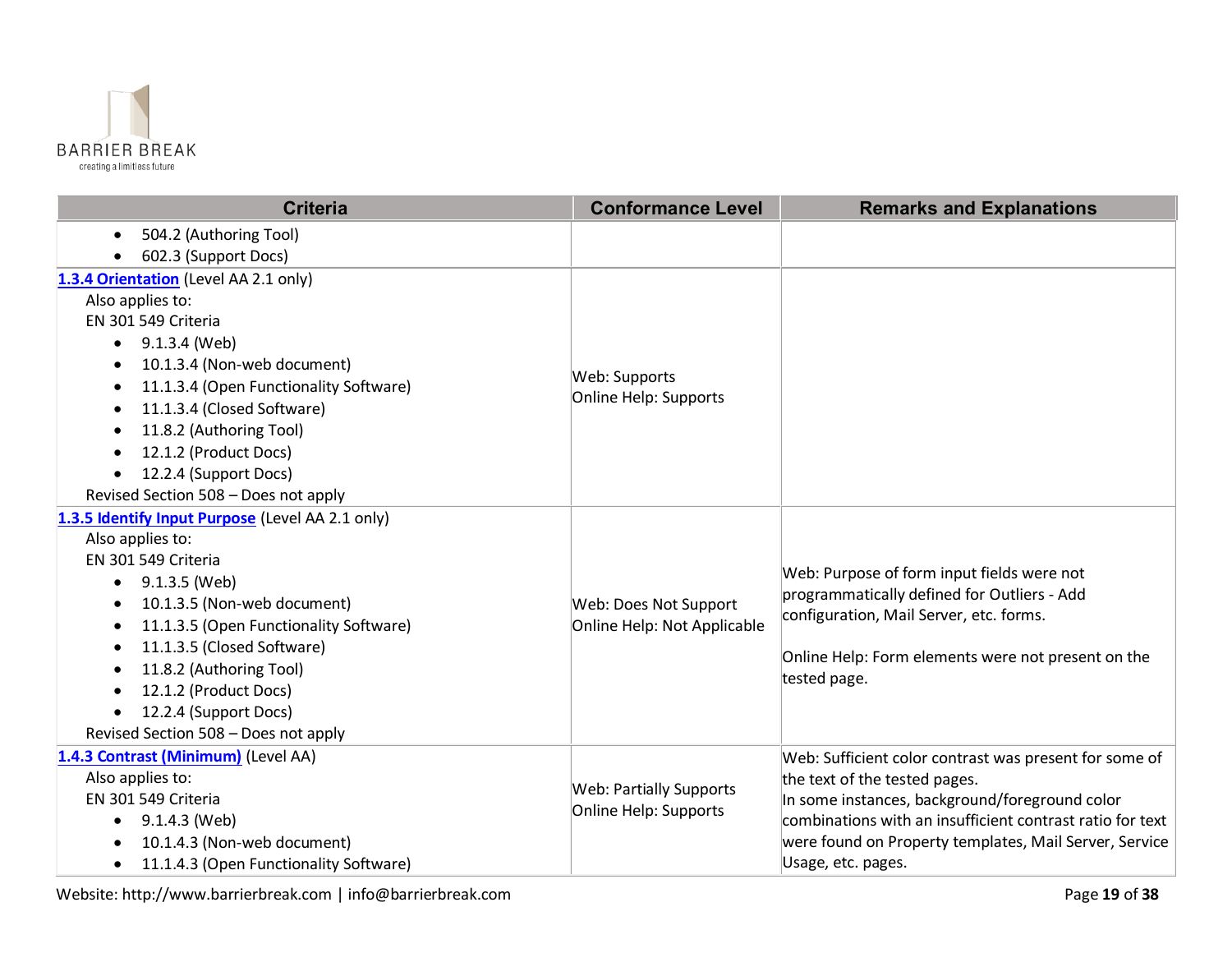

<span id="page-19-0"></span>

| <b>Criteria</b>                               | <b>Conformance Level</b>       | <b>Remarks and Explanations</b>                                                                                                                                                                                          |
|-----------------------------------------------|--------------------------------|--------------------------------------------------------------------------------------------------------------------------------------------------------------------------------------------------------------------------|
| 11.1.4.3 (Closed Software)                    |                                |                                                                                                                                                                                                                          |
| 11.8.2 (Authoring Tool)                       |                                |                                                                                                                                                                                                                          |
| 12.1.2 (Product Docs)                         |                                |                                                                                                                                                                                                                          |
| 12.2.4 (Support Docs)                         |                                |                                                                                                                                                                                                                          |
| <b>Revised Section 508</b>                    |                                |                                                                                                                                                                                                                          |
| 501 (Web)(Software)                           |                                |                                                                                                                                                                                                                          |
| 504.2 (Authoring Tool)                        |                                |                                                                                                                                                                                                                          |
| 602.3 (Support Docs)                          |                                |                                                                                                                                                                                                                          |
| 1.4.4 Resize text (Level AA)                  |                                |                                                                                                                                                                                                                          |
| Also applies to:                              |                                |                                                                                                                                                                                                                          |
| EN 301 549 Criteria                           |                                |                                                                                                                                                                                                                          |
| 9.1.4.4 (Web)<br>$\bullet$                    |                                | Web: On most of the pages tested, text can be resized<br>up to 200 percent without loss of content or<br>functionality. However, content of the left navigation<br>pane was not available with browser's zoom turned on. |
| 10.1.4.4 (Non-web document)                   |                                |                                                                                                                                                                                                                          |
| 11.1.4.4.1 (Open Functionality Software)      | <b>Web: Partially Supports</b> |                                                                                                                                                                                                                          |
| 11.1.4.4.2 (Closed Software)                  | Online Help: Supports          |                                                                                                                                                                                                                          |
| 11.8.2 (Authoring Tool)                       |                                |                                                                                                                                                                                                                          |
| 12.1.2 (Product Docs)                         |                                |                                                                                                                                                                                                                          |
| 12.2.4 (Support Docs)                         |                                |                                                                                                                                                                                                                          |
| <b>Revised Section 508</b>                    |                                |                                                                                                                                                                                                                          |
| 501 (Web)(Software)<br>$\bullet$              |                                |                                                                                                                                                                                                                          |
| 504.2 (Authoring Tool)                        |                                |                                                                                                                                                                                                                          |
| 602.3 (Support Docs)                          |                                |                                                                                                                                                                                                                          |
| 1.4.5 Images of Text (Level AA)               |                                |                                                                                                                                                                                                                          |
| Also applies to:                              |                                | Web: Plain text was used across most of the tested<br>pages to convey information rather than images of text.<br>However, an instance of Image of text being used was                                                    |
| EN 301 549 Criteria                           | <b>Web: Partially Supports</b> |                                                                                                                                                                                                                          |
| 9.1.4.5 (Web)                                 | Online Help: Supports          |                                                                                                                                                                                                                          |
| 10.1.4.5 (Non-web document)                   |                                |                                                                                                                                                                                                                          |
| 11.1.4.5.1 (Open Functionality Software)      |                                | found on the Saved application page.                                                                                                                                                                                     |
| 11.1.4.5.2 (Closed Software) - Does not apply |                                |                                                                                                                                                                                                                          |
| 11.8.2 (Authoring Tool)                       |                                |                                                                                                                                                                                                                          |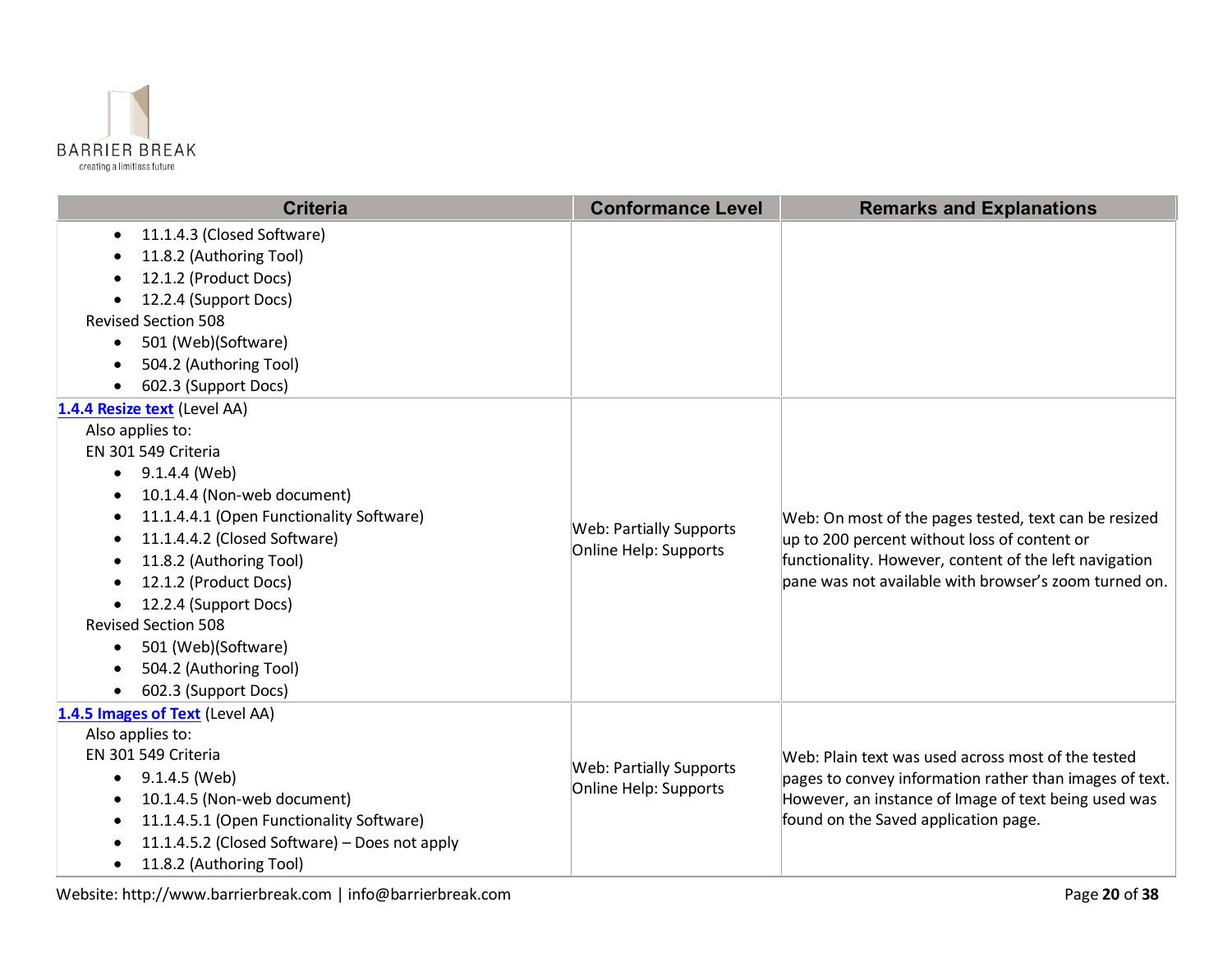

<span id="page-20-0"></span>

| <b>Criteria</b>                                                                                                                                                                                                                                                                                                                                                 | <b>Conformance Level</b>                                | <b>Remarks and Explanations</b>                                                                                                                                                                                                                                                                                                                                                                                      |
|-----------------------------------------------------------------------------------------------------------------------------------------------------------------------------------------------------------------------------------------------------------------------------------------------------------------------------------------------------------------|---------------------------------------------------------|----------------------------------------------------------------------------------------------------------------------------------------------------------------------------------------------------------------------------------------------------------------------------------------------------------------------------------------------------------------------------------------------------------------------|
| 12.1.2 (Product Docs)<br>12.2.4 (Support Docs)<br><b>Revised Section 508</b><br>501 (Web)(Software)<br>$\bullet$<br>504.2 (Authoring Tool)<br>602.3 (Support Docs)                                                                                                                                                                                              |                                                         |                                                                                                                                                                                                                                                                                                                                                                                                                      |
| 1.4.10 Reflow (Level AA 2.1 only)<br>Also applies to:<br>EN 301 549 Criteria<br>$\bullet$ 9.1.4.10 (Web)<br>10.1.4.10 (Non-web document)<br>11.1.4.10.1 (Open Functionality Software)<br>٠<br>11.1.4.10.2 (Closed Software)<br>11.8.2 (Authoring Tool)<br>12.1.2 (Product Docs)<br>12.2.4 (Support Docs)<br>Revised Section 508 - Does not apply                | <b>Web: Partially Supports</b><br>Online Help: Supports | Web: On most of the tested pages when content is<br>reflowed, all the content and functionality was available<br>for low vision users.<br>In a few instances when content is reflowed, low vision<br>users found it difficult to access the content and<br>functionality on the left navigation pane and Create<br>Support Bundle/s - Modal, Configure User Defined<br>Event Modal, Plan Security Modal, etc. pages. |
| 1.4.11 Non-text Contrast (Level AA 2.1 only)<br>Also applies to:<br>EN 301 549 Criteria<br>9.1.4.11 (Web)<br>٠<br>10.1.4.11 (Non-web document)<br>٠<br>11.1.4.11 (Open Functionality Software)<br>11.1.4.11 (Closed Software)<br>11.8.2 (Authoring Tool)<br>12.1.2 (Product Docs)<br>12.2.4 (Support Docs)<br>$\bullet$<br>Revised Section 508 - Does not apply | <b>Web: Does Not Supports</b><br>Online Help: Supports  | Web: When hovered over with a mouse, color contrast<br>for the "Save" button was found to be insufficient on<br>several pages of the application.<br>Several instances of insufficient color contrast of form<br>input border color with its adjacent background were<br>found across the tested pages.                                                                                                              |
| 1.4.12 Text Spacing (Level AA 2.1 only)<br>Also applies to:                                                                                                                                                                                                                                                                                                     | <b>Web: Partially Supports</b><br>Online Help: Supports | Web: On most of the tested pages when text spacing<br>styles are applied, content and functionality is available                                                                                                                                                                                                                                                                                                     |

<span id="page-20-1"></span>Website: http://www.barrierbreak.com | info@barrierbreak.com **Page 21** of **38** Page 21 of **38**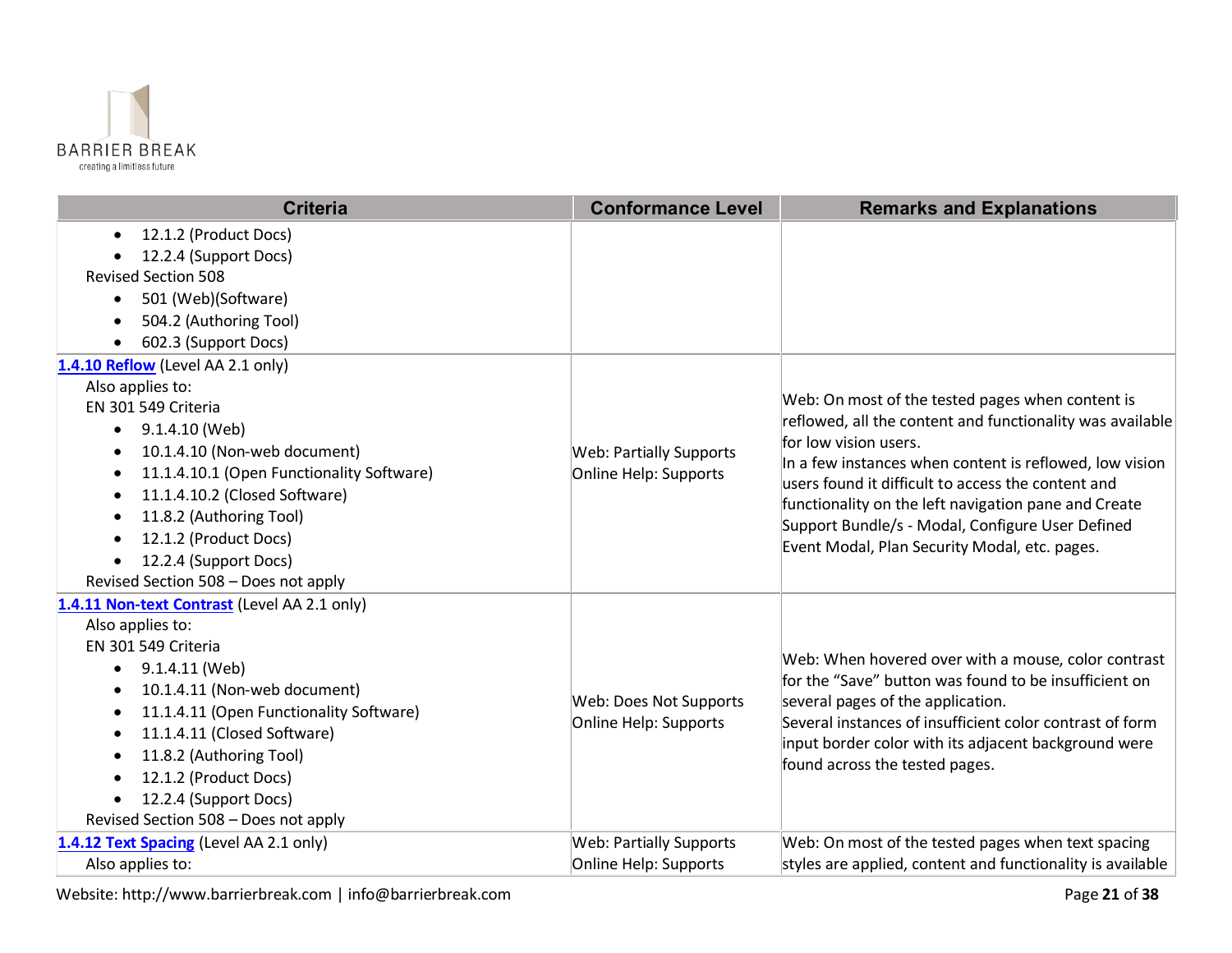

| <b>Criteria</b>                                                                                                                                                                                                                                                                                                                                                                                                 | <b>Conformance Level</b>               | <b>Remarks and Explanations</b>                                                                                                                           |
|-----------------------------------------------------------------------------------------------------------------------------------------------------------------------------------------------------------------------------------------------------------------------------------------------------------------------------------------------------------------------------------------------------------------|----------------------------------------|-----------------------------------------------------------------------------------------------------------------------------------------------------------|
| EN 301 549 Criteria<br>9.1.4.12 (Web)<br>$\bullet$<br>10.1.4.12 (Non-web document)<br>11.1.4.12 (Open Functionality Software)<br>11.1.4.12 (Closed Software)<br>11.8.2 (Authoring Tool)<br>12.1.2 (Product Docs)<br>12.2.4 (Support Docs)                                                                                                                                                                       |                                        | for users. However, on Network Insight System NI-<br>System and Kubernetes Dashboard pages, content gets<br>cut off when text spacing styles are applied. |
| Revised Section 508 - Does not apply<br>1.4.13 Content on Hover or Focus (Level AA 2.1 only)<br>Also applies to:<br>EN 301 549 Criteria<br>$\bullet$ 9.1.4.13 (Web)<br>10.1.4.13 (Non-web document)<br>11.1.4.13 (Open Functionality Software)<br>$\bullet$<br>11.1.4.13 (Closed Software)<br>11.8.2 (Authoring Tool)<br>12.1.2 (Product Docs)<br>12.2.4 (Support Docs)<br>Revised Section 508 - Does not apply | Web: Supports<br>Online Help: Supports |                                                                                                                                                           |
| 2.4.5 Multiple Ways (Level AA)<br>Also applies to:<br>EN 301 549 Criteria<br>9.2.4.5 (Web)<br>$\bullet$<br>10.2.4.5 (Non-web document) - Does not apply<br>$\bullet$<br>11.2.4.5 (Open Functionality Software) - Does not apply<br>$\bullet$<br>11.2.4.5 (Closed Software) - Does not apply<br>11.8.2 (Authoring Tool)<br>12.1.2 (Product Docs)<br>12.2.4 (Support Docs)<br>$\bullet$                           | Web: Supports<br>Online Help: Supports |                                                                                                                                                           |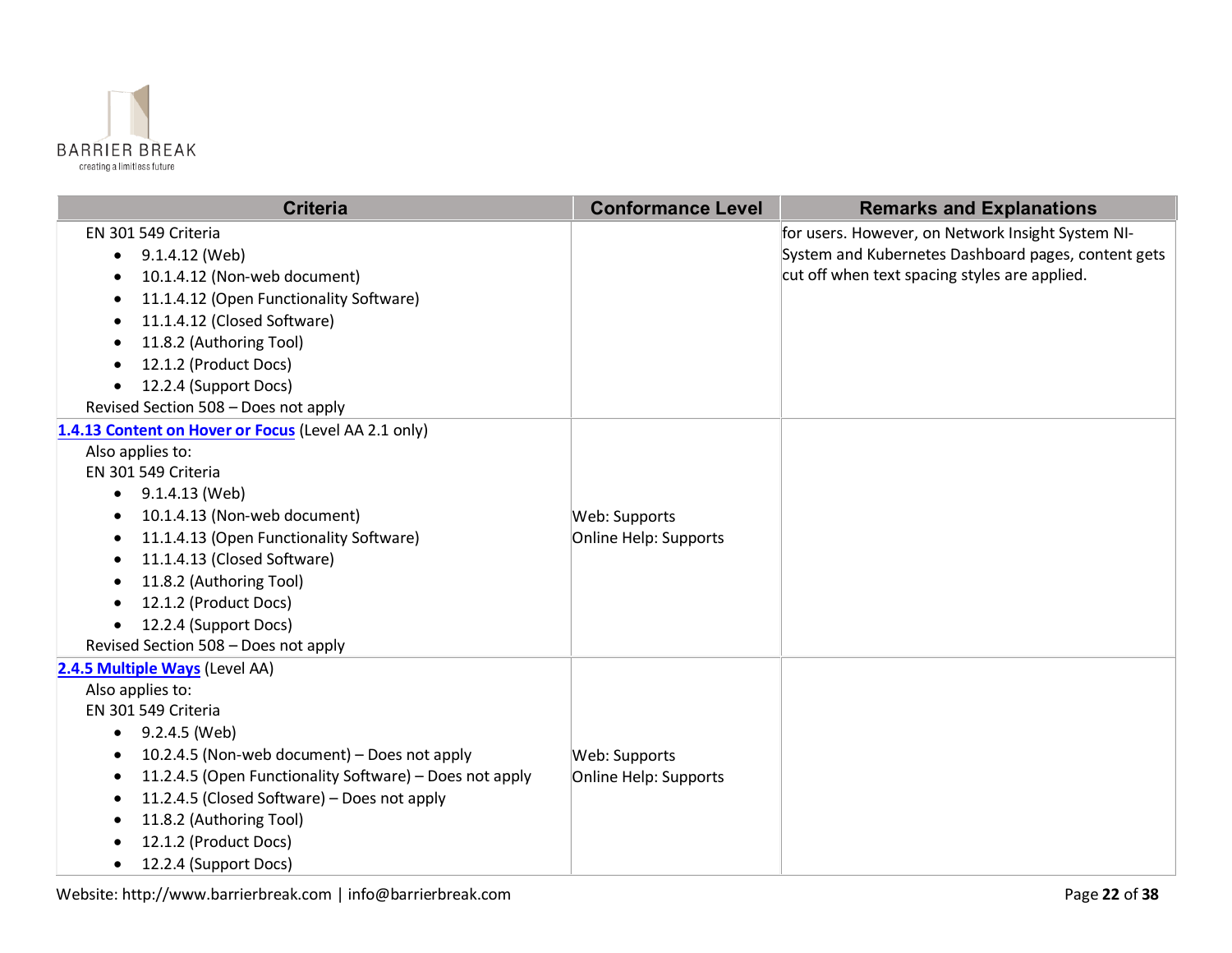

<span id="page-22-0"></span>

| <b>Criteria</b>                                                       | <b>Conformance Level</b>       | <b>Remarks and Explanations</b>                                                                                                            |
|-----------------------------------------------------------------------|--------------------------------|--------------------------------------------------------------------------------------------------------------------------------------------|
| <b>Revised Section 508</b>                                            |                                |                                                                                                                                            |
| 501 (Web)(Software) – Does not apply to non-web software<br>$\bullet$ |                                |                                                                                                                                            |
| 504.2 (Authoring Tool)                                                |                                |                                                                                                                                            |
| 602.3 (Support Docs) - Does not apply to non-web docs<br>$\bullet$    |                                |                                                                                                                                            |
| 2.4.6 Headings and Labels (Level AA)                                  |                                |                                                                                                                                            |
| Also applies to:                                                      |                                |                                                                                                                                            |
| EN 301 549 Criteria                                                   |                                |                                                                                                                                            |
| 9.2.4.6 (Web)                                                         |                                |                                                                                                                                            |
| 10.2.4.6 (Non-web document)<br>٠                                      |                                |                                                                                                                                            |
| 11.2.4.6 (Open Functionality Software)                                |                                | Web: Most of the button labels on the pages were                                                                                           |
| 11.2.4.6 (Closed Software)<br>٠                                       | <b>Web: Partially Supports</b> | unique and descriptive. However, an instance of<br>inappropriate label for button was found on VMware<br>Technical Support Messenger page. |
| 11.8.2 (Authoring Tool)                                               | Online Help: Supports          |                                                                                                                                            |
| 12.1.2 (Product Docs)                                                 |                                |                                                                                                                                            |
| 12.2.4 (Support Docs)                                                 |                                |                                                                                                                                            |
| <b>Revised Section 508</b>                                            |                                |                                                                                                                                            |
| 501 (Web)(Software)                                                   |                                |                                                                                                                                            |
| 504.2 (Authoring Tool)                                                |                                |                                                                                                                                            |
| 602.3 (Support Docs)                                                  |                                |                                                                                                                                            |
| 2.4.7 Focus Visible (Level AA)                                        |                                |                                                                                                                                            |
| Also applies to:                                                      |                                |                                                                                                                                            |
| EN 301 549 Criteria                                                   |                                |                                                                                                                                            |
| $\bullet$ 9.2.4.7 (Web)                                               |                                |                                                                                                                                            |
| 10.2.4.7 (Non-web document)                                           | Web: Does Not Support          | Web: Across the tested pages, keyboard focus was not                                                                                       |
| 11.2.4.7 (Open Functionality Software)<br>$\bullet$                   | Online Help: Does Not          | visible for all the interactive elements.                                                                                                  |
| 11.2.4.7 (Closed Software)<br>$\bullet$                               | Support                        | Online Help: On the tested page, keyboard focus was                                                                                        |
| 11.8.2 (Authoring Tool)                                               |                                | not visible for all the interactive elements.                                                                                              |
| 12.1.2 (Product Docs)                                                 |                                |                                                                                                                                            |
| 12.2.4 (Support Docs)                                                 |                                |                                                                                                                                            |
| <b>Revised Section 508</b>                                            |                                |                                                                                                                                            |
| 501 (Web)(Software)<br>٠                                              |                                |                                                                                                                                            |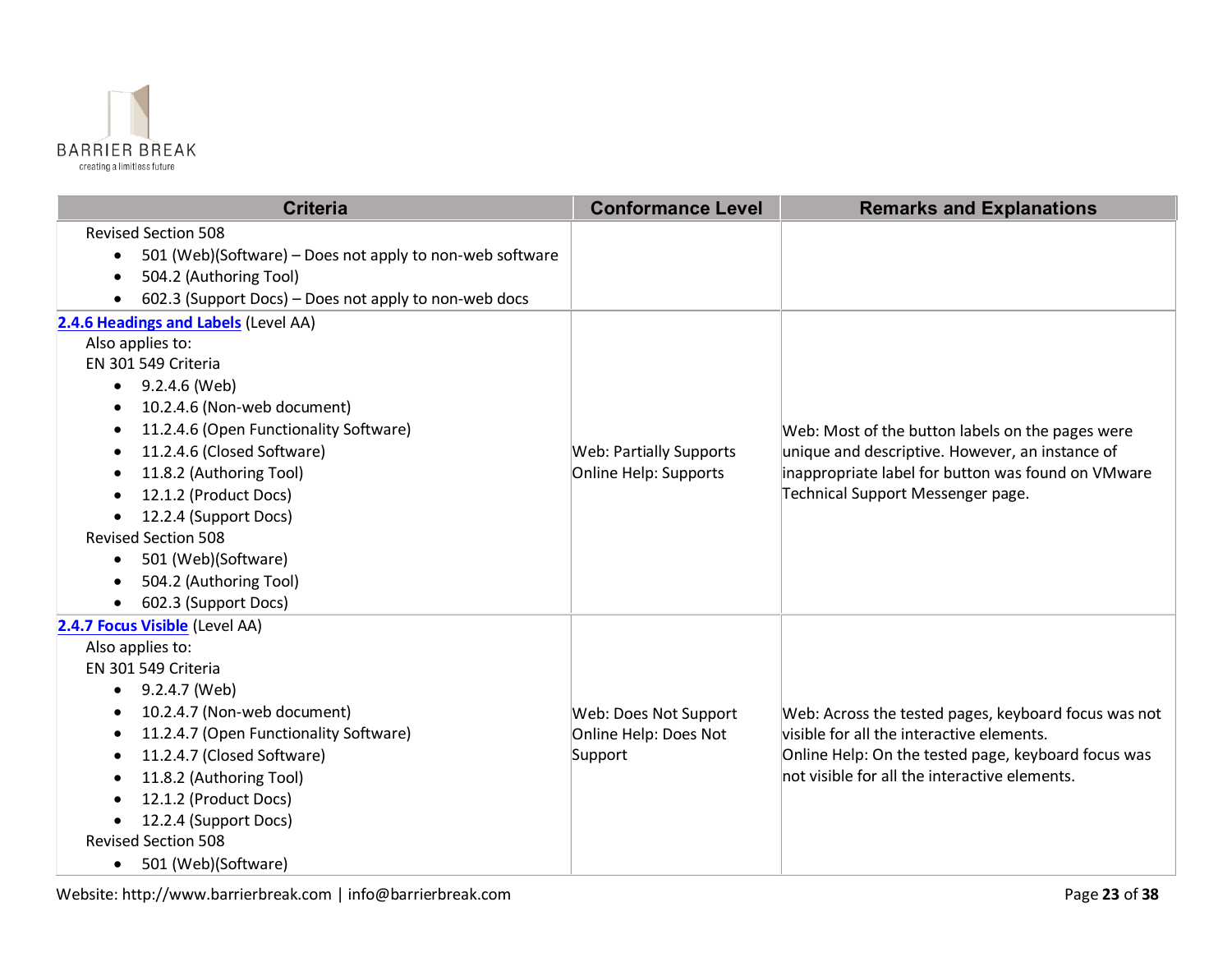

| <b>Criteria</b>                                                       | <b>Conformance Level</b>    | <b>Remarks and Explanations</b>                    |
|-----------------------------------------------------------------------|-----------------------------|----------------------------------------------------|
| 504.2 (Authoring Tool)                                                |                             |                                                    |
| 602.3 (Support Docs)                                                  |                             |                                                    |
| 3.1.2 Language of Parts (Level AA)                                    |                             |                                                    |
| Also applies to:                                                      |                             |                                                    |
| EN 301 549 Criteria                                                   |                             |                                                    |
| 9.3.1.2 (Web)<br>$\bullet$                                            |                             |                                                    |
| 10.3.1.2 (Non-web document)                                           |                             | Web: Content in secondary language was not present |
| 11.3.1.2 (Open Functionality Software) - Does not apply               |                             | on the tested pages.                               |
| 11.3.1.2 (Closed Software) - Does not apply                           | Web: Not Applicable         |                                                    |
| 11.8.2 (Authoring Tool)<br>$\bullet$                                  | Online Help: Not Applicable | Online Help: Content in secondary language was not |
| 12.1.2 (Product Docs)                                                 |                             | present on the tested page.                        |
| 12.2.4 (Support Docs)<br>$\bullet$                                    |                             |                                                    |
| <b>Revised Section 508</b>                                            |                             |                                                    |
| 501 (Web)(Software)<br>$\bullet$                                      |                             |                                                    |
| 504.2 (Authoring Tool)                                                |                             |                                                    |
| 602.3 (Support Docs)                                                  |                             |                                                    |
| 3.2.3 Consistent Navigation (Level AA)                                |                             |                                                    |
| Also applies to:                                                      |                             |                                                    |
| EN 301 549 Criteria                                                   |                             |                                                    |
| 9.3.2.3 (Web)<br>$\bullet$                                            |                             |                                                    |
| 10.3.2.3 (Non-web document) - Does not apply                          |                             |                                                    |
| 11.3.2.3 (Open Functionality Software) - Does not apply<br>$\bullet$  |                             |                                                    |
| 11.3.2.3 (Closed Software) - Does not apply                           | Web: Supports               |                                                    |
| 11.8.2 (Authoring Tool)                                               | Online Help: Supports       |                                                    |
| 12.1.2 (Product Docs)                                                 |                             |                                                    |
| 12.2.4 (Support Docs)                                                 |                             |                                                    |
| <b>Revised Section 508</b>                                            |                             |                                                    |
| 501 (Web)(Software) – Does not apply to non-web software<br>$\bullet$ |                             |                                                    |
| 504.2 (Authoring Tool)                                                |                             |                                                    |
| 602.3 (Support Docs) - Does not apply to non-web docs<br>$\bullet$    |                             |                                                    |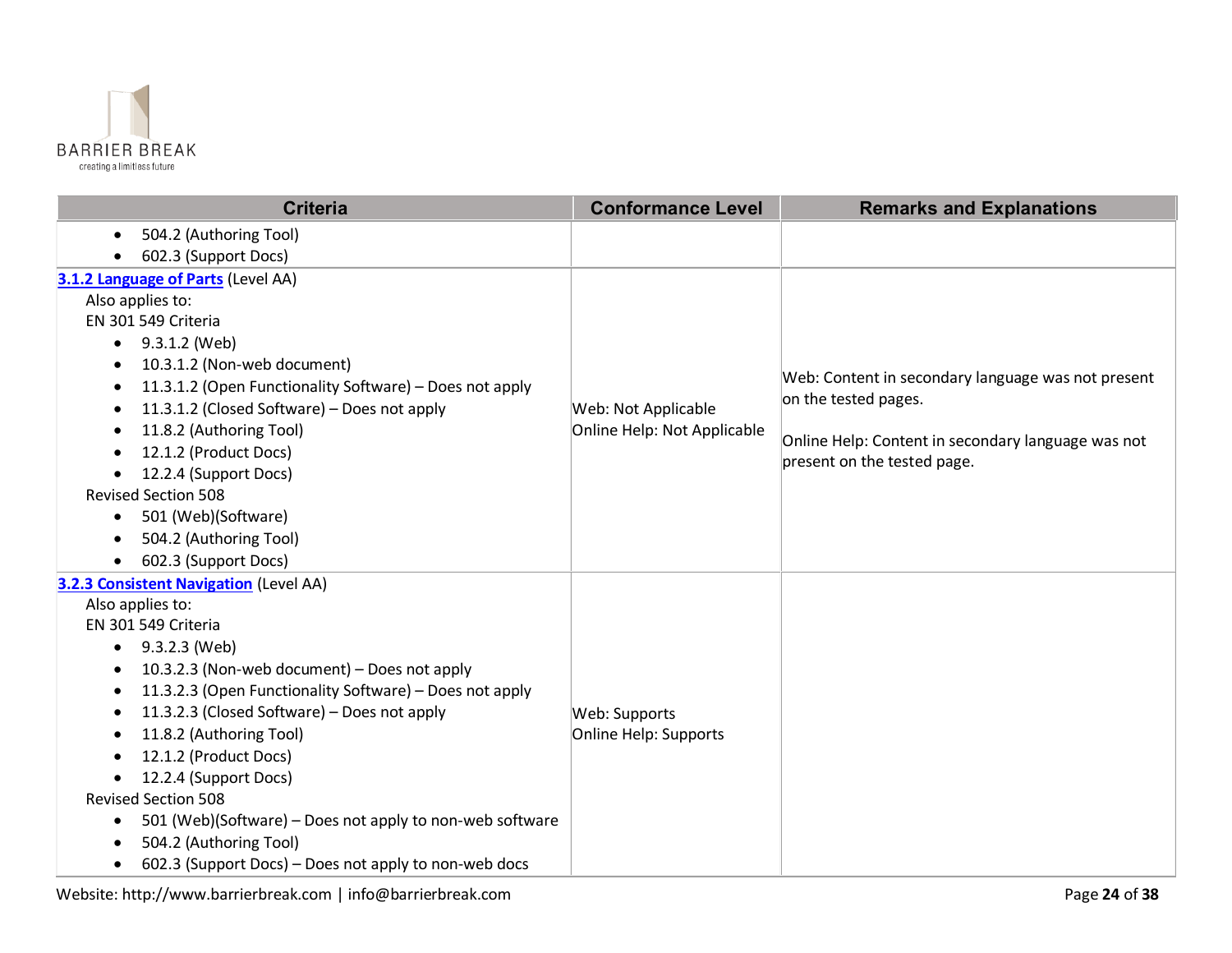

| <b>Criteria</b>                                                       | <b>Conformance Level</b>    | <b>Remarks and Explanations</b>                   |
|-----------------------------------------------------------------------|-----------------------------|---------------------------------------------------|
| 3.2.4 Consistent Identification (Level AA)                            |                             |                                                   |
| Also applies to:                                                      |                             |                                                   |
| EN 301 549 Criteria                                                   |                             |                                                   |
| 9.3.2.4 (Web)<br>$\bullet$                                            |                             |                                                   |
| 10.3.2.4 (Non-web document) - Does not apply<br>$\bullet$             |                             |                                                   |
| 11.3.2.4 (Open Functionality Software) - Does not apply<br>$\bullet$  |                             |                                                   |
| 11.3.2.4 (Closed Software) - Does not apply<br>$\bullet$              | Web: Supports               |                                                   |
| 11.8.2 (Authoring Tool)<br>٠                                          | Online Help: Supports       |                                                   |
| 12.1.2 (Product Docs)<br>٠                                            |                             |                                                   |
| 12.2.4 (Support Docs)<br>$\bullet$                                    |                             |                                                   |
| <b>Revised Section 508</b>                                            |                             |                                                   |
| 501 (Web)(Software) – Does not apply to non-web software<br>$\bullet$ |                             |                                                   |
| 504.2 (Authoring Tool)<br>$\bullet$                                   |                             |                                                   |
| 602.3 (Support Docs) - Does not apply to non-web docs<br>$\bullet$    |                             |                                                   |
| 3.3.3 Error Suggestion (Level AA)                                     |                             |                                                   |
| Also applies to:                                                      |                             |                                                   |
| EN 301 549 Criteria                                                   |                             |                                                   |
| 9.3.3.3 (Web)<br>$\bullet$                                            |                             |                                                   |
| 10.3.3.3 (Non-web document)<br>$\bullet$                              |                             |                                                   |
| 11.3.3.3 (Open Functionality Software)<br>$\bullet$                   |                             |                                                   |
| 11.3.3.3 (Closed Software)<br>$\bullet$                               | Web: Supports               | Online Help: Forms were not present on the tested |
| 11.8.2 (Authoring Tool)<br>$\bullet$                                  | Online Help: Not Applicable | pages.                                            |
| 12.1.2 (Product Docs)<br>٠                                            |                             |                                                   |
| 12.2.4 (Support Docs)<br>$\bullet$                                    |                             |                                                   |
| <b>Revised Section 508</b>                                            |                             |                                                   |
| 501 (Web)(Software)<br>$\bullet$                                      |                             |                                                   |
| 504.2 (Authoring Tool)                                                |                             |                                                   |
| 602.3 (Support Docs)<br>$\bullet$                                     |                             |                                                   |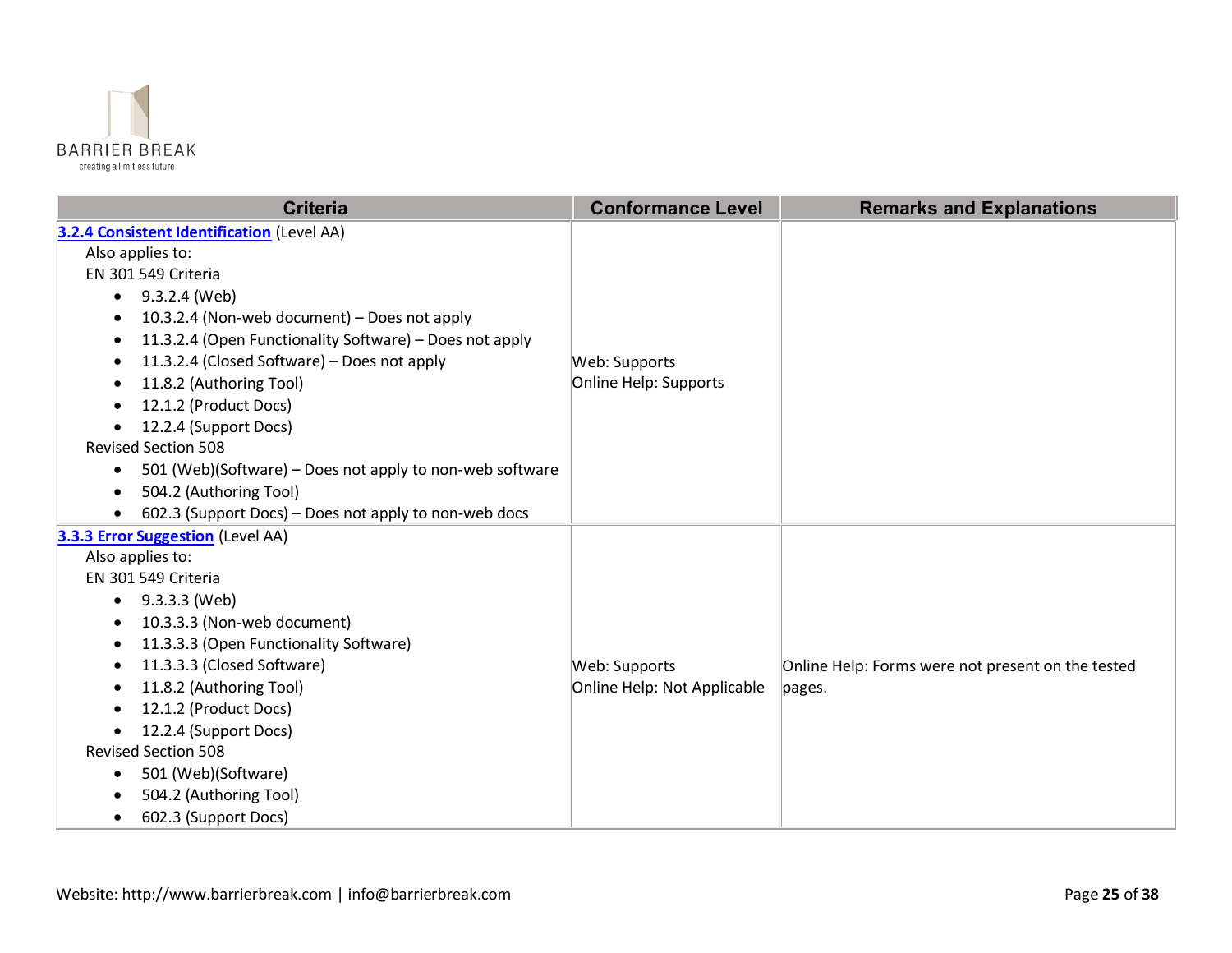

| <b>Criteria</b>                                                                                                                                                                                                                                                                                                                                                                                                                                                                 | <b>Conformance Level</b>                                  | <b>Remarks and Explanations</b>                                                                                                                                                                                                                                                                                                                                                                                                                    |
|---------------------------------------------------------------------------------------------------------------------------------------------------------------------------------------------------------------------------------------------------------------------------------------------------------------------------------------------------------------------------------------------------------------------------------------------------------------------------------|-----------------------------------------------------------|----------------------------------------------------------------------------------------------------------------------------------------------------------------------------------------------------------------------------------------------------------------------------------------------------------------------------------------------------------------------------------------------------------------------------------------------------|
| 3.3.4 Error Prevention (Legal, Financial, Data) (Level AA)<br>Also applies to:<br>EN 301 549 Criteria<br>9.3.3.4 (Web)<br>$\bullet$<br>10.3.3.4 (Non-web document)<br>$\bullet$                                                                                                                                                                                                                                                                                                 |                                                           | Web: Forms that include legal commitments, financial                                                                                                                                                                                                                                                                                                                                                                                               |
| 11.3.3.4 (Open Functionality Software)<br>$\bullet$<br>11.3.3.4 (Closed Software)<br>$\bullet$<br>11.8.2 (Authoring Tool)<br>$\bullet$<br>12.1.2 (Product Docs)<br>$\bullet$<br>12.2.4 (Support Docs)<br>٠<br><b>Revised Section 508</b><br>501 (Web)(Software)<br>504.2 (Authoring Tool)<br>$\bullet$<br>602.3 (Support Docs)<br>$\bullet$                                                                                                                                     | Web: Not Applicable<br>Online Help: Not Applicable        | transactions and user-controllable data were not<br>present on the tested pages.<br>Online Help: Forms that include legal commitments,<br>financial transactions and user-controllable data were<br>not present on the tested page.                                                                                                                                                                                                                |
| 4.1.3 Status Messages (Level AA 2.1 only)<br>Also applies to:<br>EN 301 549 Criteria<br>9.4.1.3 (Web)<br>$\bullet$<br>10.4.1.3 (Non-web document) - Does not apply<br>$\bullet$<br>11.4.1.3 (Open Functionality Software) - Does not apply<br>$\bullet$<br>11.4.1.3 (Closed Software) - Does not apply<br>$\bullet$<br>11.8.2 (Authoring Tool)<br>$\bullet$<br>12.1.2 (Product Docs)<br>$\bullet$<br>12.2.4 (Support Docs)<br>$\bullet$<br>Revised Section 508 - Does not apply | Web: Does Not Support<br>Online Help: Does Not<br>Support | Web: Several instances of feedback message that<br>appears on user interaction were not announced to<br>screen reader users.<br>In some instances, dynamically updating list of search<br>suggestions not being announced for screen reader<br>users are found on different pages of the application.<br>Loading messages were not announced on all the tested<br>pages.<br>Online Help: Loading messages was not announced on<br>the tested page. |

#### **Table 3: Success Criteria, Level AAA**

Notes: Not Evaluated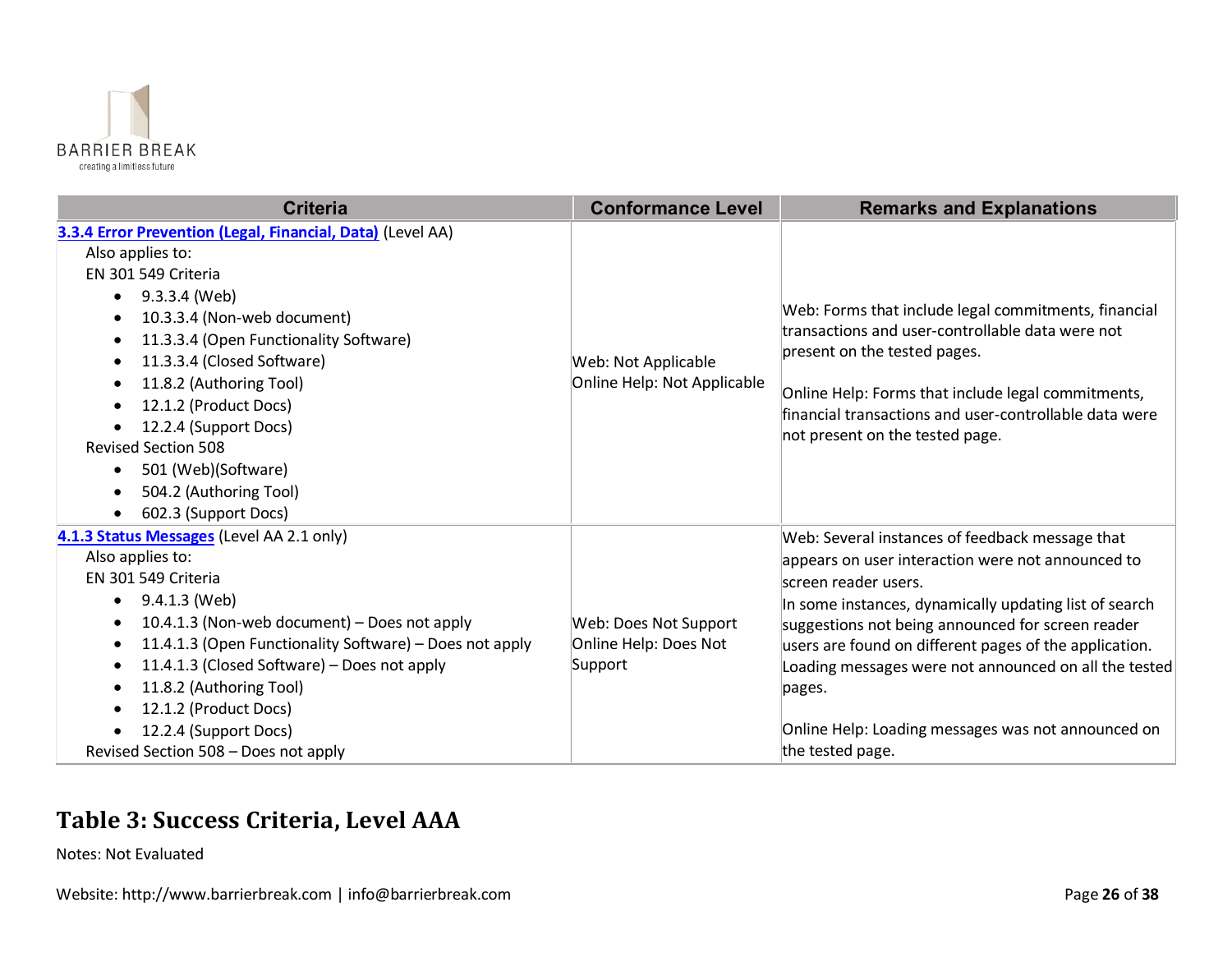

## **Revised Section 508 Report**

Notes:

#### **Chapter 3: [Functional Performance Criteria](https://www.access-board.gov/guidelines-and-standards/communications-and-it/about-the-ict-refresh/final-rule/text-of-the-standards-and-guidelines#302-functional-performance-criteria) (FPC)**

Notes: Applicable

| <b>Criteria</b>                   | <b>Conformance Level</b> | <b>Remarks and Explanations</b>                 |
|-----------------------------------|--------------------------|-------------------------------------------------|
|                                   |                          | Users without vision will find some             |
|                                   |                          | challenges in accessing the application as      |
| 302.1 Without Vision              | Partially Supports       | described in 1.1.1, 1.3.1, 1.3.2, 1.3.3, 1.4.1, |
|                                   |                          | 2.1.1, 2.4.4, 3.3.1 and 4.1.2 of WCAG 2.1       |
|                                   |                          | section above.                                  |
|                                   |                          | Users with limited vision will find some        |
|                                   |                          | challenges in accessing the application as      |
| 302.2 With Limited Vision         | Partially Supports       | described in 1.3.2, 1.3.3, 1.4.1, 1.4.3, 1.4.5, |
|                                   |                          | 1.4.10, 1.4.11 and 2.4.7 of WCAG 2.1            |
|                                   |                          | section above.                                  |
|                                   | Partially Supports       | Users without perception of color will find     |
|                                   |                          | some challenges in accessing the                |
| 302.3 Without Perception of Color |                          | application as described in 1.4.1, 1.4.3 and    |
|                                   |                          | $1.4.11$ of WCAG 2.1 section above.             |
|                                   | Supports                 | Users without hearing will not find any         |
| 302.4 Without Hearing             |                          | challenges in accessing the application as      |
|                                   |                          | audio/video content was not available.          |
| 302.5 With Limited Hearing        |                          | Users with limited hearing will not find any    |
|                                   | Supports                 | challenges in accessing the application as      |
|                                   |                          | audio/video content was not available.          |
| 302.6 Without Speech              | Supports                 | Users without speech will not find any          |
|                                   |                          | challenges as speech was not required to        |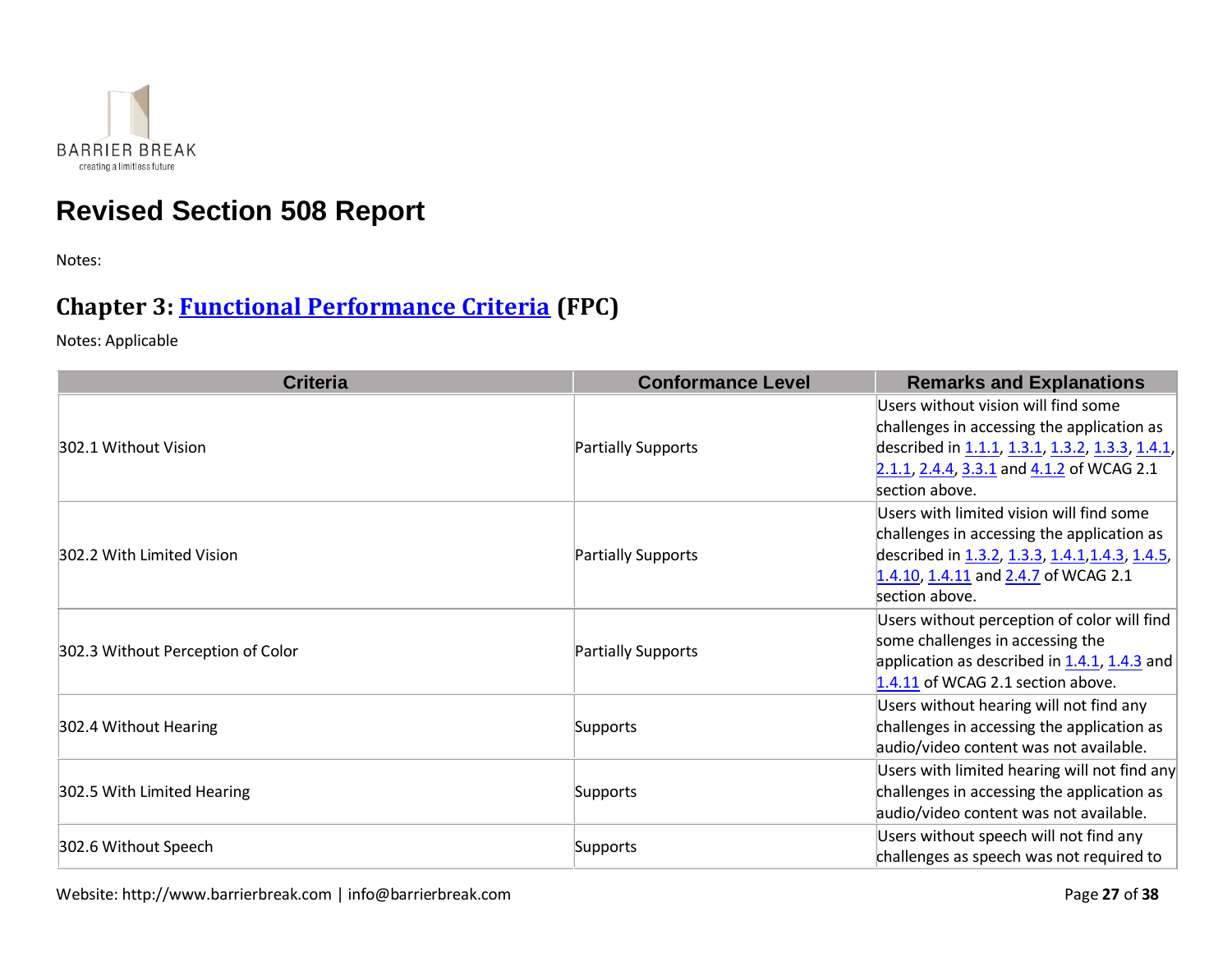

| <b>Criteria</b>                                                | <b>Conformance Level</b> | <b>Remarks and Explanations</b>                 |
|----------------------------------------------------------------|--------------------------|-------------------------------------------------|
|                                                                |                          | carry out any functionality of the              |
|                                                                |                          | application.                                    |
|                                                                |                          | Users with limited manipulation will find       |
| 302.7 With Limited Manipulation                                | Partially Supports       | some challenges in accessing the                |
|                                                                |                          | application as described in 1.3.5, 2.1.1 and    |
|                                                                |                          | 2.4.7 of WCAG 2.1 section above.                |
|                                                                |                          | Users with limited reach and strength will      |
| 302.8 With Limited Reach and Strength                          | Partially Supports       | find some challenges in accessing the           |
|                                                                |                          | application as described in $1.3.5$ , 2.1.1 and |
|                                                                |                          | 2.4.7 of WCAG 2.1 section above.                |
|                                                                |                          | Users with limited language, cognitive, and     |
| 302.9 With Limited Language, Cognitive, and Learning Abilities |                          | learning abilities will find some challenges    |
|                                                                | Partially Supports       | in accessing the application as described in    |
|                                                                |                          | $1.3.5$ and $3.3.2$ of WCAG 2.1 section         |
|                                                                |                          | labove.                                         |

#### **Chapter 4: [Hardware](https://www.access-board.gov/guidelines-and-standards/communications-and-it/about-the-ict-refresh/final-rule/text-of-the-standards-and-guidelines#401-general)**

Notes: Not Applicable

#### **Chapter 5: [Software](https://www.access-board.gov/guidelines-and-standards/communications-and-it/about-the-ict-refresh/final-rule/text-of-the-standards-and-guidelines#501-general)**

Notes: Not Applicable

#### **Chapter 6: [Support Documentation and Services](https://www.access-board.gov/guidelines-and-standards/communications-and-it/about-the-ict-refresh/final-rule/text-of-the-standards-and-guidelines#601-general)**

Notes: Search and Supported properties tab of the help section were evaluated.

| Criterial                        | Conformance Level                   | <b>Remarks and Explanations</b>     |
|----------------------------------|-------------------------------------|-------------------------------------|
| 601.1 Scope                      | Heading cell – no response required | Heading cell – no response required |
| <b>602 Support Documentation</b> | Heading cell – no response required | Heading cell – no response required |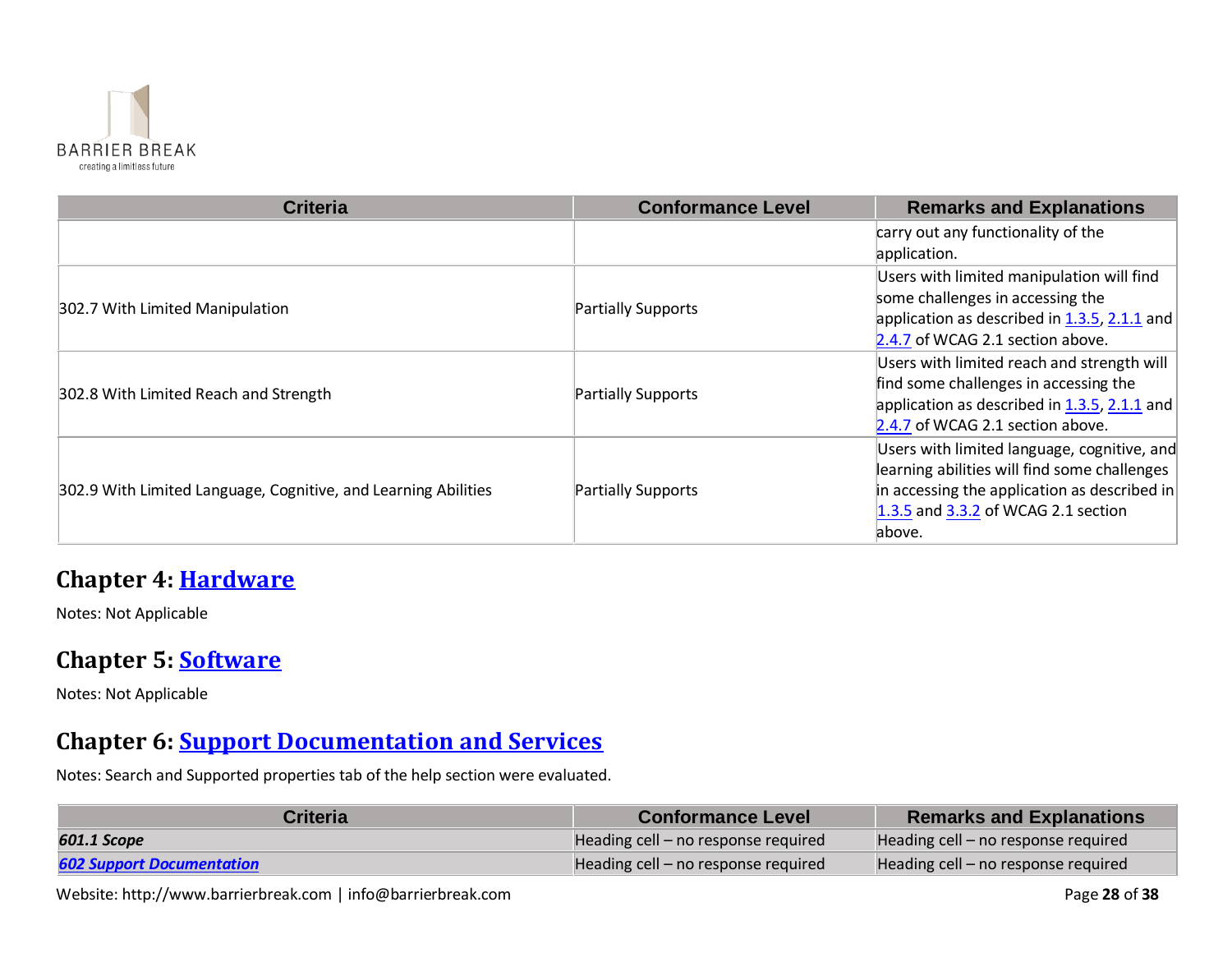

| <b>Criteria</b>                                                  | <b>Conformance Level</b>            | <b>Remarks and Explanations</b>     |
|------------------------------------------------------------------|-------------------------------------|-------------------------------------|
| 602.2 Accessibility and Compatibility Features                   | Applicable – Not tested             |                                     |
| 602.3 Electronic Support Documentation                           | See WCAG 2.1 section                | See information in WCAG 2.1 section |
| 602.4 Alternate Formats for Non-Electronic Support Documentation | Applicable - Not tested             |                                     |
| <b>603 Support Services</b>                                      | Heading cell - no response required | Heading cell - no response required |
| 603.2 Information on Accessibility and Compatibility Features    | Applicable - Not tested             |                                     |
| 603.3 Accommodation of Communication Needs                       | Applicable - Not tested             |                                     |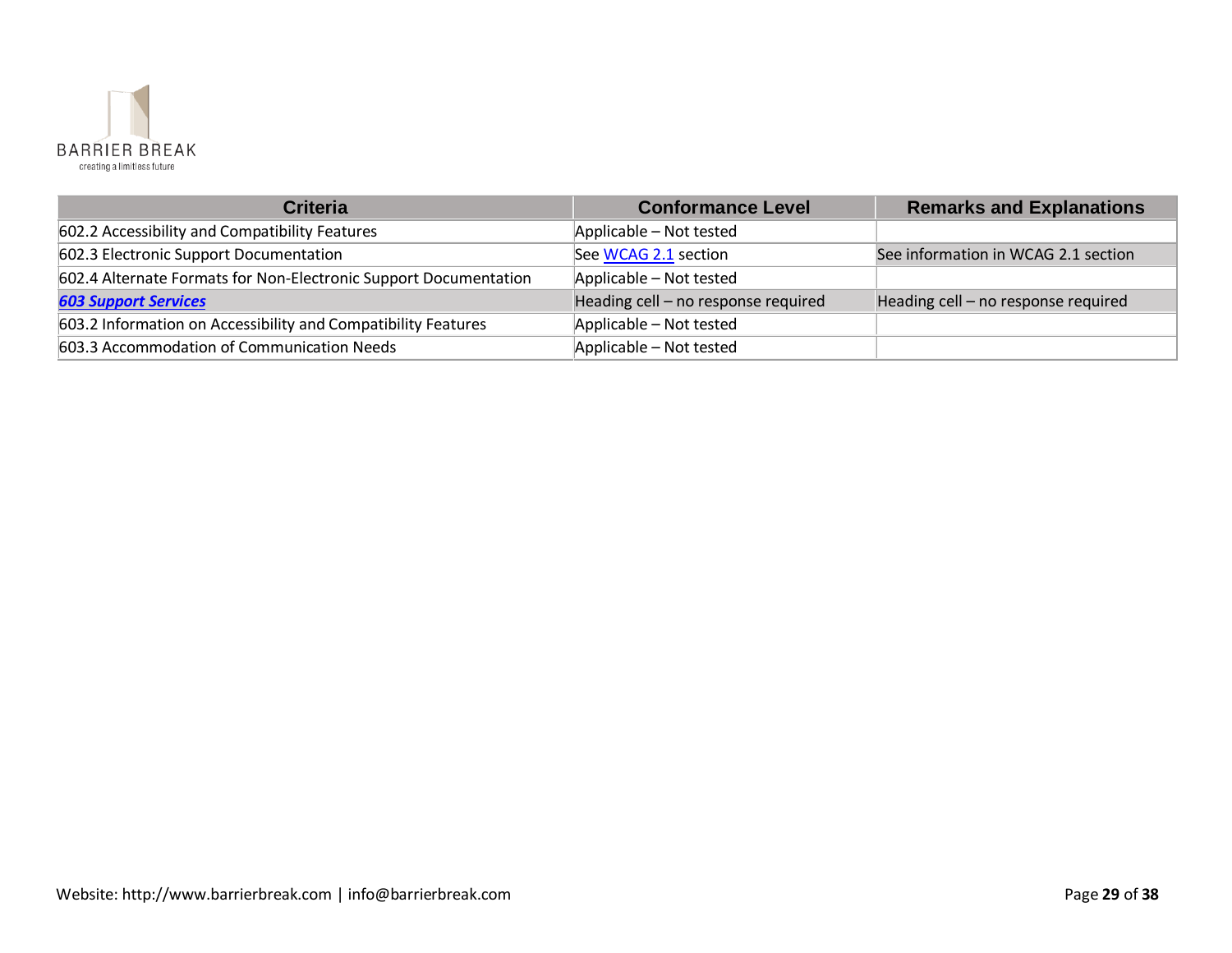

# **EN 301 549 Report**

Notes:

#### **Chapter 4: [Functional Performance Statements](https://www.etsi.org/deliver/etsi_en/301500_301599/301549/02.01.02_60/en_301549v020102p.pdf#page=17) (FPS)**

Notes: Applicable

<span id="page-29-1"></span><span id="page-29-0"></span>

| <b>Criteria</b>                          | <b>Conformance Level</b> | <b>Remarks and Explanations</b>                 |
|------------------------------------------|--------------------------|-------------------------------------------------|
|                                          |                          | Users without vision will find some             |
|                                          |                          | challenges in accessing the application as      |
| 4.2.1 Usage without vision               | Partially Supports       | described in 1.1.1, 1.3.1, 1.3.2, 1.3.3, 1.4.1, |
|                                          |                          | 2.1.1, 2.4.4, 3.3.1 and 4.1.2 of WCAG 2.1       |
|                                          |                          | section above.                                  |
|                                          |                          | Users with limited vision will find some        |
|                                          |                          | challenges in accessing the application as      |
| 4.2.2 Usage with limited vision          | Partially Supports       | described in 1.3.2, 1.3.3, 1.4.1, 1.4.3, 1.4.5, |
|                                          |                          | $1.4.10$ , 1.4.11 and 2.4.7 of WCAG 2.1         |
|                                          |                          | section above.                                  |
|                                          | Partially Supports       | Users without perception of colour will         |
|                                          |                          | find some challenges in accessing the           |
| 4.2.3 Usage without perception of colour |                          | application as described in 1.4.1, 1.4.3 and    |
|                                          |                          | $1.4.11$ of WCAG 2.1 section above.             |
|                                          |                          | Users without hearing will not find any         |
| 4.2.4 Usage without hearing              | Supports                 | challenges in accessing the application as      |
|                                          |                          | audio/video content was not available.          |
| 4.2.5 Usage with limited hearing         |                          | Users with limited hearing will not find any    |
|                                          | Supports                 | challenges in accessing the application as      |
|                                          |                          | audio/video content was not available.          |
| 4.2.6 Usage without vocal capability     |                          | Users without vocal capability will not find    |
|                                          | Supports                 | any challenges as speech was not required       |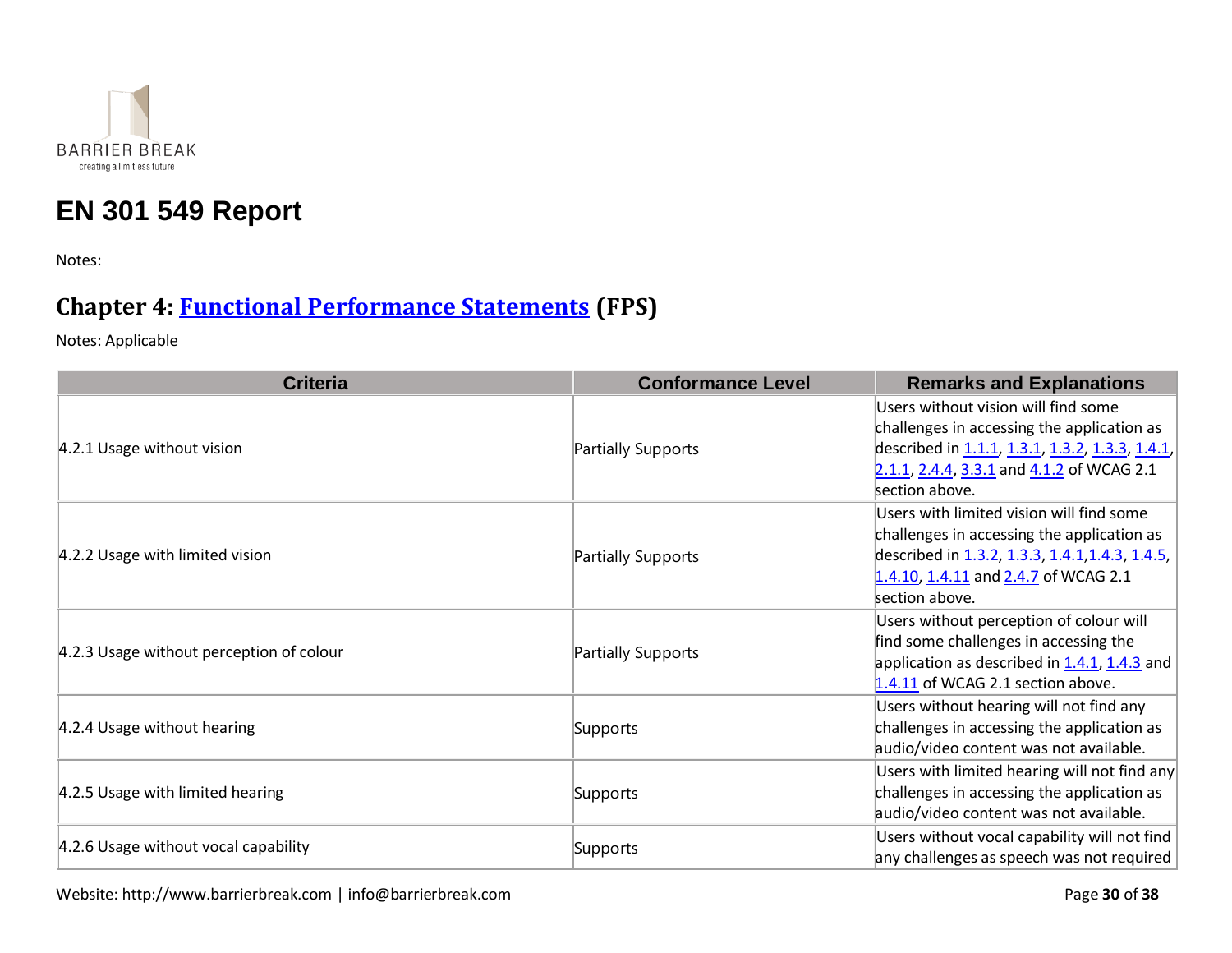

| <b>Criteria</b>                                   | <b>Conformance Level</b> | <b>Remarks and Explanations</b>                                                                                                                                                  |
|---------------------------------------------------|--------------------------|----------------------------------------------------------------------------------------------------------------------------------------------------------------------------------|
|                                                   |                          | to carry out any functionality of the<br>application.                                                                                                                            |
| 4.2.7 Usage with limited manipulation or strength | Partially Supports       | Users with limited manipulation or<br>strength will find some challenges in<br>accessing the application as described in<br>1.3.5, 2.1.1 and 2.4.7 of WCAG 2.1 section<br>above. |
| 4.2.8 Usage with limited reach                    | Partially Supports       | Users with limited reach will find some<br>challenges in accessing the application as<br>described in 1.3.5, 2.1.1 and 2.4.7 of<br>WCAG 2.1 section above.                       |
| 4.2.9 Minimize photosensitive seizure triggers    | Supports                 | Content that triggers photosensitive<br>seizure is not present in the application                                                                                                |
| 4.2.10 Usage with limited cognition               | Partially Supports       | Users with limited cognition will find some<br>challenges in accessing the application as<br>described in<br>$1.3.5$ and $3.3.2$ of WCAG 2.1 section<br>above.                   |
| $4.2.11$ Privacy                                  | Supports                 | Accessibility features of the application<br>respect the privacy of assistive technology<br>users.                                                                               |

## <span id="page-30-0"></span>**Chapter [5: Generic Requirements](https://www.etsi.org/deliver/etsi_en/301500_301599/301549/02.01.02_60/en_301549v020102p.pdf#page=20)**

Notes: Applicable

| <b>Criteria</b>                 | <b>Conformance Level</b>            | <b>Remarks and Explanations</b>     |
|---------------------------------|-------------------------------------|-------------------------------------|
| <b>5.1 Closed functionality</b> | Heading cell – no response required | Heading cell – no response required |
| 5.1.2 General                   | Heading cell - no response required | Heading cell – no response required |
| 5.1.2.1 Closed functionality    | See 5.2 through 13                  | See information in 5.2 through 13   |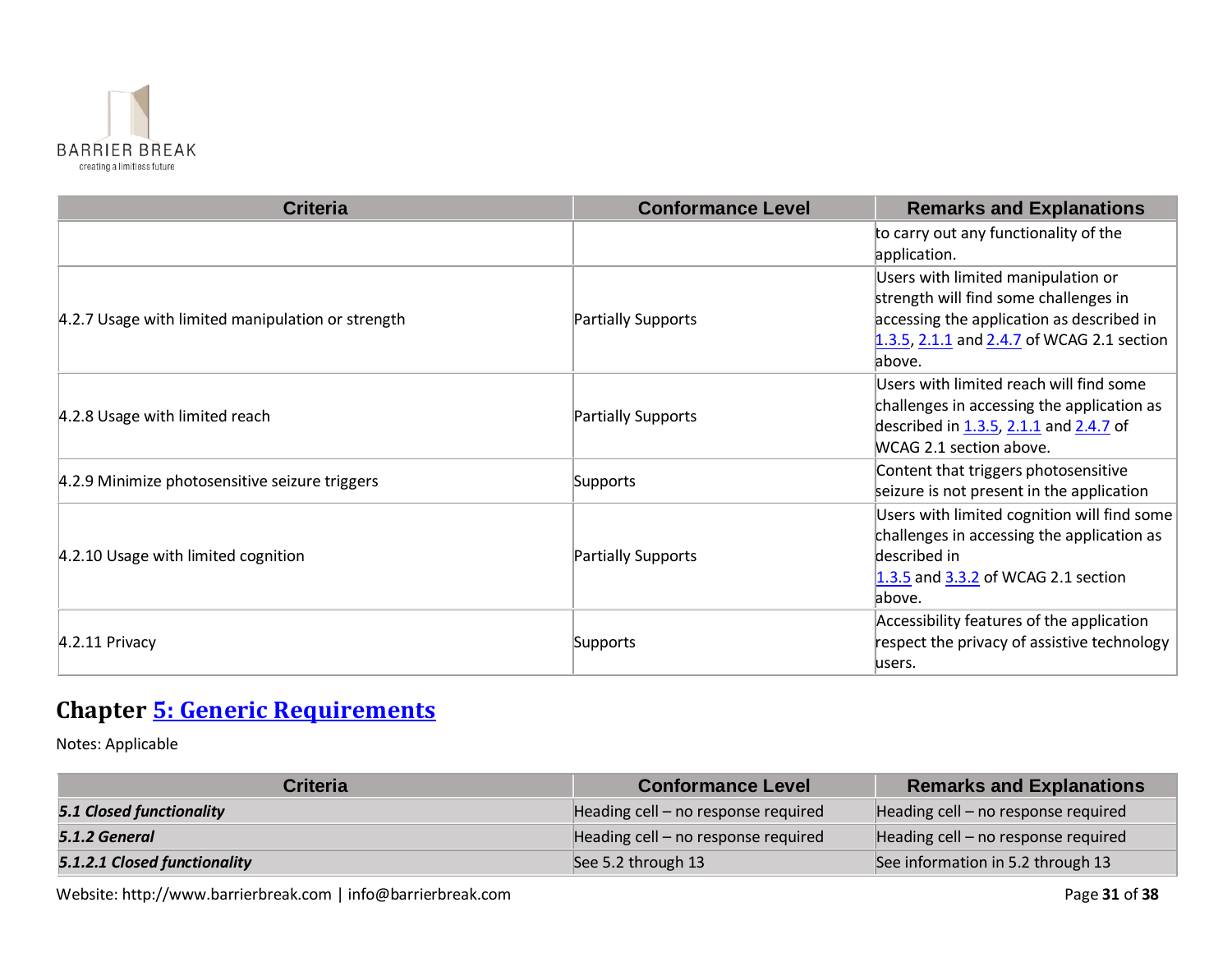

| <b>Criteria</b>                                       | <b>Conformance Level</b>            | <b>Remarks and Explanations</b>                |
|-------------------------------------------------------|-------------------------------------|------------------------------------------------|
| 5.1.2.2 Assistive technology                          | See 5.1.3 through 5.1.6             | See information in 5.1.3 through 5.1.6         |
| 5.1.3 Non-visual access                               | Heading cell - no response required | Heading cell - no response required            |
| $5.1.3.1$ General                                     | Partially Supports                  | Refer to section 4.2.1, 4.2.2, 4.2.10          |
| 5.1.3.2 Auditory output delivery including speech     | Not Applicable                      |                                                |
| 5.1.3.3 Auditory output correlation                   | Not Applicable                      |                                                |
| 5.1.3.4 Speech output user control                    | Not Applicable                      |                                                |
| 5.1.3.5 Speech output automatic interruption          | Not Applicable                      |                                                |
| 5.1.3.6 Speech output for non-text content            | Not Applicable                      |                                                |
| 5.1.3.7 Speech output for video information           | Not Applicable                      |                                                |
| 5.1.3.8 Masked entry                                  | Not Applicable                      |                                                |
| 5.1.3.9 Private access to personal data               | Not Applicable                      |                                                |
| 5.1.3.10 Non-interfering audio output                 | Not Applicable                      |                                                |
| 5.1.3.11 Private listening                            | Not Applicable                      |                                                |
| 5.1.3.12 Speaker volume                               | Not Applicable                      |                                                |
| 5.1.3.13 Volume reset                                 | Not Applicable                      |                                                |
| 5.1.3.14 Spoken languages                             | Not Applicable                      |                                                |
| 5.1.3.15 Non-visual error identification              | Not Applicable                      |                                                |
| 5.1.3.16 Receipts, tickets, and transactional outputs | Not Applicable                      |                                                |
| 5.1.4 Functionality closed to text enlargement        | Partially Supports                  | Refer to section 4.2.2                         |
| 5.1.5 Visual output for auditory information          | Not Applicable                      |                                                |
| 5.1.6 Operation without keyboard interface            | Heading cell - no response required | Heading cell - no response required            |
| 5.1.6.1 Closed functionality                          | See 5.1.3.1 through 5.1.3.16        | See information in 5.1.3.1 through<br>5.1.3.16 |
| 5.1.6.2 Input focus                                   | Not Applicable                      |                                                |
| 5.2 Activation of accessibility features              | Not Applicable                      |                                                |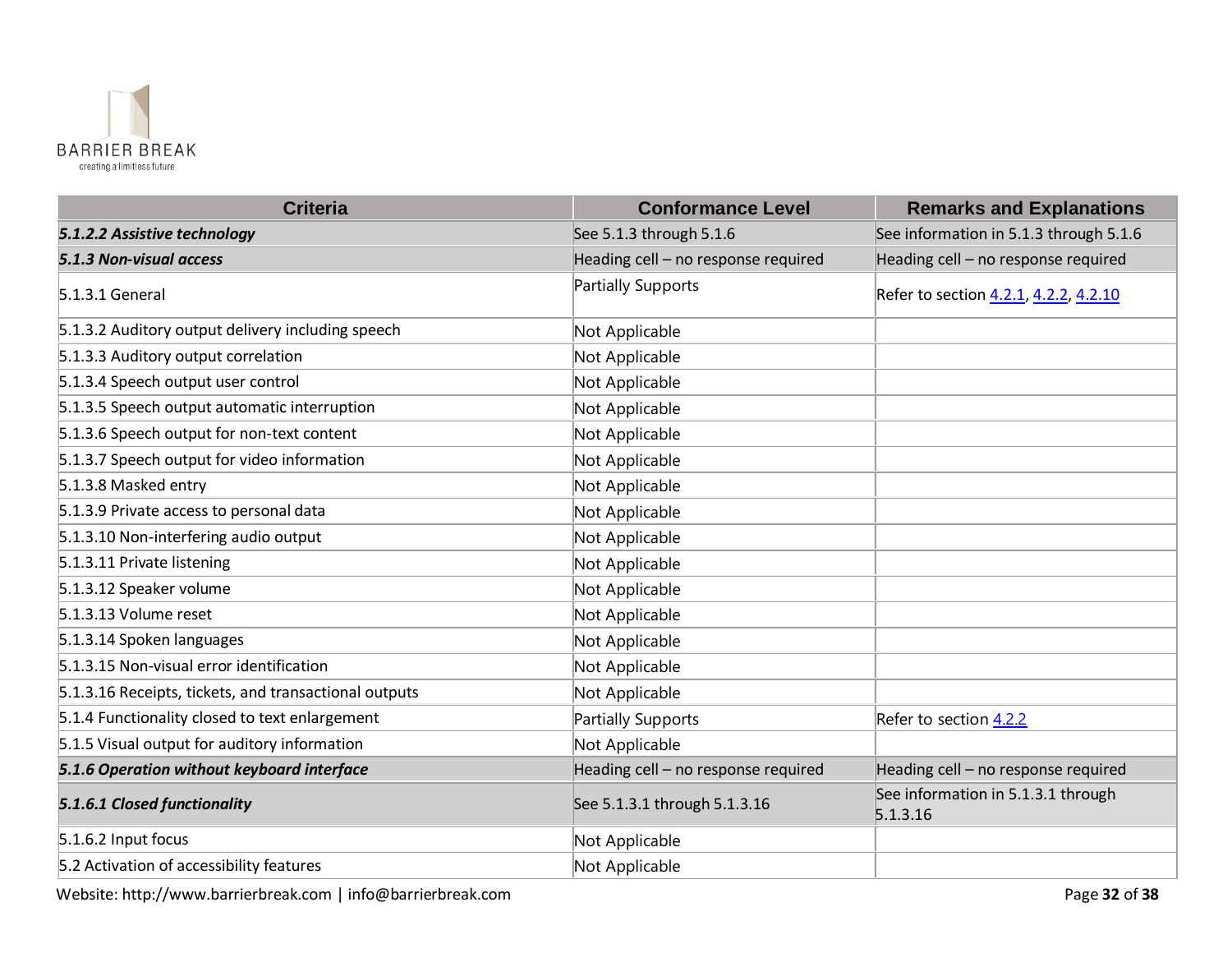

| <b>Criteria</b>                                                 | <b>Conformance Level</b>            | <b>Remarks and Explanations</b>     |
|-----------------------------------------------------------------|-------------------------------------|-------------------------------------|
| 5.3 Biometrics                                                  | Not Applicable                      |                                     |
| 5.4 Preservation of accessibility information during conversion | Not Applicable                      |                                     |
| 5.5 Operable parts                                              | Heading cell - no response required | Heading cell – no response required |
| 5.5.1 Means of operation                                        | Not Applicable                      |                                     |
| 5.5.2 Operable parts discernibility                             | Not Applicable                      |                                     |
| 5.6 Locking or toggle controls                                  | Heading cell - no response required | Heading cell - no response required |
| 5.6.1 Tactile or auditory status                                | Not Applicable                      |                                     |
| 5.6.2 Visual status                                             | Not Applicable                      |                                     |
| 5.7 Key repeat                                                  | Not Applicable                      |                                     |
| 5.8 Double-strike key acceptance                                | Not Applicable                      |                                     |
| 5.9 Simultaneous user actions                                   | Not Applicable                      |                                     |

#### **Chapter [6: ICT with Two-Way Voice Communication](https://www.etsi.org/deliver/etsi_en/301500_301599/301549/02.01.02_60/en_301549v020102p.pdf#page=27)**

Notes: Not Applicable

#### **Chapter [7: ICT with Video Capabilities](https://www.etsi.org/deliver/etsi_en/301500_301599/301549/02.01.02_60/en_301549v020102p.pdf#page=30)**

Notes: Not Applicable

#### **Chapter [8: Hardware](https://www.etsi.org/deliver/etsi_en/301500_301599/301549/02.01.02_60/en_301549v020102p.pdf#page=32)**

Notes: Not Applicable

#### **Chapter [9: Web](https://www.etsi.org/deliver/etsi_en/301500_301599/301549/02.01.02_60/en_301549v020102p.pdf#page=40)** *(see [WCAG 2.1](#page-2-1) section)*

Notes: Applicable see WCAG 2.1 section above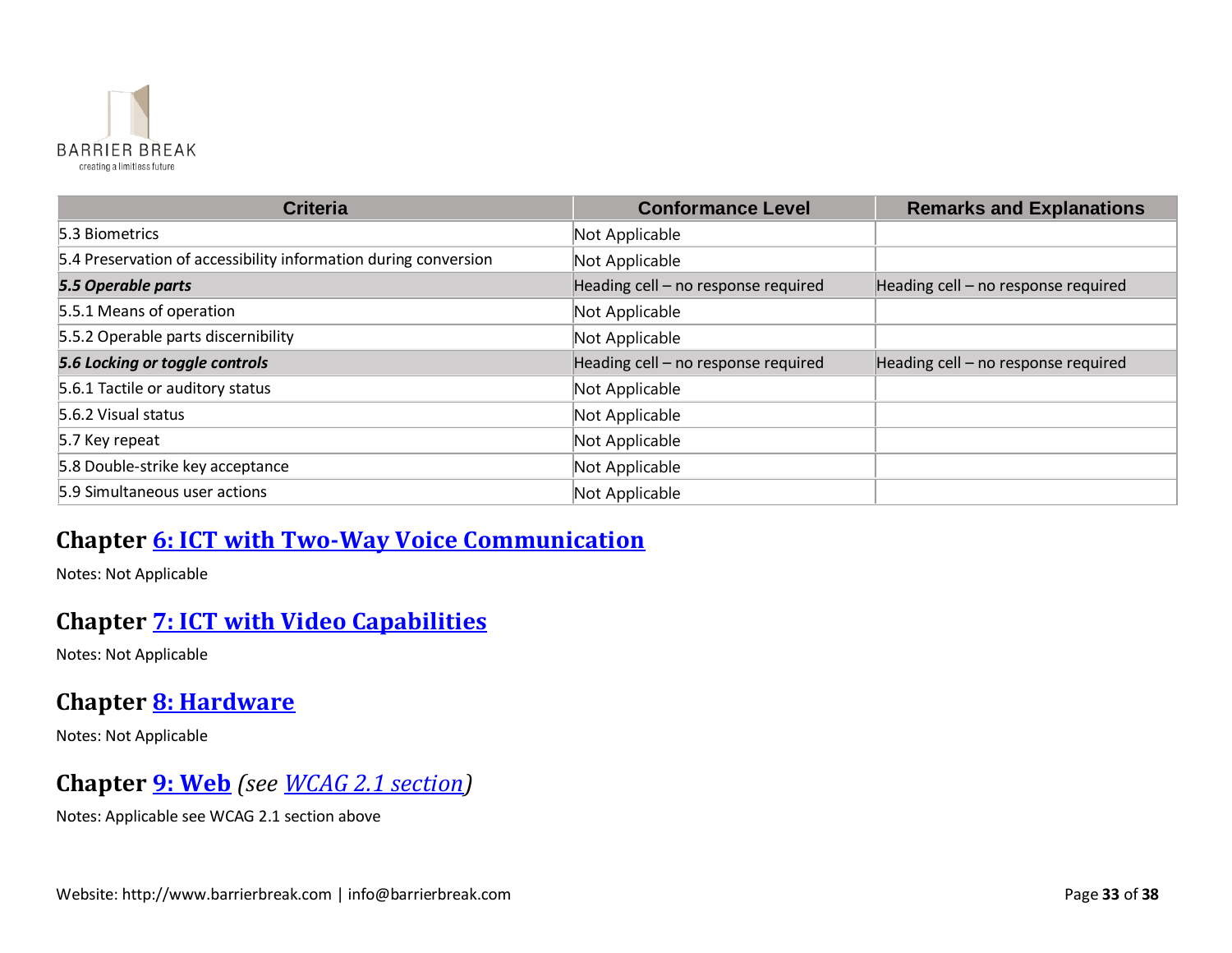

#### **Chapter [10: Non-Web Software](https://www.etsi.org/deliver/etsi_en/301500_301599/301549/02.01.02_60/en_301549v020102p.pdf#page=47)**

Notes: Not Applicable

#### **Chapter [11: Software](https://www.etsi.org/deliver/etsi_en/301500_301599/301549/02.01.02_60/en_301549v020102p.pdf#page=57)**

Notes: Not Applicable

#### **Chapter [12: Documentation and Support Services](https://www.etsi.org/deliver/etsi_en/301500_301599/301549/02.01.02_60/en_301549v020102p.pdf#page=76)**

Notes: Search and Supported properties tabs of the help section were evaluated.

| <b>Criteria</b>                                                | <b>Conformance Level</b>            | <b>Remarks and Explanations</b>     |
|----------------------------------------------------------------|-------------------------------------|-------------------------------------|
| <b>12.1 Product documentation</b>                              | Heading cell - no response required | Heading cell - no response required |
| 12.1.1 Accessibility and compatibility features                | Applicable - Not tested             |                                     |
| 12.1.2 Accessible documentation                                | See WCAG 2.1 section                | See information in WCAG 2.1 section |
| <b>12.2 Support Services</b>                                   | Heading cell - no response required | Heading cell - no response required |
| 12.2.2 Information on accessibility and compatibility features | Applicable - Not tested             |                                     |
| 12.2.3 Effective communication                                 | Applicable - Not tested             |                                     |
| 12.2.4 Accessible documentation                                | See WCAG 2.1 section                | See information in WCAG 2.1 section |

#### **Chapter [13: ICT Providing Relay or Emergency Service Access](https://www.etsi.org/deliver/etsi_en/301500_301599/301549/02.01.02_60/en_301549v020102p.pdf#page=78)**

Notes: Not Applicable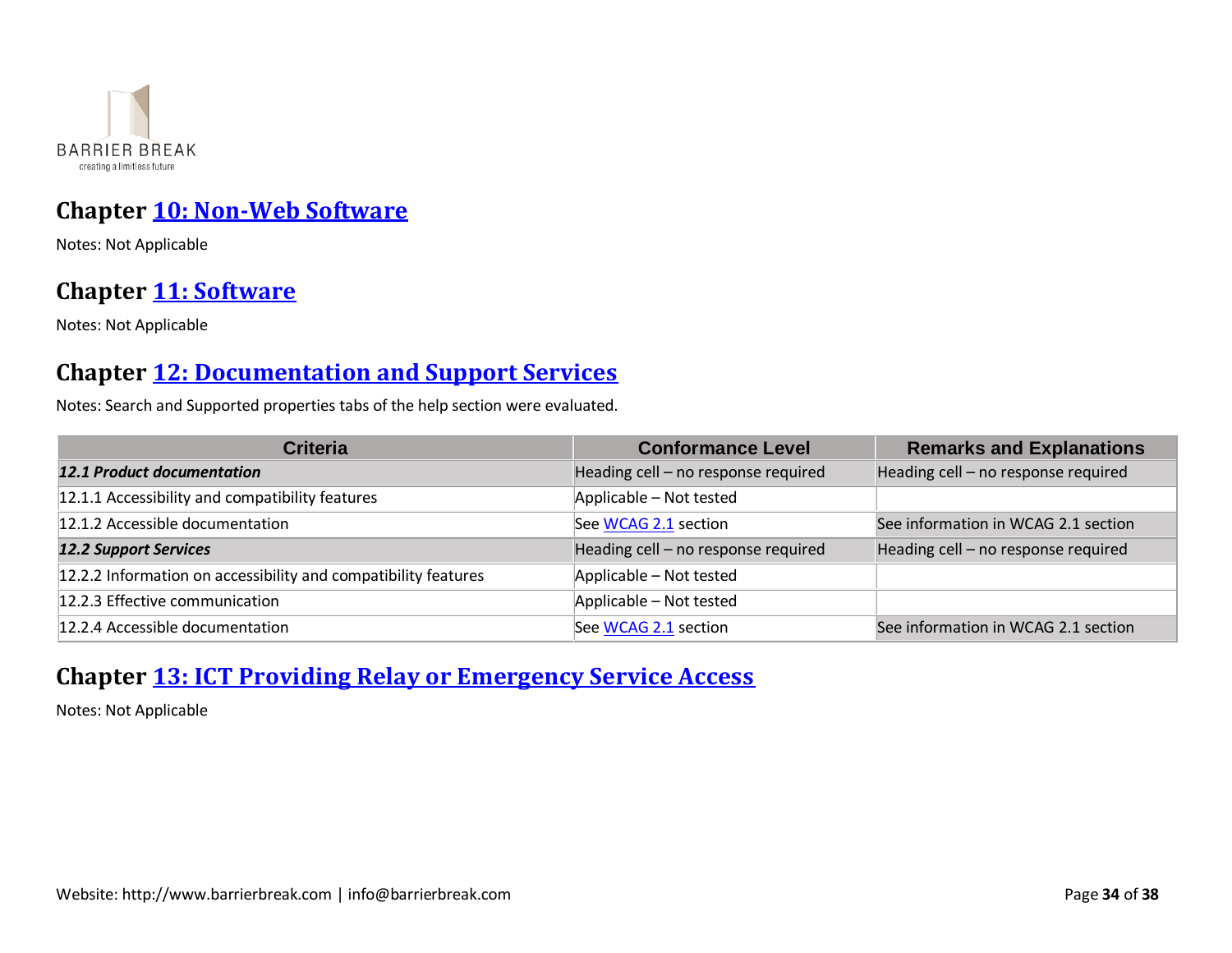

## **Legal Disclaimer (vRealize Network Insight)**

These results reflect accessibility of the 32 workflow and Online Help page. All the sub-sections were not evaluated for accessibility. The following key sections of the application were evaluated:

- About
- Account & Data Sources
- Add a New AWS Account or Source
- Add a new Network Insight Data Collector virtual appliance Modal
- Add Application
- Add License
- Add SNMP Trap Destination
- Add Subnet Modal
- Add Syslog Server
- All Events
- App Discovery Templates
- Application
- Audit Logs
- Bulk Edit platform health event
- Bulk Edit System Event
- Collector VM: NI-Collector\_10.79.45.153 Detail
- Configure LDAP
- Configure Mail Server
- Configure User Defined Event Modal
- Configure VMware Identity Manager (vIDM)
- Create Support Bundle/s Modal
- Customer Experience Improvement Program Modal
- Discover Application Visualization
- Discovered Applications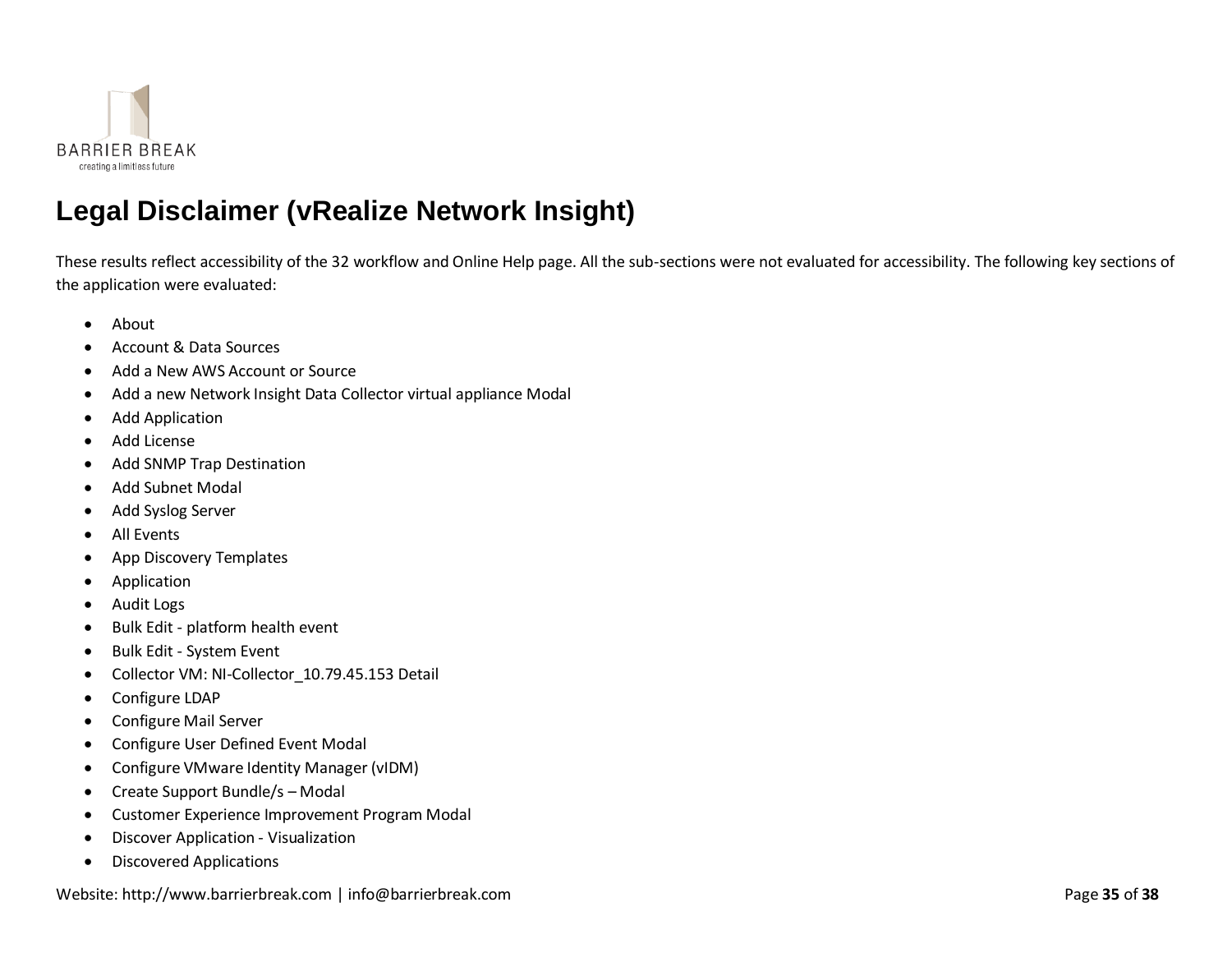

- 
- 
- 
- 
- 
- 
- 
- 
- 
- 
- 
- 
- 
- 
- 
- 
- 
- 
- 
- 
- 
- 
- 
- 
- 
- 
- 
- 
-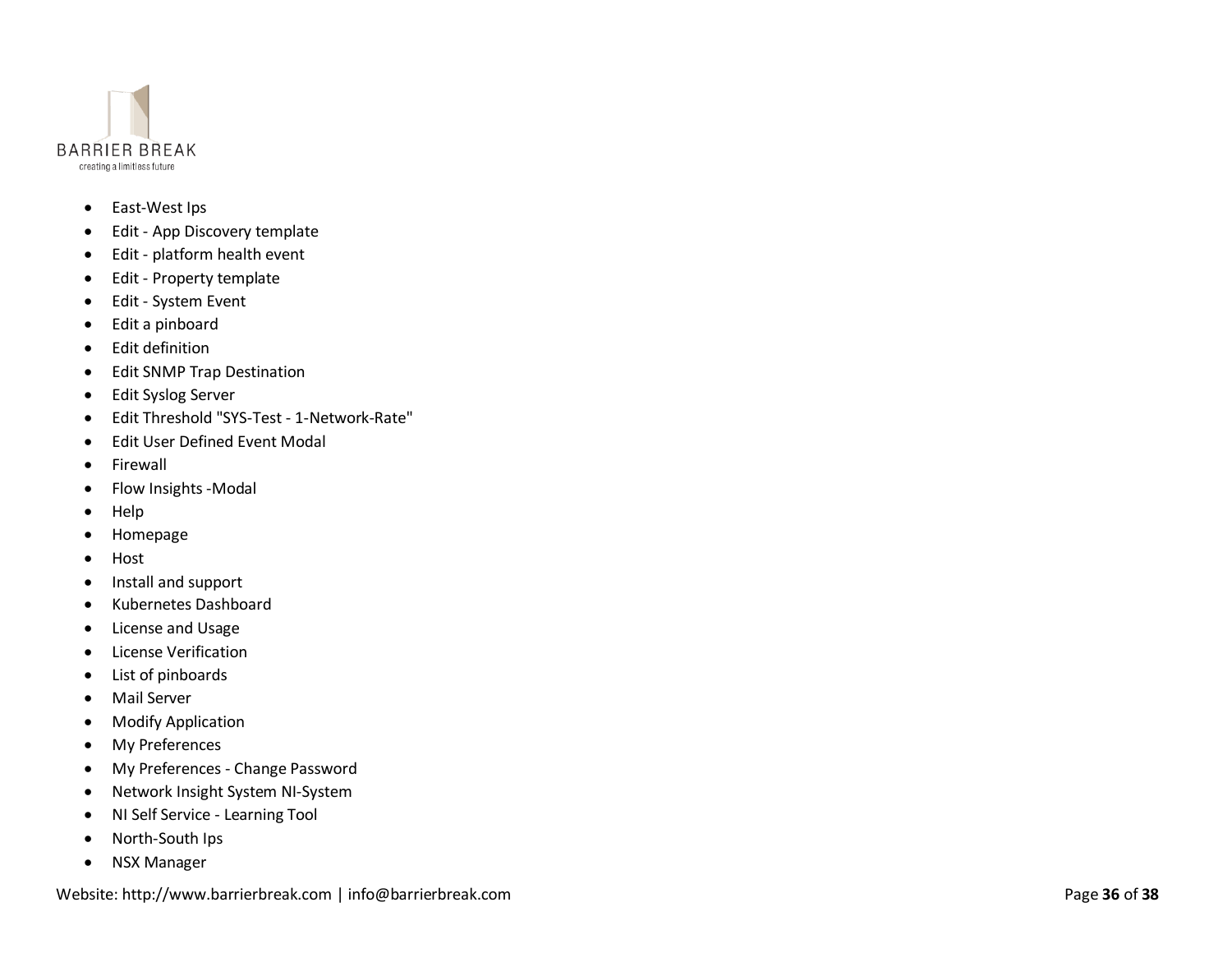

- 
- 
- 
- 
- 
- 
- 
- 
- 
- 
- 
- 
- 
- 
- 
- 
- 
- 
- 
- 
- 
- 
- 
- 
- 
- 
- 
- 
-